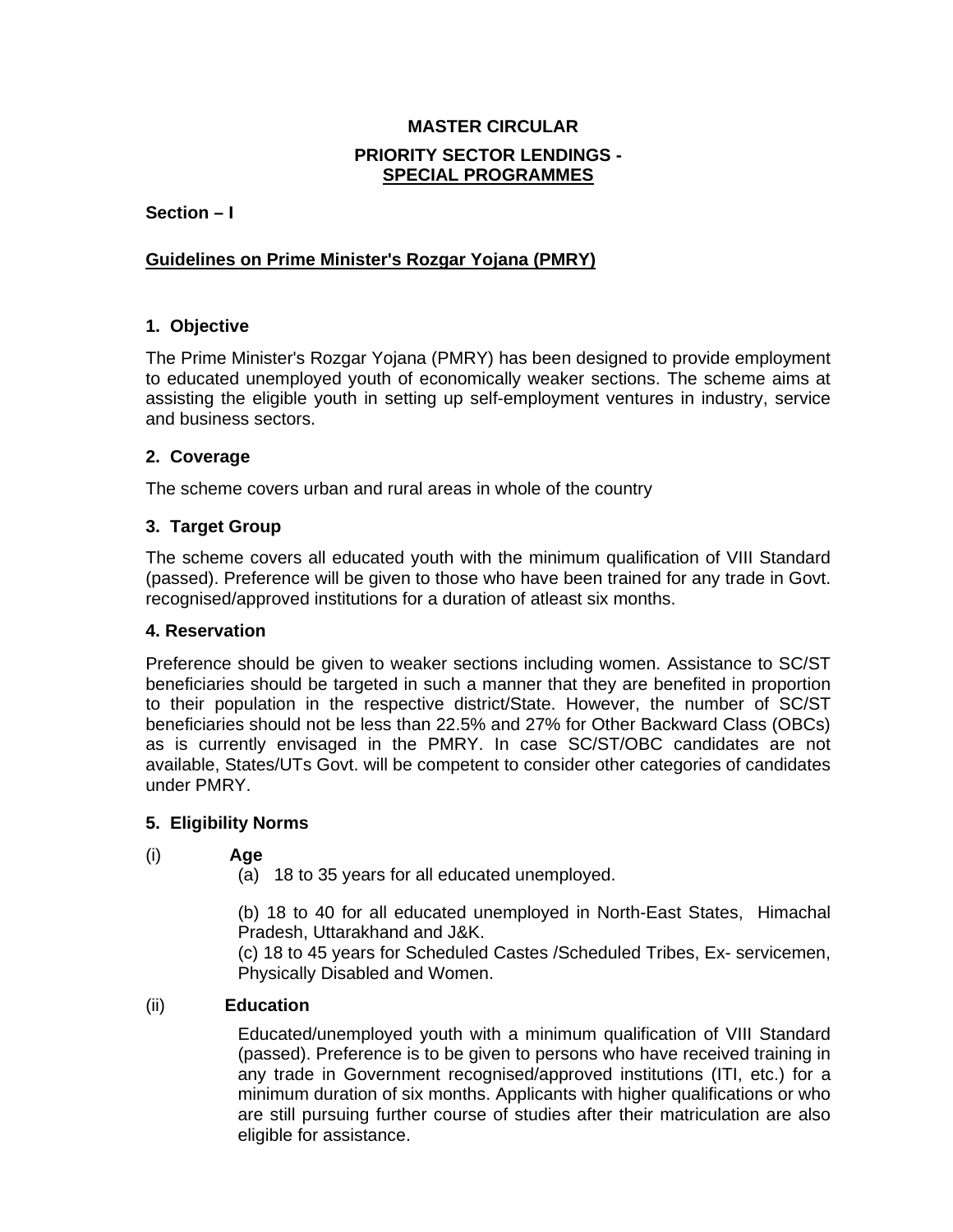## (iii) **Annual family income**

(a) Income upto Rs. **1,00,000/-** per annum of family and upto Rs.**1,00,000/-** per annum of parents of beneficiary on the date of application should be taken into account. Family for this purpose would mean the beneficiary and spouse. Family income would include income from all sources whether wages, salary, pension, agriculture, business, rent, etc.

- (b) As per this definition, family income should be upto Rs. **1,00,000**/- per annum of the beneficiary; the beneficiary and spouse together, if married and upto Rs. **1,00,000/-** per annum of parents of the beneficiary separately. This criterion of income ceiling for determining the eligibility under PMRY is applicable whether the beneficiary is staying separately or with the parents.
- (c) Further, the family would mean the applicant and the spouse, even if two or more brothers/sisters live together, they will constitute different families and hence will be eligible for assistance under PMRY, if they satisfy other eligibility criteria laid down under the PMRY .
- (d) For the married women candidates, the income of their parents-in-law shall be considered.
- (e) If the applicant was adopted 3 years prior to the date of his/her application for loan under PMRY, the annual income of the adopted parents would be taken into account to determine family income. If a period of adoption was less than 3 years, as on the date of his/her application for loan under PMRY, the annual income of his/her own parents will be taken into account to determine family income.
- (f) Applicant's family income statement is to be supported by an affidavit. It is for the Task Force to be satisfied about the applicant meeting the family income criteria. In case of doubt, the Task Force can ask for additional documents or follow an appropriate procedure. Once a case is recommended by the Task Force, it should be presumed that the applicant meets the income criteria unless there is evidence to the contrary. Banks need not question the recommendations of the Task Force on grounds of family income, unless they have concrete and objective evidence. In such a case, the case shall be referred back to the Task Force with the evidence for appropriate action. Government of India have decided to allow applicants to submit a declaration on plain paper incorporating the contents of the affidavit along with the applications submitted to the DIC/banks. The formal affidavit on the relevant non-judiciary paper shall be submitted to the bank only when the loan amount is sanctioned.

### (iv) **Residency**

a. Beneficiary should be a permanent resident of the area for three years. Here 'Area' means the district. If the applicant is desirous of setting up venture at any place in the district in which he is residing for the last 3 years, he is eligible for assistance. Newly married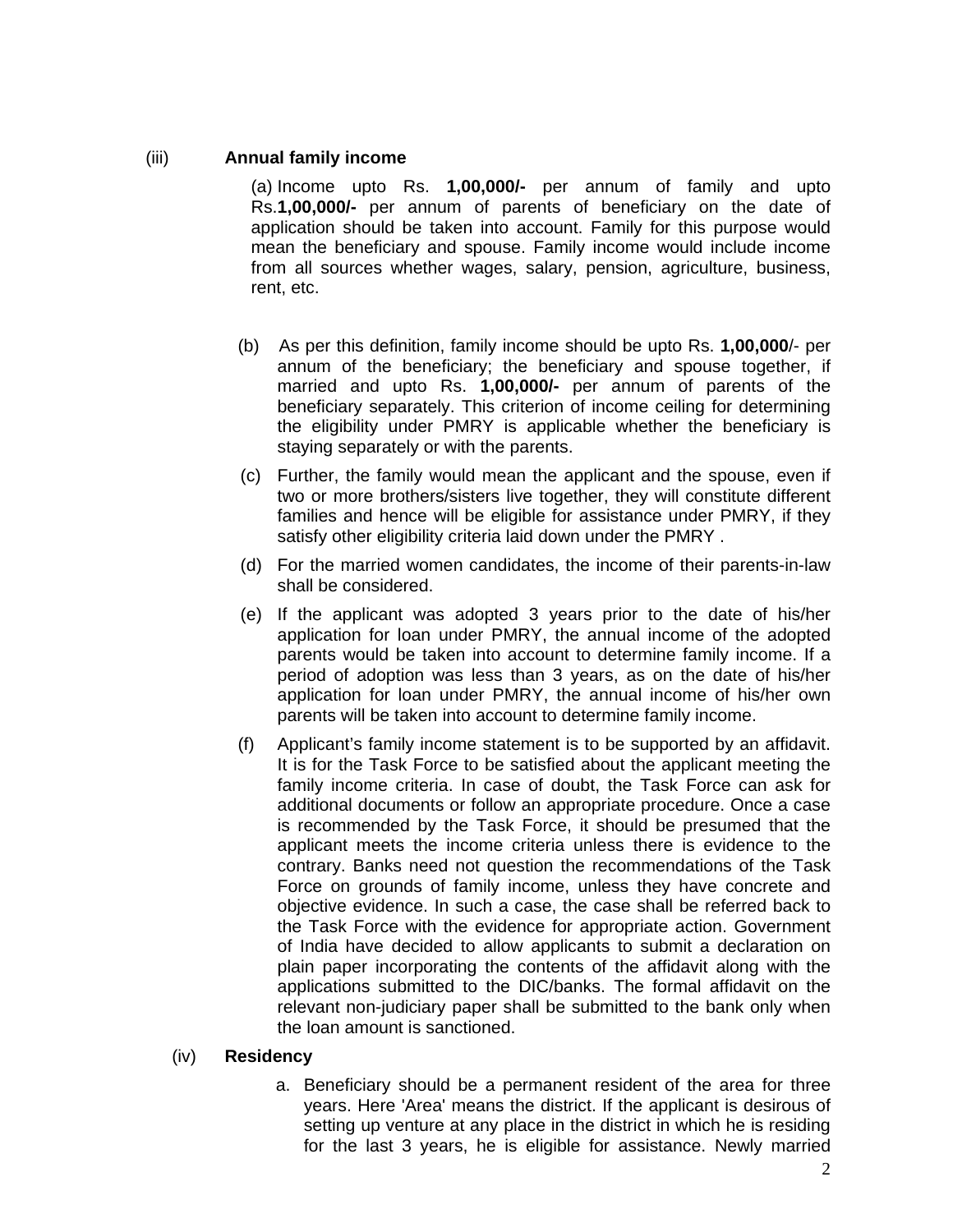women beneficiaries are exempted from fulfilling the above criterion of residency and instead the residency criterion is applied to the inlaws/husband of the married beneficiaries.

- b. Document like ration card will constitute enough proof for this purpose. In its absence, Residency Certificate issued by the Deputy Commissioner/ District Magistrate or any other appropriate authority designated by the State Government may be accepted. In the absence of ration card, any other document to the satisfaction of District Committees/Task Force may be accepted as a proof of residence.
- c. The residency criteria for married men in Meghalaya is relaxed in line with the married women in the rest of the country. In Meghalaya, the residency criteria, i.e. the applicant should be resident of the area for the last three years, may be applicable to inlaws/wives of the married male applicants under PMRY.

### (v) **Other conditions**

- a. A defaulter to a bank/financial institution will not be eligible for assistance under the scheme. Further, if a member of a family is a defaulter other members of the family will not be eligible for assistance.
- b. More than one member of the same family may not be assisted under the scheme. However, another member of the same family having been assisted under any other Central/State/State-owned Corporation sponsored scheme (with/without subsidy) need not be a bar to assistance under PMRY.
- c. A person who had been earlier assisted under a subsidy-linked programme will not be eligible for assistance under the PMRY.

### **6. Eligible Activities**

Assistance will be provided for all economically viable activities including agriculture and allied activities but excluding direct agricultural operations like raising crop, purchase of manure, etc. However, it may be ensured that the beneficiary obtains statutory approvals that may be required under any law in force and disbursement by bank could be related to such clearances, if any. The implementing agencies will decide the eligibility and classification of the activity proposed to be financed under industry/service/business sectors. Earlier stipulation on ceilings on the activities to be covered under Industry, Service and Business sectors since stand withdrawn.

### **7. Relaxations of PMRY Norms for North-East Region, Himachal Pradesh, Uttaranchal and Jammu & Kashmir**

Government of India has decided to provide certain relaxations on the various parameters in the implementation of PMRY in the States of North-Eastern Region viz. Assam, Mizoram, Manipur, Tripura, Nagaland, Arunachal Pradesh, Meghalaya and Sikkim as well as Himachal Pradesh, Uttaranchal and Jammu & Kashmir.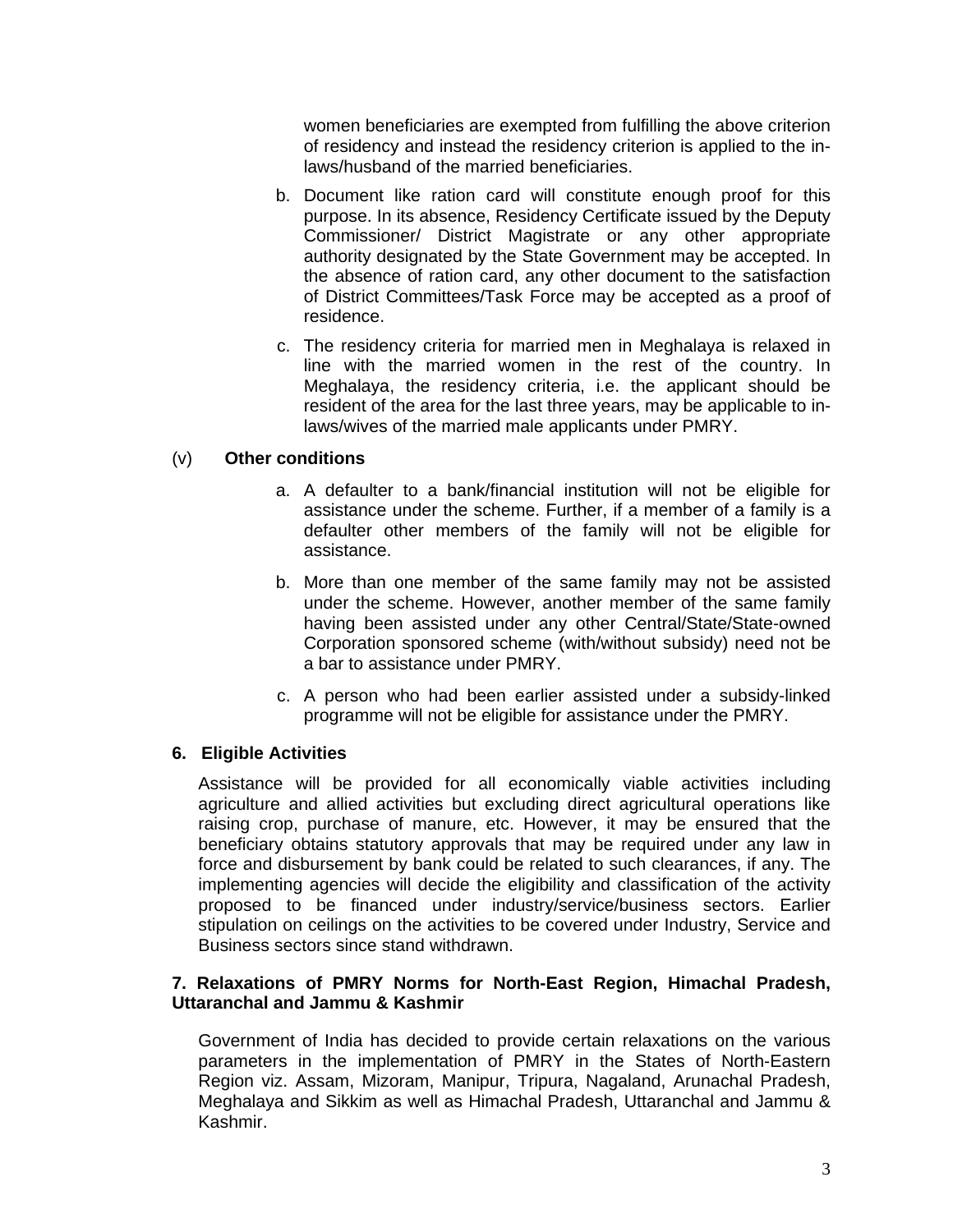These are:

- a. The PMRY is expanded to cover areas of horticulture, piggery, poultry, fishing, small tea gardens, etc. so as to cover all economically viable activities.
- b. Family income not exceeding Rs.**1,00,000/-** per annum for each beneficiary along with his/her spouse and the parents of the beneficiary.
- c. The upper age limit is relaxed to 40 years **in general**. For the SC/ST/Ex-servicemen, physically handicapped and women, the relaxation shall be upto the age of 45 years.
- d. The subsidy will be @ 15 percent of the project cost with a ceiling of Rs. 15,000/- per borrower. Banks will be allowed to take margin money from the borrower varying from 5 percent to 12.5 percent of the project cost so as to make the total of subsidy and margin money equal to 20 percent of the project cost. (Applicable to cases sanctioned from 01.04.1999).

 Prescribed conditions at (a) and (b) are now made applicable to the entire country under PMRY.

## **8. Project Funding**

## **(i) Project preparation**

The District Industries Centre (DIC)/Small Industries Service Institute (SISI) (for metropolitan cities) or NGOs, Industries Associations or other agencies will identify and forward the applications to the District Level Committee/Metropolitan City Committees to be set up by the Ministry of Industry, Government of India. After scrutiny by the committee, applications will be sponsored to banks. **Banks may satisfy themselves about viability and bankability of the project.** 

## **(ii)****Components of project cost**

a) **Rs.2.00 lakh** for business/ service sector and **Rs.5.00** l**akhs** for industry sector, loan to be of composite nature. If two or more eligible persons joins together in a partnership, project upto Rs.10.00 lakhs are covered. Assistance shall be limited to individual admissibility.

 b) The requirement of funds by the borrower for acquiring a suitable accommodation either by way of lease/rent or on ownership basis to set-up a shop, etc. may form part of the project cost, provided it is considered as essential by the financing bank. The total project cost, including such requirement should be within the stipulated limit indicated above.

c) In case of PMRY beneficiaries carrying on their activities in rented premises, the lease period as available may be taken, subject to renewal as in the case of non-PMRY loans. It is for the banks to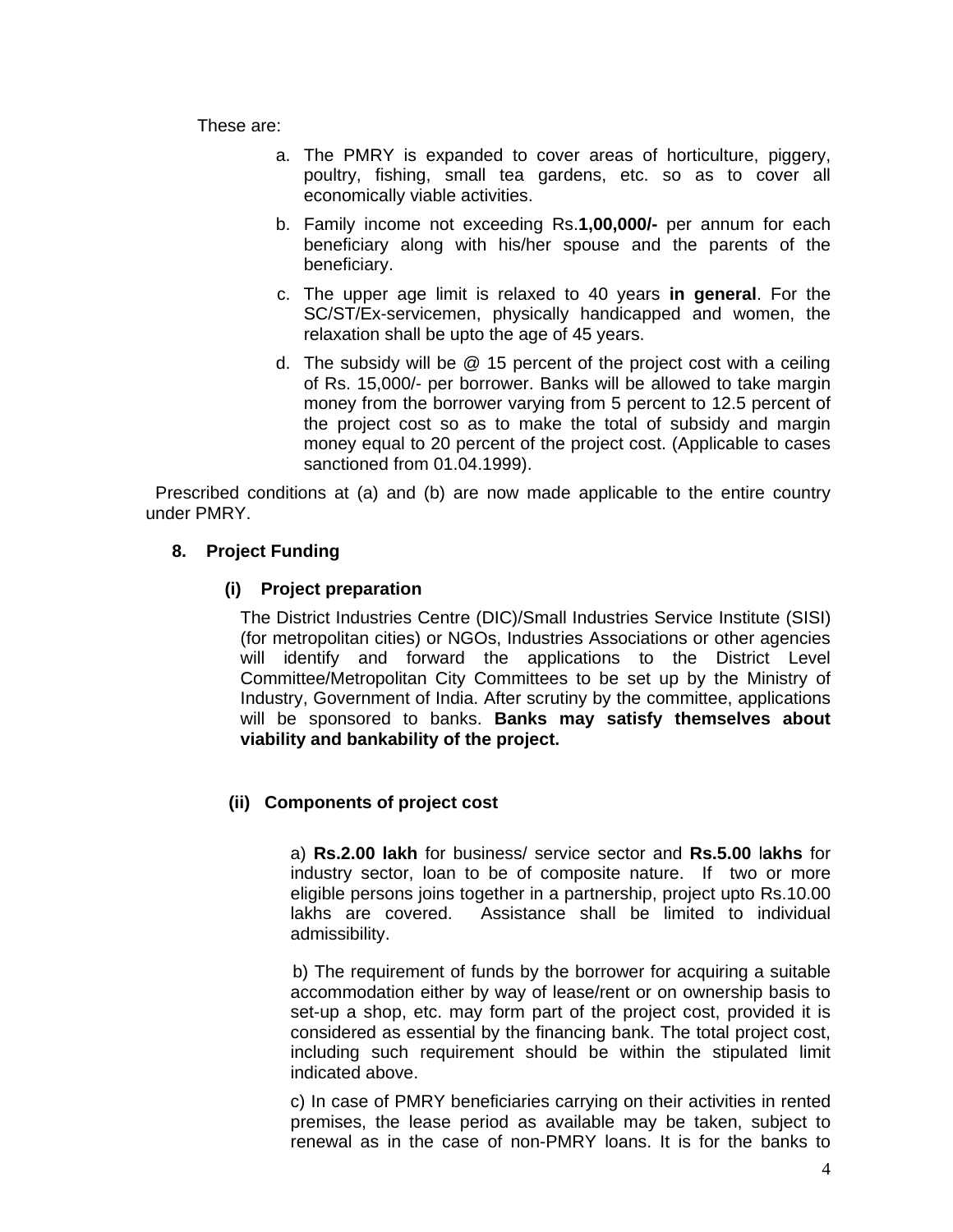ensure that lease agreements are renewed at the expiry of lease period during the currency of the loan.

## **(iii) Subsidy and Margin Money**

a) i) Subsidy will be limited to 15% of the project cost subject to ceiling of Rs.12,500/- per entrepreneur. Banks will be allowed to take margin money from the entrepreneur varying from 5% to 16.25% of the project cost so as to make the total of the subsidy and the margin money equal to 20% of the project cost.

## **For North Eastern States, Himachal Pradesh, Uttrakhand and J&K.**

ii) Subsidy @ of 15% of the project cost subject to a ceiling of Rs.15,000/- per entrepreneur for north-eastern States, Himachal Pradesh,Uttaranchal and Jammu & Kashmir. Margin money contribution from the entrepreneur may vary from 5% to 12.5% of the project cost so as to make the total of the subsidy and the margin money equal to 20% of the project cost.

 b) In the case of Dairy loans, where the disbursement will be made in two stages (second batch of animals after six months), the branches may be advised to claim the subsidy from the Head Office only at the time of the final (second) disbursement of the loan.

### **(iv)** *Joint ventures/partnerships*

- a). Group activity stands a better chance of success because it is easier to provide back up support and marketing linkages. Group activities should, therefore, be encouraged.
- b). If more than one applicant join together and form partnership concern, they will be eligible for a total loan and subsidy, subject to the condition that proportionate loan/subsidy to each borrower does not exceed the prescribed ceiling per individual borrower, as indicated in 7(iii)(a) and 7(v)(a) above and the **total project cost** should not exceed Rs. 10 lakhs. Also, the individual ceiling on share of the project cost for each one of the partners will be dependant on the nature of the activity undertaken by the firm.
- c). It would be preferable if the shares of partners were equal. All the partners should be *prima facie* eligible for assistance under PMRY scheme.
- d). Co-operative Societies, not being partnership, are not eligible for assistance under PMRY.
- e). It has been decided that Self Help Groups(SHG) could be considered for financing under the PMRY provided:
	- i) Educated unemployed youth satisfy the eligibility criteria laid down under the scheme volunteer to form SHG to set up self-employed ventures (Common Economic Activity)
	- ii) Self Help Group may consists of  $5 20$  educated unemployed youth.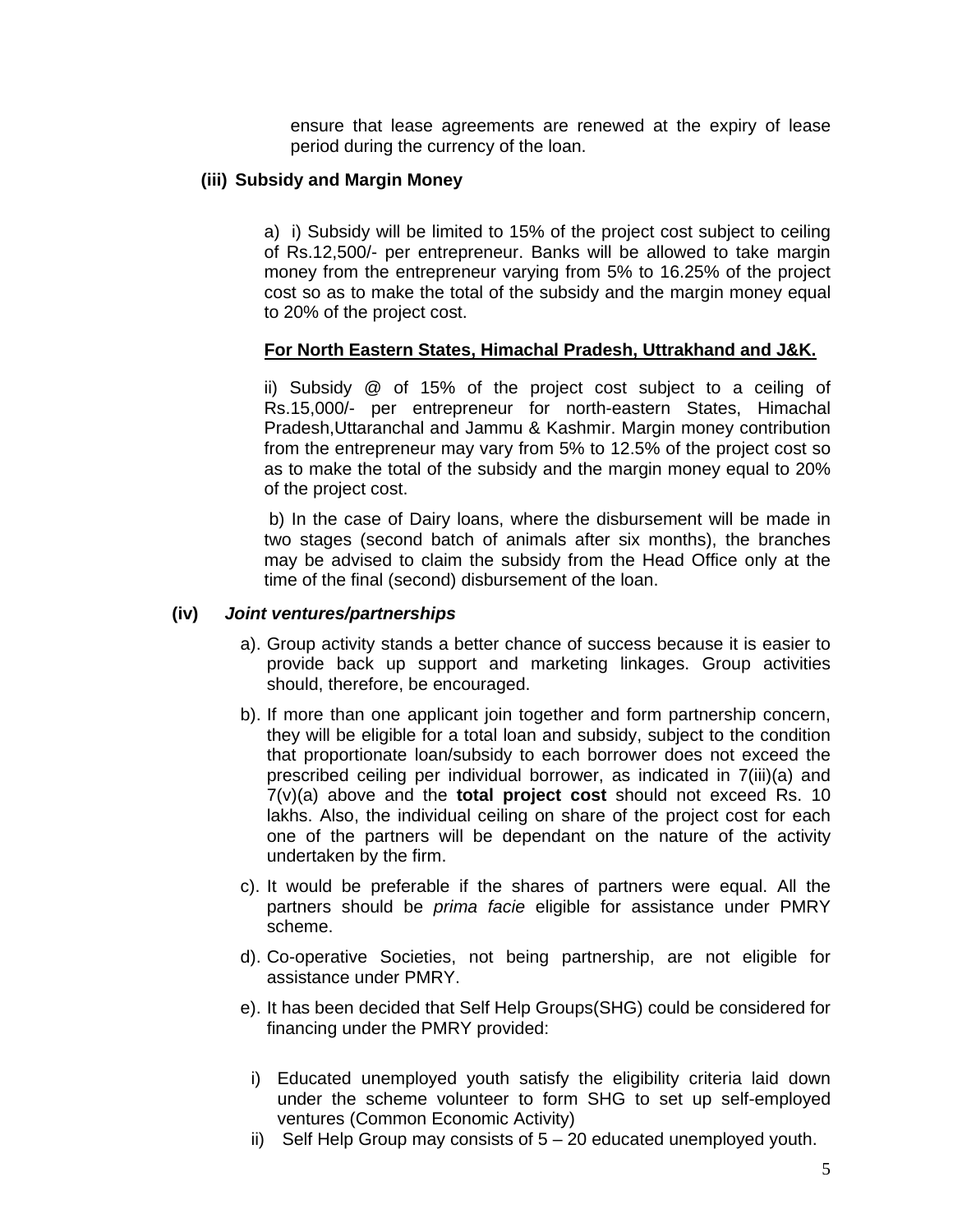- iii) No upper ceiling on loan.
- iv) Loan may be provided as per individual eligibility taking into account the requirement of the project.
- v) SHG may undertake common economic activity for which loan is sanctioned without resorting to onward lending to its members.
- vi) Subsidy may be provided to the SHG as per the eligibility of individual members taking into account relaxation provided in North Eastern States, Uttaranchal, Himachal Pradesh and Jammu & Kashmir.
- **vii) The subsidy ceiling for Self Help Group is Rs. 15,000/- per beneficiary subject to a maximum of Rs. 1.25 lakh per Self Help Group.**

viii) Required margin money contribution (i.e. subsidy and margin to be equal to

 20 percent of the project cost) should be brought in by the SHG collectively.

- ix) The exemption limit for obtention of collateral security will be Rs. 5.00 lakh per borrowal account for projects under Industry Sector. Exemption from collateral will be limited to an amount of Rs.1.00 lakh per member of SHG for projects under Service & Business Sectors. Banks may consider enhancement in limit of exemption of collateral in deserving cases.
- x) Implementing agencies may decide necessity of pre-disbursal training for all the members/majority of the members in the group.

## **(v)** *Security*

- a). Apart from the margin and personal guarantee provided by the borrower as also the subsidy by the Government, the borrower will hypothecate/ mortgage/pledge to the bank assets created out of bank loan.
- b). If no fixed assets are proposed to be created in the case of loans exceeding Rs. 50,000/-, banks should exercise special care while sanctioning such cases.
- c) No collateral for units in industry sector with project cost upto Rs.5.00 lakh (the loan ceiling under the PMRY). For partnership projects under Industry Sector, the exemption limit for obtention of collateral security will be Rs.5.00 lakh per borrower account. For units in service and business sector no collateral for project upto Rs.2.00 lakh. Exemption from collateral in case of partnership project will also be limited to an amount of Rs.2.00 lakh per person participating in the project cost.

## **(vi)** *Sanction/disbursement of cases*

- a). Disbursement is a continuous process and disbursement of loans may be effected even after the completion of that particular programme year. While processing the applications sponsored by Task Force Committees, the branches may please ensure that -
	- As far as possible the disbursement should be effected in minimum number of instalments, sanctions are evenly paced and not pushed to the last quarter of the year;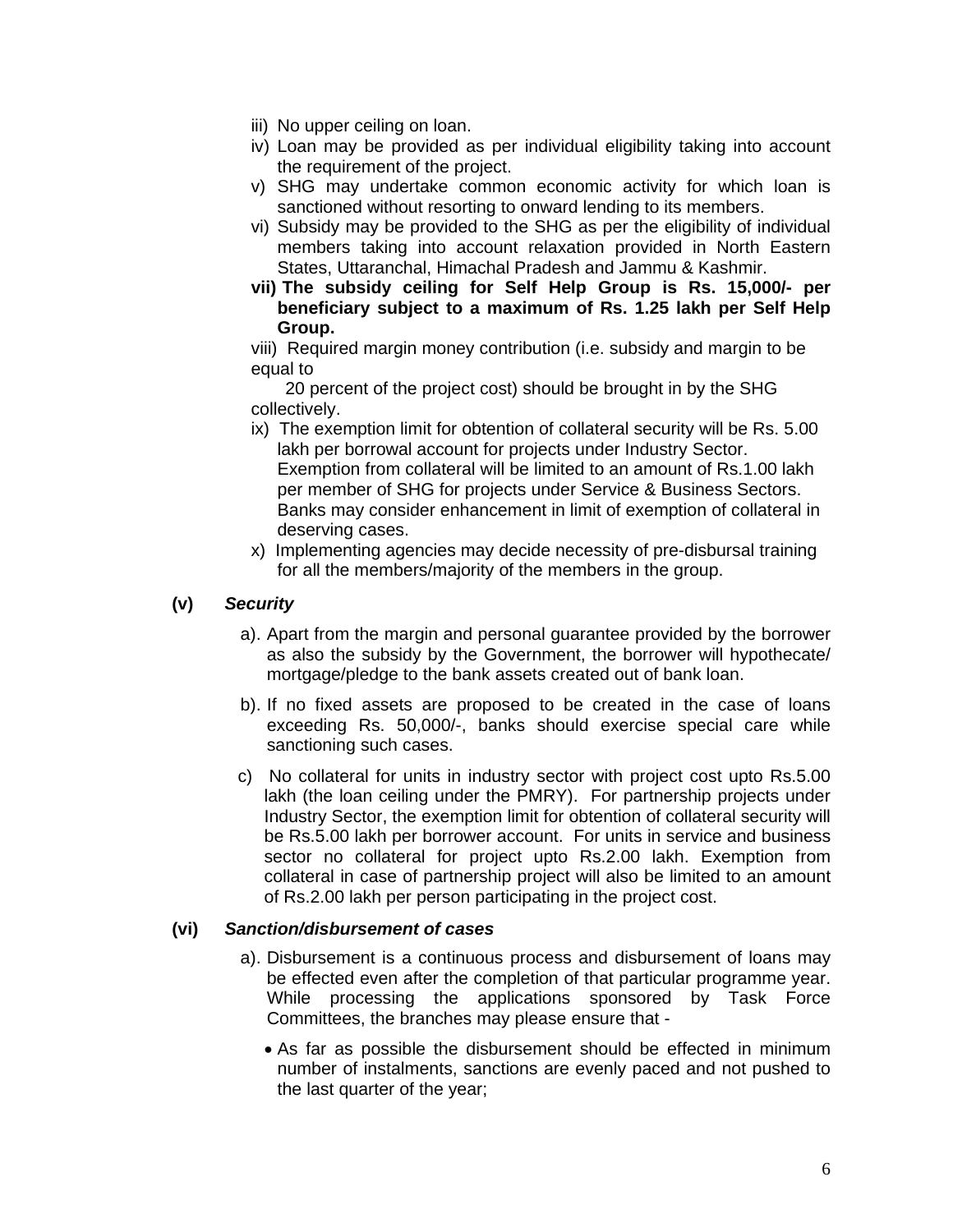- The reasons for rejection of the applications are clearly spelt out and made available every month to the District Co-ordinators so that the Task Force Committees could review the matter; and
- Number of instalments.
- As per decision of the meeting held on 28.05.2004 under the chairmanship of Secretary (SSI&ARI), Government of India, banks have been advised to consider endorsing a copy of the sanction letter to the concerned DIC so that they could assist the beneficiaries to fulfil pre-disbursement formalities.
- b). The sanctions accorded by banks under the scheme should be final and clearly indicate all the conditionalities to be fulfilled by the beneficiaries for the disbursal of loan amounts. This would enable the beneficiaries to comply with the bank's requirements well in time so as to enable the banks to complete the disbursement of loan amount sanctioned before the expiry of the closure date.

### **(vii)** *Repayment schedule*

- a). Repayment schedule may be fixed in the range of 3 to 7 years after an initial moratorium **as may be prescribed by the financing bank**, depending on the nature and profitability of the venture. Working capital limit should be reviewed periodically.
- b). The repayment schedule is to be worked out only for the term loan component.
- c). In cases where the borrowers are in a position to repay the loan earlier than the repayment schedule fixed by the bank, the repayment of PMRY loan may be rescheduled with a **minimum period of 3 years** at the discretion of the Branch Manager so that the borrower receives an early credit of subsidy and is able to avail of additional loan facilities, if desired.
- d). Recovery of loans is the responsibility of the banks concerned. Banks have been advised to constitute recovery cells at Regional / Controlling Office level to improve recovery rate. They may seek assistance of the implementing agencies in this regard. The State Government/Committees will monitor the recovery of the loans and help the banks in the matter. In case of bona fide default, rescheduling is preferred.

### **(viii)** *Additional finance*

- a). Additional finance towards working capital may be provided to the extent that the term loan component and working capital sanctioned should not exceed the prescribed ceiling amount fixed for the borrower (i.e. Rs. 1 lakh or Rs. 2 lakh depending upon whether the loan is for business sector or other than business sector) or for all the partners collectively and proposal for additional finance should also be approved by the Task Force Committee.
- b). The additional assistance furnished by the banks would be considered against the original target allocated to that branch. In other words, this cannot be treated as a fresh case for that particular bank branch.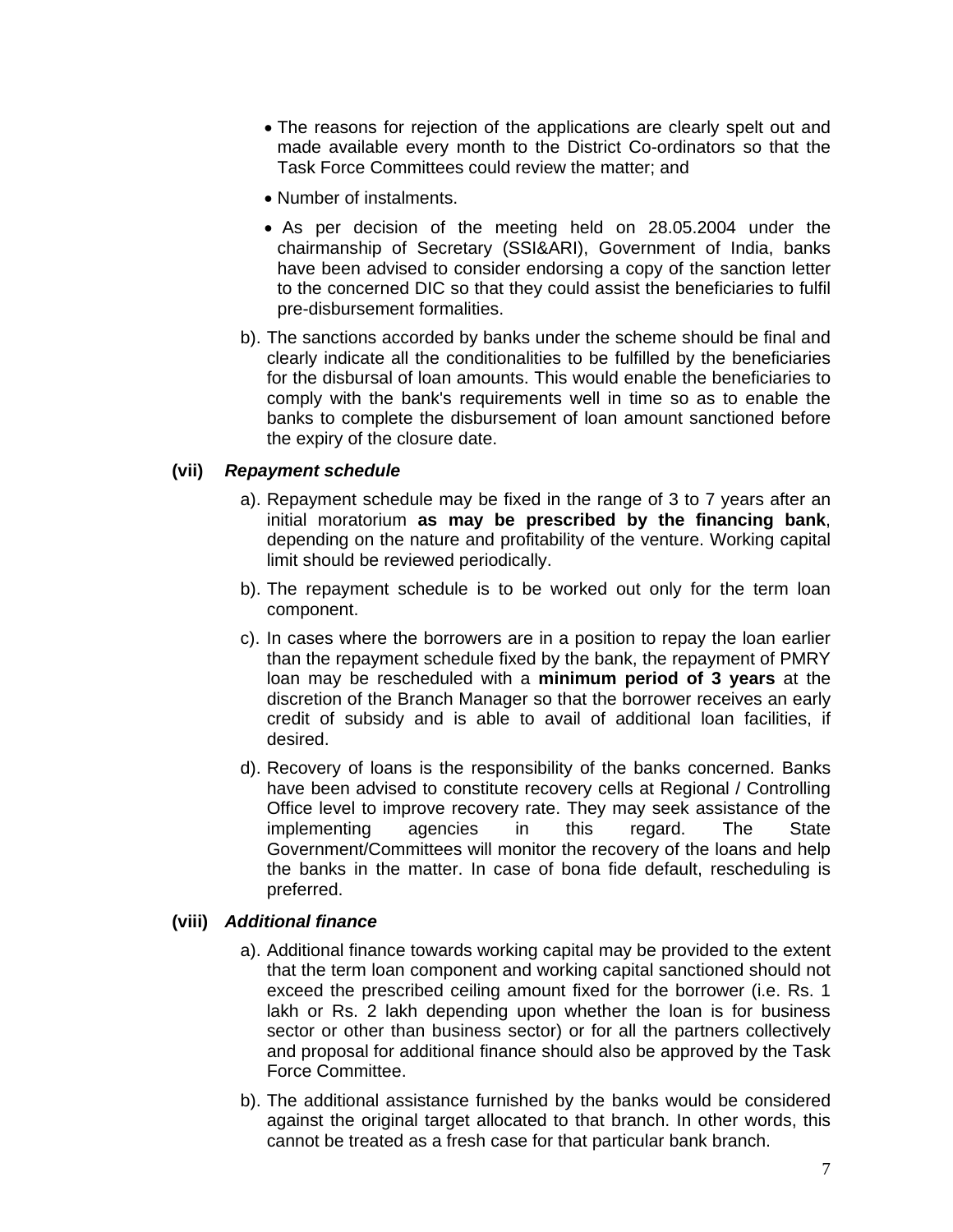## **(ix)** *Penal interest/processing charges*

No penal interest or processing charges should be levied on loans granted under the PMRY scheme.

### **9. Subsidy Management**

## **(i)** *Subsidy disbursal*

The subsidy will be made available by Government of India in advance and passed on to the banks through Reserve Bank of India. The subsidy portion will be kept as fixed deposit with the banks in the name of the borrower for the duration of the term loan component but will not earn any interest. The subsidy deposit will be available to the borrower for adjustment against the last instalment(s) due under the term loan component. **In any case, the fixed deposit should run for a minimum period of 3 years and would be available for adjustment only thereafter**.

## **(ii)** *Effective date of FDR*

- a). As the subsidy amount is remitted in advance to the Head Office of the bank, the date of the fixed deposit created out of subsidy amount will be the date on which the last instalment of the loan is disbursed by the branch. From that date, no interest will be charged on the subsidy portion of the loan.
- b). Even if the subsidy amount is received by the Head Office after the loan is disbursed, to avoid inconvenience to the borrowers, the FD shall run from the date on which the last of instalment of the loan was disbursed and no interest on the subsidy portion of the loan shall be charged from that date.

## **(iii)** *Non-payment of interest on FDR representing subsidy*

On the subsidy amount retained by the banks as fixed deposit in the name of the beneficiary, no interest will be paid by the banks and on the portion of the loan-representing subsidy, no interest would be charged by banks. The rate of interest to be charged will be decided on the basis of the loan amount net of subsidy.

## **(iv)** *Eligibility of subsidy*

- a). If the PMRY loan is closed prematurely, the borrower will not be eligible for subsidy. Similarly subsidy will not be available in the case of misutilisation of loan, abandonment of the project by the borrower, ineligibility of the borrower due to his not complying with the criteria laid down under the scheme etc. As in all such cases, loans would not have sub-served the central objective of the scheme; the borrower will not be eligible for subsidy.
- b). However, in cases where the loans have become bad/doubtful of recovery and in respect of which banks file claim with DICGC, the amount of subsidy deposit may be adjusted towards the loan outstanding even before the expiry of 3 years, provided the misutilisation occurs beyond the control of the bank.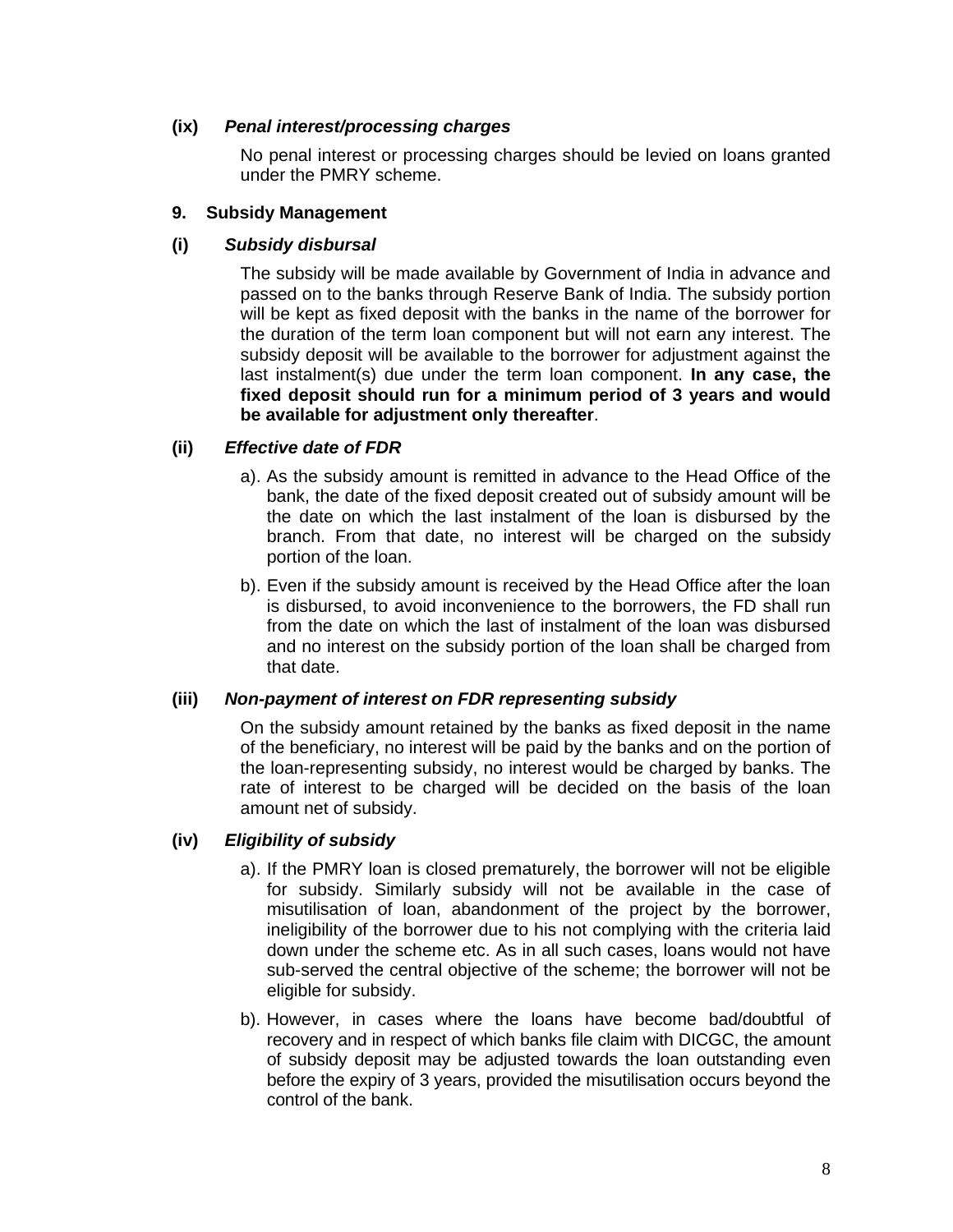- c). It will be necessary for banks to ensure that the appraisal, procedure for sanction and disbursement of loans and post-disbursement supervision, etc. are carried out in accordance with the instructions issued by the Bank's Head/Controlling Offices in order to be eligible for the above benefit and produce necessary records, if so required.
- d). The provision regarding penalty for premature closure of term deposit will not apply in such cases. However, in cases where the beneficiaries are ineligible for assistance under the scheme, the subsidy will not be allowed to be adjusted towards the loan under any circumstances and will have to be refunded.

### **(v)** *Audit certification*

• Each bank should obtain a certificate from its Statutory Auditor certifying the correctness of the claims made by the bank in respect of subsidy under the PMRY Scheme and put up to the Board of Directors before 30th September every year. In this respect, the under noted procedure may be followed for issue of certificate by the Statutory Auditor:

- Bank branches which are selected for external audit shall forward to their Head Office a certificate issued by the External Auditors/ Concurrent Auditors to the effect that the entries in the registers and other relevant books as also the claims made by the bank branches in respect of subsidy amounts relating to loans sanctioned under PMRY in the previous programme year are correct.
- In respect of other bank branches, where no external auditors/ concurrent auditors are appointed, the branch managers themselves may furnish the necessary certificates to the Head Office.
- On the basis of certificates (issued by the external auditors/concurrent auditors/branch managers, as the case may be) received from bank branches, the Statutory Auditors of the banks may issue a consolidated certificate in respect of subsidy amount released by the banks as a whole during the previous program year under PMRY and the same may be put up to the Board of Directors [as per the format given in the *Annexure I***].**
- The subsidy accounts will be subject to Audit by Accountant General.

### *vi)* **Subsidy utilisation statement**

- a). The Government of India have revised the format given in *Annexure II* for reporting the data relating to subsidy utilisation/additional subsidy requirement statement by the bank on quarterly basis effective from programme year 2006-07. Accordingly, banks may report the cumulative position of total Sanctions/Disbursements/Subsidy Utilisation/Requirements relating to each programme year at the end of each quarter on the basis of instructions furnished in the note to the format.
- b). Banks may obtain from their controlling offices/branches, the data in the prescribed format at monthly intervals and ensure submission of consolidated statement on quarterly basis to RBI.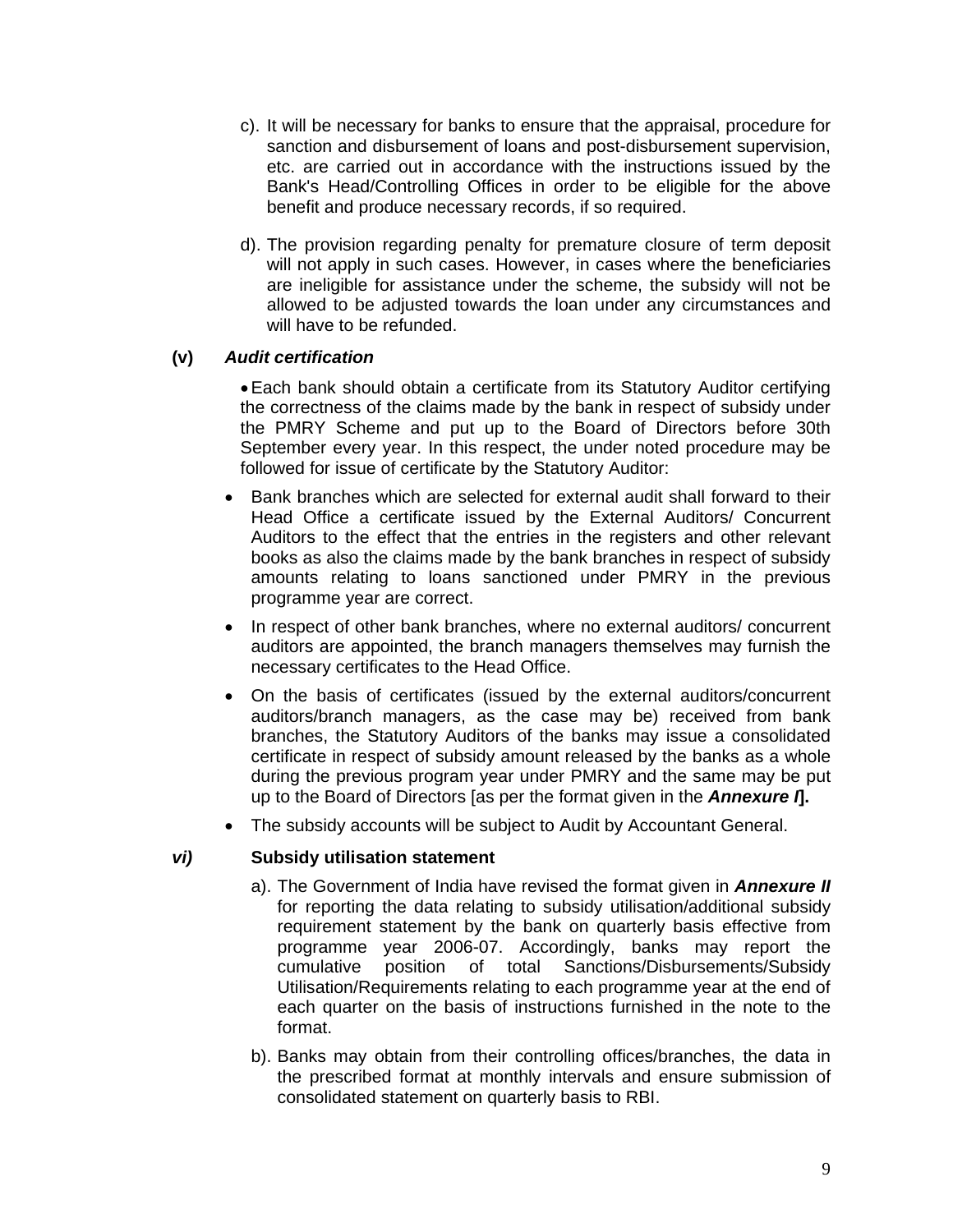## **(vii)** *Adjustment of surplus subsidy*

- a). Banks may utilise the surplus subsidy available with them in respect of any programme year towards their subsidy requirement of any other programme year within the band of four programme years viz. 1993- 94, 1994-95, 1995-96 and 1996-97. The subsidy amounts for the respective programme years wherever so adjusted, should be clearly indicated/reported to RBI under quarterly subsidy utilisation certificate/statement.
- b). Banks may also utilise the surplus subsidy available with them under PMRY for the programme years 1993-94 to 1996-97 towards their subsidy requirements of programme year 1997-98.
- c). Banks may also utilise the surplus subsidy available with them under PMRY for the programme year 1997-98 after meeting all the subsidy requirements of 1997-98 towards their subsidy requirements of programme year 1998-99.
- d). Banks may also utilise the surplus subsidy available with them under PMRY for the programme year 1998-99 after meeting all the subsidy requirements of programme year 1998-99 towards the subsidy requirements of programme year 1999-2000.

## **10. Training / Infrastructure Expenses**

- a). Training/Infrastructure component at the rate of Rs. 2,500/- per beneficiary for industry sector and Rs.1250/- per beneficiary for service and business sector will be given to the State Government/Union Territories after getting confirmation that loans have been sanctioned by banks. The training programme should take care of special needs of the educated.
- b). Educated women need special attention as the incidence of unemployment among them is higher than among men and their access to employment and training is conditioned by social circumstances and attitude. Service Sector is probably the one that suits them most. Manufacture and repairs of electrical and electronic gadgets, watch assembly and spares, computer software, crèche-day care services etc. are some important activities with scope for employment of educated women and they should be encouraged to take up these activities. They should be given larger access to the training facilities in manufacture of computer parts, software development, repair of TV and electronics equipment, running of printing presses, pharmacies, dry cleaning and in small service industries like restaurants, small guest houses, etc.
- c). Industry and other users of skilled manpower, who are aware of emerging requirement of skill, should be involved in manpower development. Chambers of Commerce and Industry should also come forward to provide training in entrepreneurship and promote selfemployment. Similar roles also need to be played by the local industries associations. It is intended that spare capacity available in ITI, Polytechniques and other suitable training institutes run by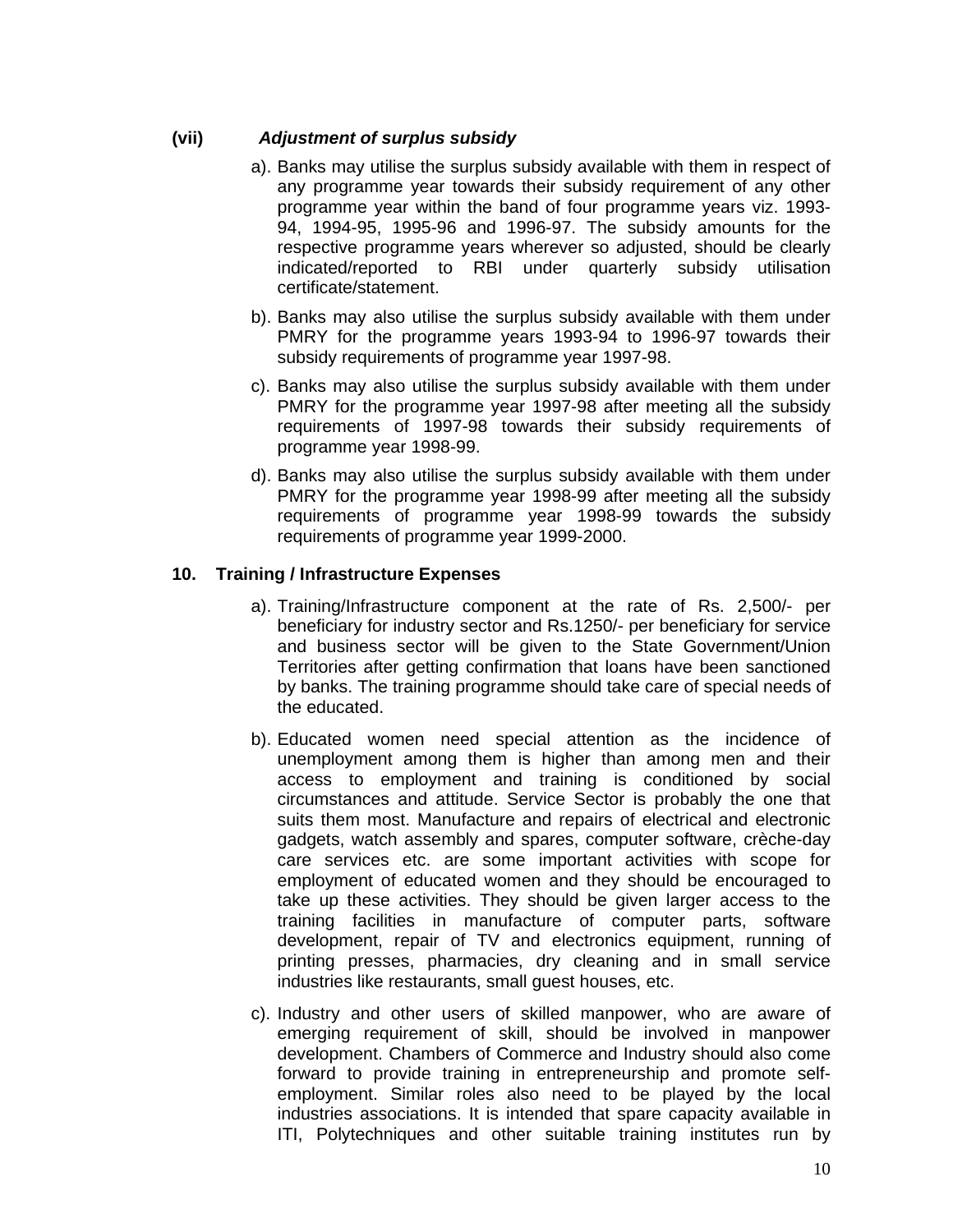Government, private or voluntary organisations will be utilised by running double shifts and by suitable amendments in the curriculum and course durations. Course duration should be normally for a month. However, the District PMRY Committee can change the duration and prescribe the duration for new trade.

- d). Training under the industry sector may be given for a period of 15-20 working days. Under the service and business sector, the training period shall be 7-10 working days.
- e). Where a borrower has undergone an equivalent or higher Entrepreneurship Development Training of same or longer duration conducted by a reputed institution or bank, the borrower may be exempted from training under PMRY. In such cases, the General Manager of the concerned District Industries Centre (DIC) may issue a certificate stating therein the training, which has already been attended by the borrower, and exempting him from attending training under PMRY to enable the banks to disburse the loans.
- f). Banks should be given the first preference (along with stipulated funds) in case they come forward for organising training for PMRY borrowers. The banks having necessary infrastructure at the State-level may in consultation with the State Governments organise training programmes for PMRY borrowers.
- g). Pre-selection motivational campaign at Rs.200 per applicant for 125 percent of the allocated target of cases on reimbursement basis in states/UTs.

### **11. Other Aspects**

## (ii) *Deceased borrowers*

- a). In the case of death of a borrower under PMRY, it would be in order for banks to transfer the liability to the legal heir/near relative of the deceased or any third party willing to take the liabilities and continue to run the unit/activity, even if they do not satisfy the criteria stipulated under the Scheme, provided the person to whom the unit/activity is thus transferred, without changing in any way the terms of the loan, satisfies the lending bank regarding timely repayment of the loan instalments.
- b). The subsidy amount will also accrue only to the transferred account.
- c). If, however, an arrangements of this type is not feasible, banks may take steps to recover the loan and adjust the subsidy amount towards the dues of the deceased beneficiary.

### (ii) *Dissolution of partnership*

 In case of dissolution of the partnership on retirement of one partner and the remaining partner agreeing to continue the activity as a sole proprietor by accepting all the liabilities of the firm, the following procedure may be followed:

• In case the activity proposed to be continued by the remaining partner is above Rs.2 lakh for service and industry sectors and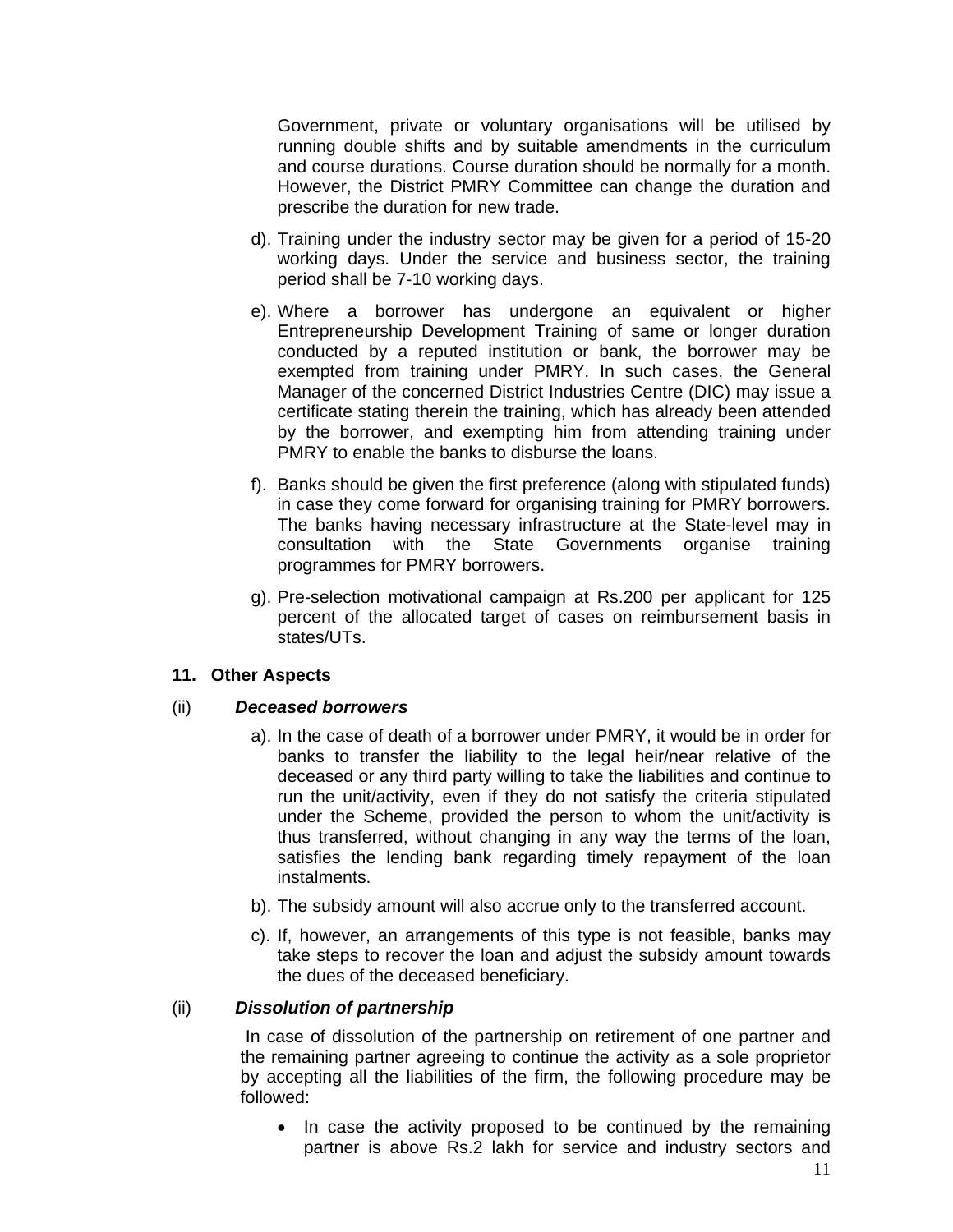above Rs.1 lakh, for business sector, no subsidy shall be admissible to the remaining partner/sole partner continuing the activity.

### (iii) *Issue of 'No Due Certificate'*

The borrowers generally find it difficult to obtain 'no due certificate' from all the banks functioning in the area and there is also delay in the issue of such certificate by the banks. The loan applications will henceforth contain a clause for eliciting particulars about any loan taken by the applicant from any banking/financial institution etc. All such particulars furnished by the applicant will be certified by him. Based on the information furnished by the applicant, the banks may consider dispensing with production of 'No Dues Certificate', as a compulsory requirement if they are satisfied regarding the status of the applicant. In case the banks decides to verify the status of the loan account of the borrower with other banks in the area, it should send a specific communication enclosing the list of applicants in duplicate. If no response is received from the other banks, within 15 days of request, it will be presumed that the referred banks have no dues/objection. Since this information is on the basis of mutuality and reciprocity, service charges should not be an issue for furnishing 'No Dues Certificate'.

### (iv) *Issue of pass books to PMRY borrowers*

Banks may issue passbooks to PMRY borrowers in Regional Languages to facilitate maintenance of a record of disbursements made/repayments effected etc.

### (v) *Carryover of applications*

The cases recommended by DIC during a year and pending with banks at the end of the year should, as a rule, be considered first for sanction/ disbursement in the next financial year and such pending cases should not be returned on the ground 'already reached target'.

### (vi) *Other incentives*

 A borrower under PMRY may be given other types of incentives by the State Governments like industrial sheds at Concessional rates, plots, etc. The borrower can also avail indirect cash incentives like waiver of Sales Tax, etc. In case of monetary incentives, the States/Union Territories could extend them, but the promoters' contribution of 5 percent of the project cost should not be diluted so as to maintain the promoter's stake in the project.

### (vii) *Closure of disbursements for cases sanctioned during a programme year*

a). At times, the cases sanctioned in a particular year remain undisbursed in the following year for various reasons such as borrowers lose interest or are absorbed in other avocations etc. Banks may treat the cases sanctioned in a particular year as lapsed after a period of 9 months in the financial year following and issue notices to such persons under registered cover and also inform the DICs the cases in which the prospective borrowers did not turn up. In all such cases, the DICs would then try to contact the applicants. Wherever required, the DIC should re-sponsor the cases of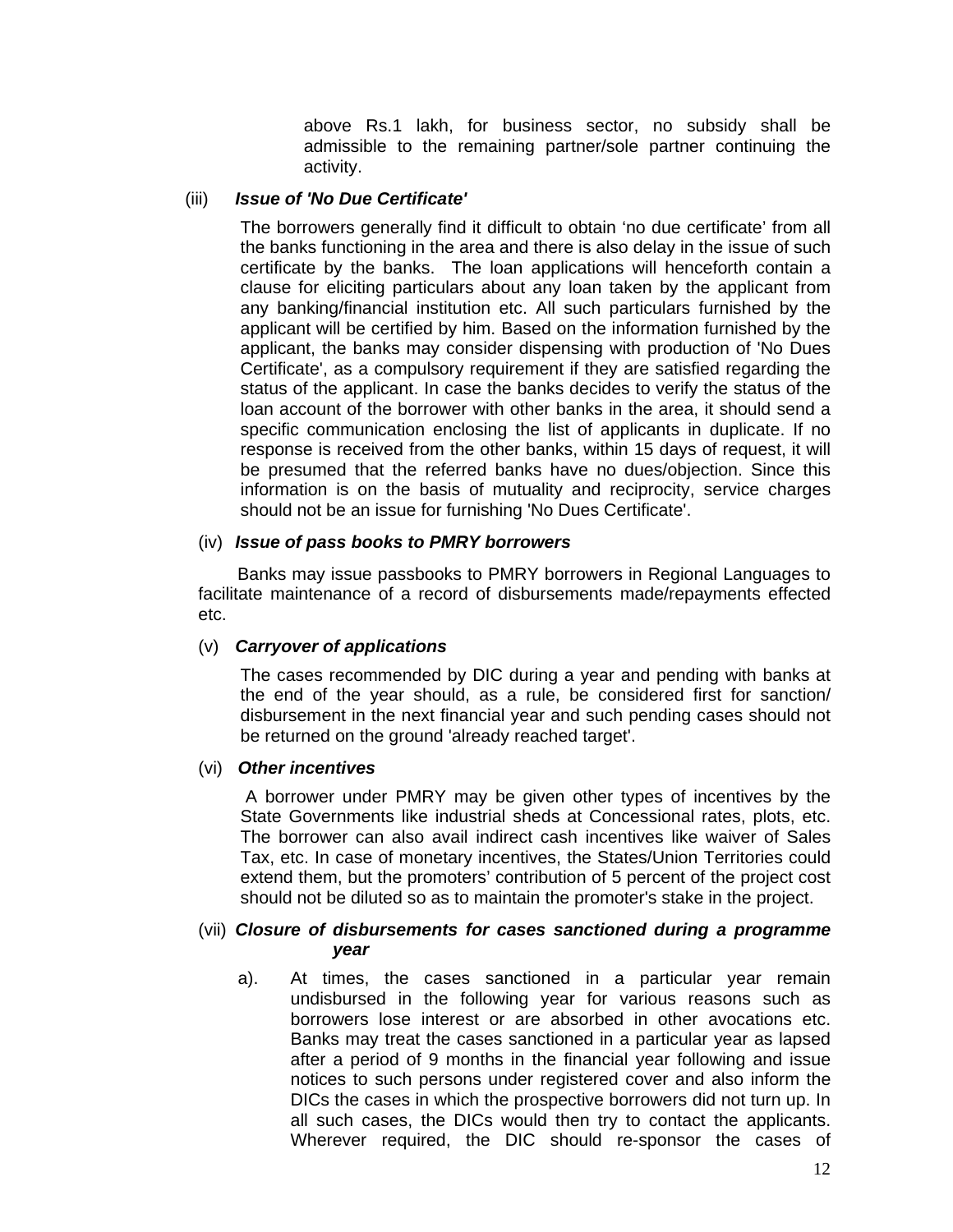applicants thus left out for whatever reasons. These will be treated as fresh cases in the respective financial year. These instructions will not apply to cases which have been partially disbursed.

- b). Disbursements of loans sanctioned under PMRY during a financial year should be completed and closed by the bank branches by the end of 10th month of the following year, i.e., positive before the 1st of February.
- c). As a special case, the final date for closure of disbursement of the loans sanctioned under PMRY during the years 1993-94, 1994-95 and 1995-96 was set at 1st June, 1997.
- d). The period of closure of sanctions and disbursements of loans under the PMRY scheme for the year 1997-98 was fixed at the end of 6th month and 9th month of the following year respectively. Accordingly, for the year 1997-98, sanctions lapsed on 01.10.1998\* and disbursement had to be completed by **01.01.1999\***. In this regard, the cases sanctioned during the period from 01.04.97 to 31.03.98 constituted the total number of cases sanctioned during the programme year 1997-98. Sanctions made after 31.03.98 did not count for sanctions made during 1997-98 although the applications had been received during 1997-98. Such sanctions counted for programme year 1998-99.
- e). In respect of cases sanctioned during programme year 1997-98, where no disbursement had been made by 01.10.98, the sanction lapsed as on that date and the instructions relating to lapsed sanctions stated in para (a) above were to be followed in such cases.
- f). The date of closure of disbursements for the cases sanctioned during the programme year 01.04.98 to 31.03.99 under PMRY was set as 31.12.99 after which sanctions where no disbursements had taken place for the programme year 1998-99 lapsed. In cases where disbursements are partial, the procedure for treating partially disbursed cases shall be allowed to be applied after 31.12.99 as indicated in para (d) above. As the disbursements would close for the programme year 1998-99 by 31.12.99, banks should submit final subsidy utilisation certificate for all claims in the prescribed format latest by 28.02.2000.
- g). The cut off dates for lapsing of sanctions and completion of disbursements for loans sanctioned during 1999-2000 were 31-10- 2000 and 31-12-2000 respectively. In case of partial disbursement of the cases during 1999-2000, the subsidy claims of banks freezed on the amount disbursed as at close of 31-12-2000. Thereafter, the undisbursed portion of the loan would be disbursed by banks without subsidy benefit. The subsidy portion could be sanctioned and disbursed as additional loan by banks.
- h). In case of partial disbursement of cases sanctioned during the years 1993-94 to 1995-96, the subsidy claim of the bank was to freeze on the amount disbursed as on the closure date, i.e., 01.06.97. Thereafter, the undisbursed portion of the loan could continue to be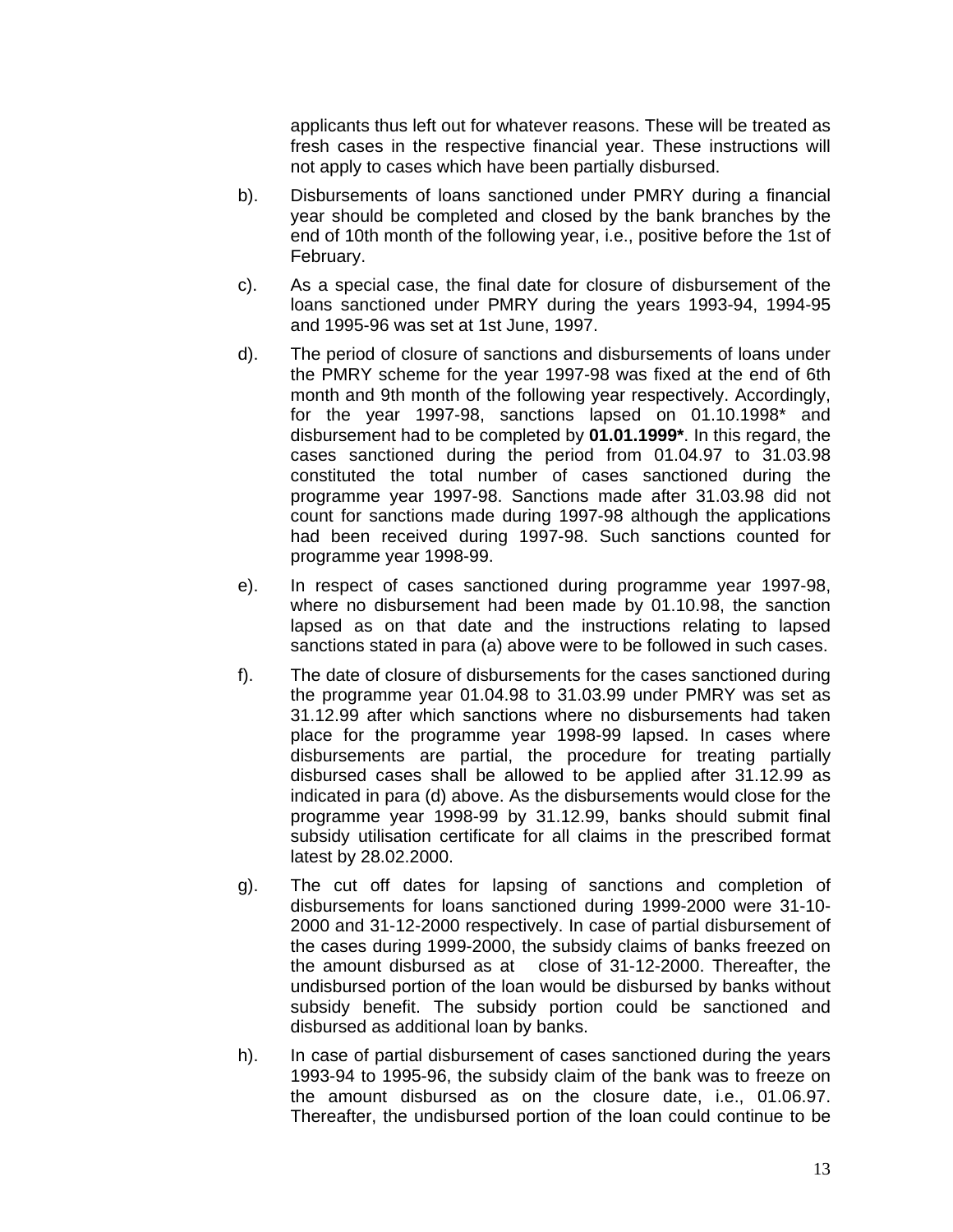disbursed by the banks, without asking for subsidy. The subsidy portion could be sanctioned and disbursed as additional loan.

- i). In respect of cases sanctioned during 1996-97, where partial disbursements had taken place, the cut-off date for completion of disbursements as on 01.02.98 was not extended and banks were to follow the procedure started in para (h) above for completion of disbursement.
- j). In respect of part disbursement of cases sanctioned during 1997-98, the subsidy claim of the bank freezed on the amount disbursed as on the cut-off date, i.e., 01.01.99. Thereafter, the undisbursed portion of the loan could be disbursed by banks but without the benefit of subsidy. In order to avoid under-financing of the activity, the subsidy portion due on the undisbursed amount could be sanctioned and disbursed as additional loan to the borrowers by banks.
- k). In case of partial disbursement of cases sanctioned during the years 1993-94 to 1995-96, the subsidy claim of the bank freezed on the amount disbursed on the closure date i.e. 01.06.1997 and in respect of cases sanctioned during 1996-97 for partly disbursed cases, the cut-off date was 01.02.1998. As eligible disbursements had already been completed, banks were required to report the utilisation of subsidy for the respective programme years from 1993-94 to 1996-97 to RBI in the prescribed format to enable reconciliation of subsidy amount. Banks were to ensure that all subsidy claims of their branches were included under respective programme years.

(viii) Review of rejected cases.

 Introduction of sample checks of the rejected cases to be carried out by an authority of the bank higher than the one who originally rejected the loan application.

### **Section – II**

#### **PMRY – Implementing Agencies and Operational Guidelines**

#### **12. Implementation**

- (a) The district being well established geographical units for many programmes it is proposed that co-ordinated implementation of the programme will be undertaken at the district level.
- (b) State/Union Territory Government may select and declare one Agency as Implementing Agency out of the District Industries Centre (DIC)/Small Industries Service Institute/Directorate of Industries/District Urban Development Agency (DUDA) in four metropolitan cities of Delhi, Mumbai, Calcutta and Chennai. In other areas, they may select and declare either the District Industries Centre or District Urban Development Agency. This agency in consultation with the banks of respective areas will be responsible for the formulation of self-employment plans, their implementation, monitoring under the overall supervision/guidance of the District PMRY Committee. They are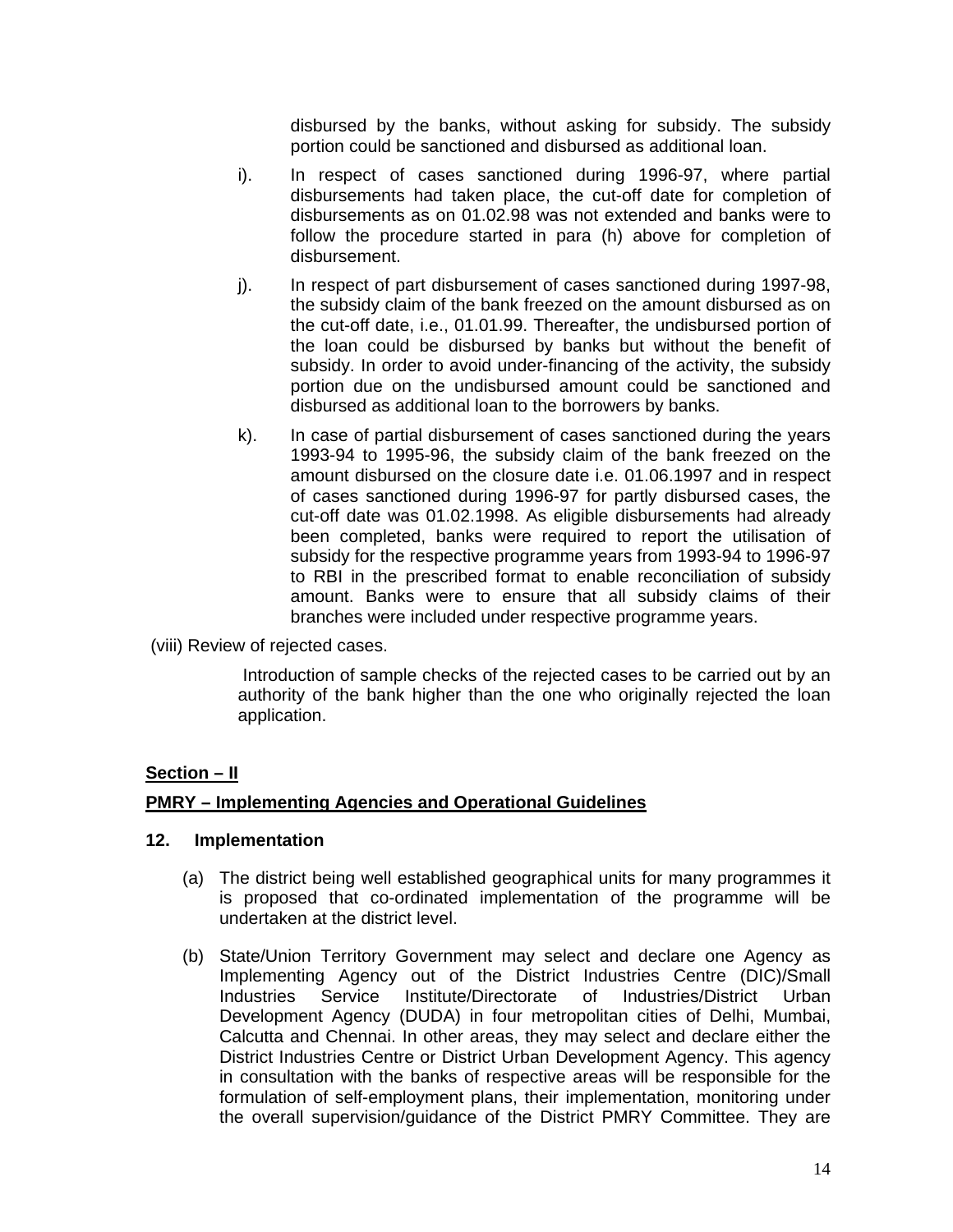required to formulate location specific plans of action based on realistic demand assessment of various activities and their absorption capacity.

- (c) The District PMRY Committees will function as a nodal agency for the formulation of self-employment plans, their implementation and monitoring. The District Task Force Committee is set up by the concerned State/UT Government. At district level, the District Task Force Committee has been reconstituted with the inclusion of new members. Generally, it will comprise of a Chairman who will be senior officer of the implementing agency preferably head of the agency, e.g., General Manager of District Industries Centre, Director in case of SISI, Additional Director of Industries Centre, in case of Directorate of Industries, Vice Chairman in case of DUDA. Other members of the Task Force will be representatives of –
	- i). Lead Bank
	- ii). Two leading banks
	- iii). District Employment Officer
	- iv). One member each from DIC/SISI/DUDA (other than the implementing agency)
	- v). One officer as Member Secretary to be nominated by the Chairman of the Task Force
	- vi). Chairman may co-opt one or more members from reputed nongovernmental organisations.

(d) The Directorate of Industries is responsible for implementation of the scheme in Metropolitan cities of Kolkata and Chennai. The Directorate of Industries and SISI is responsible for implementation of the scheme in Mumbai. In NCT Delhi, the Directorate of Industries ensures implementation of the scheme through the Deputy Commissioner of each of the nine districts. Above agencies are generally responsible for

- i). Motivating and selecting the entrepreneurs,
- ii). Identifying and preparing schemes in industry, service and business sectors,
- iii). Determining the avocation/activities,
- iv). Recommending loan,
- v). Getting speedy clearances as necessary from the authorities concerned.
- (e) The Task Force would invite applications from eligible persons through advertisements in local newspapers. These applications will be approved by the Task Force and would be recommended to the concerned bank branches. All the cases received by the Branch Managers after recommendation by the Task Force Committee would be disposed of expeditiously.
- (f) Implementation of the scheme by District Task Force Committee set up for the purpose involves identification of beneficiary, selection of specific avocations, identification of the support system required by the beneficiary, escort services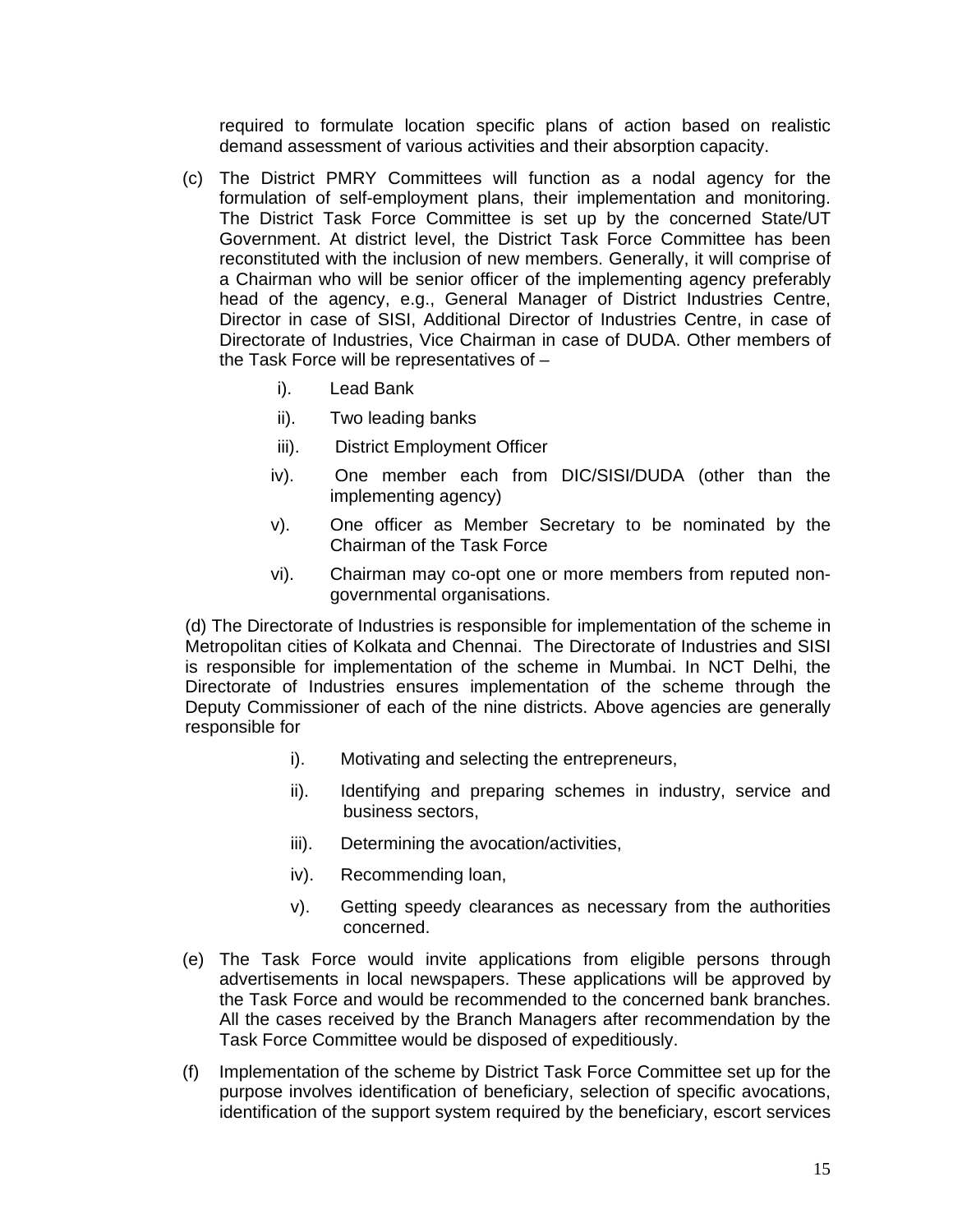and close liaison with the banks and other local agencies concerned with industry, trade and service sectors.

- (g) In four metropolitan cities, PMRY Committee will be similarly constituted.
- (h) In the fifth meeting of the High Powered Committee, it was pointed out that the implementation of PMRY would improve with a more detailed scrutiny at the Task Force level, as well as association of concerned bankers. The quality of scrutiny would also improve with more time available with the Task Force. It was, therefore, decided that the States/UTs may constitute Sub-divisional Level or Block Level Task Forces as per constitution given in *Annexure III***.** To maintain a certain quality of scrutiny, only one of the levels below the District Task Force may be chosen. The Subordinate Task Forces would only scrutinise the applications received by DIC and interview the candidates. Subordinate Task Forces may, however, forward the approved cases directly to the bank branches. As per the decision of the meeting held on 28.05.2004 under the chairmanship of Secretary (SSI&ARI), Government of India, banks have been advised as under:

(i)District Task Force Committee would meet at least once in a month or more depending upon the number of applications received.

(ii)The Block Level Task Force Committees (BLTFCs) meetings may be held immediately after the Block Level Bankers Committee (BLBC) meeting to ensure participation of all banks in the Block Level Task Force Committee and speedy disposal of applications.

- (i) In case of any one of the Subordinate Task Forces being allowed to function, the State/UT should for the purpose of scrutiny and interview, specify the jurisdiction of the District Task Force. All other functions of the District Level Task Forces like receipt of applications, reporting process, assistance to beneficiaries etc. shall continue with the District Level Task Force/General Manager, DICs Office.
- (j) The decision to constitute the Sub-ordinate Task Forces shall have to be taken in consultation with the respective convenor banks of the State/UT.
- (k) In addition to sponsoring of applications by Task Forces as above, banks themselves may also receive applications directly from the eligible persons under the Scheme. However, such applications should be sent to the sponsoring agency with their observation on the viability and bankability of the project. Sponsoring agencies would formally sponsor such applications back to the bank branches for sanction of loan.
- (l) For better implementation of the scheme, the State Government may restrict the number of lending banks in any area but this decision may be taken in consultation with the District Committee/Sub-Committee.
- (m) Seminars may be held at the level of each district for creating awareness of PMRY in the area in the form of pre-selection motivational campaigns. A resolution may be asked to be adopted by each and every Gram Panchayat for giving wide publicity and awareness about PMRY in their respective jurisdictions.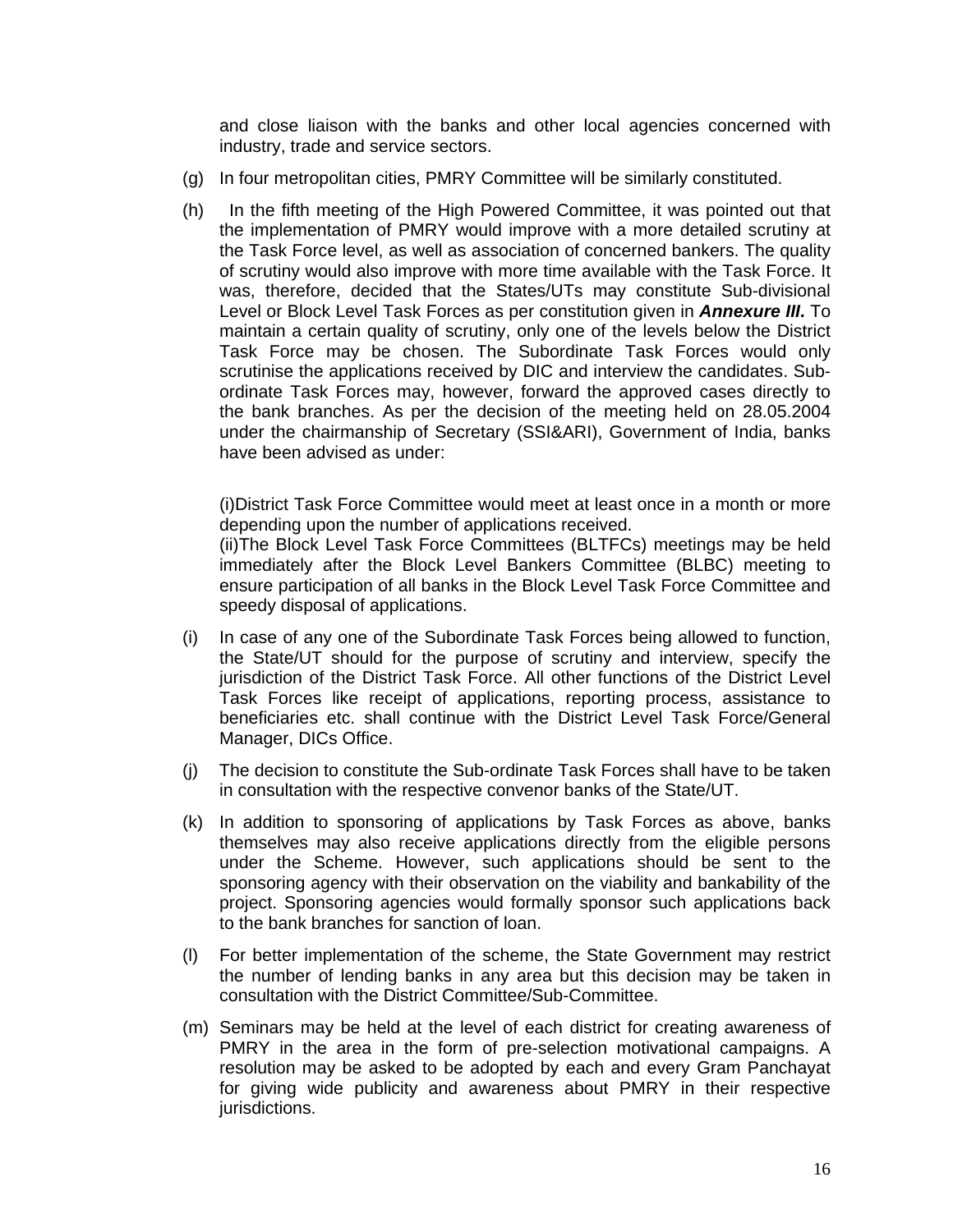- (n) All members of the Task Force Committee would collectively be responsible for selection of beneficiaries. This would ensure that the Bank Manager alone shall not be responsible for the Non Performing Assets (NPAs) if any, which would arise out of the loans extended under PMRY to the beneficiaries.
- (o) No collateral shall be insisted for PMRY loans upto Rs. 5 lakh.
- (p) Assistance to SC/ST and beneficiaries from minority communities should be targeted in such a manner that they are benefited at least in proportion to their population in each District/State.
- (q) Of the total target for each State/UT, women beneficiaries should constitute at least 30 percent.
- (r) Preference may be given to develop clusters specialising in specific + products at the time of selection of PMRY beneficiaries.
- (s) The Tahsildar / Block Development Officer may authenticate the eligibility of PMRY beneficiaries in respect of residence and income criteria.
- (t) Cent percent verification will be done on the Proforma enclosed ( Annexure XV)
- (u) The scheme envisages coverage of SC/ST and the minority candidates at least equal to their population in the District / State. However, the percentage should not be less than 22.5 percent for SC / STs, 27 percent for Other Backward Classes ( OBCs) and 30 percent for women. Equitable share for minorities may also be ensured.

### **13. Monitoring**

- (a) The Scheme will be monitored at district level by District PMRY Committee, metropolitan City Committees or by Sub-Committees set up for the purpose at State Level by State PMRY Committee and at Central Level by the High Powered Committee under the Chairmanship of Secretary (SSI & ARI). Problems of implementation, co-ordination and monitoring are to be sorted out by this committee, which is to meet once in a month except the High Powered Committee under the Chairmanship of Secretary (SSI & ARI) which will meet periodically to carry out its functions.
- (b) Monthly Progress Report in the prescribed proforma given in *Annexure IV* will be sent to the Directorate of Industries where it will be compiled and sent to the office of Development Commissioner. Once in a quarter, state level Committee will review the progress and send the report in the quarterly proforma along with remarks to the office of the Development Commissioner, in the prescribed proforma given in *Annexure V.*
- (c) The progress of the scheme will also be monitored by the District Consultative Committee (DCC) at the District Level and by State Level Bankers Committee (SLBC) at the State Level during their periodic meetings.
- (d) In order to tackle the problem of delays, the district level co-ordinators of banks shall enquire into the causes of major irregularities, more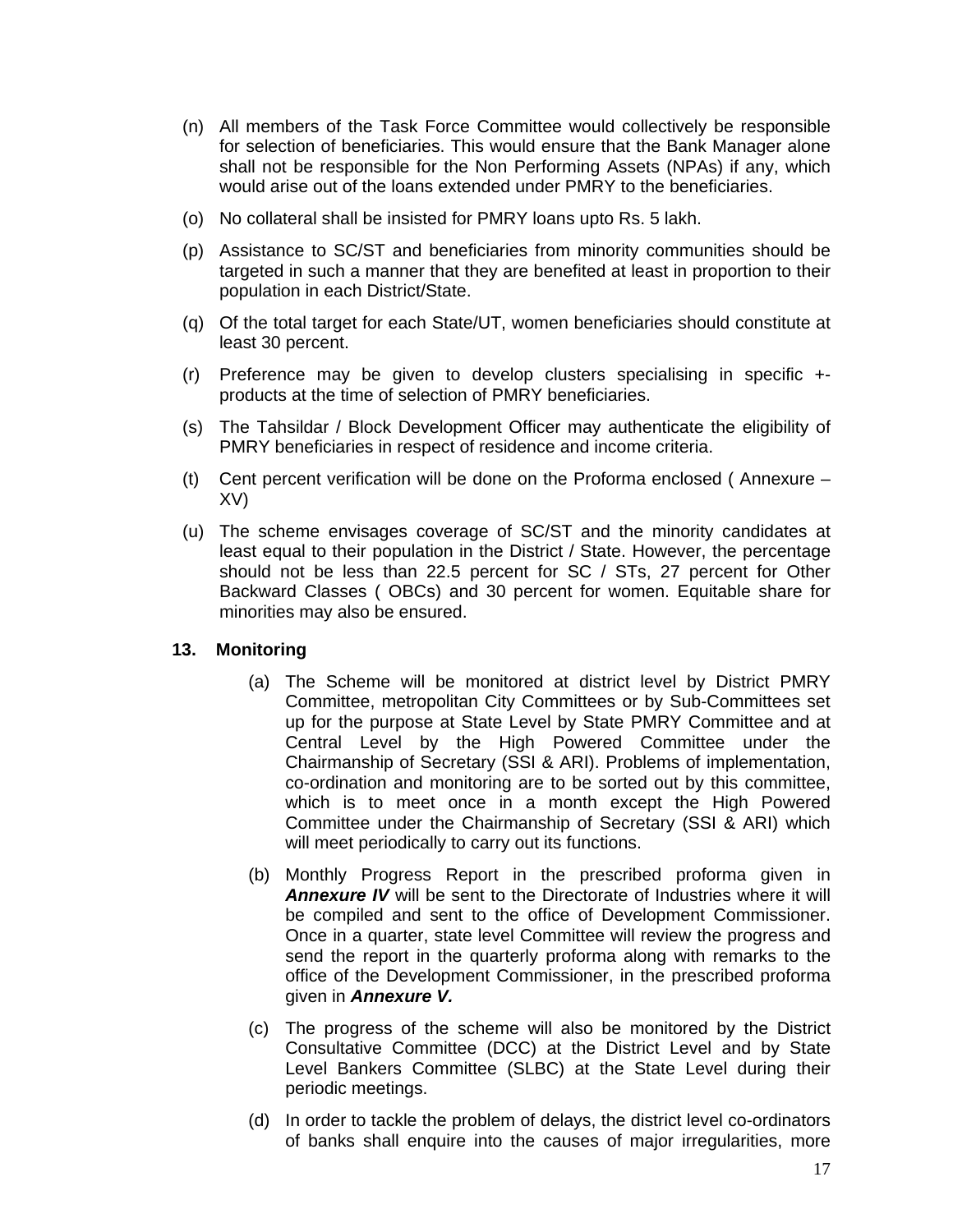particularly in respect of bank branches performing at levels of less than 50 percent of the district average in terms of sanctions and disbursals. He should also look into the complaints regarding collateral. A report shall be submitted by him every month on the problems/issues at these bank branches in the district PMRY Committee and Task Force Committee for discussion and for recommending action at appropriate levels in the banking system and by the OMBUDSMAN, where appropriate.

(e) There is a need for ensuring reconciliation of figures of sanctions and disbursals as reported by the States and the banks. The district level co-ordinators of banks shall reconcile the figures of applications recommended and sanctioned with the data of the District Industries Centre as per the MIS pattern notified by RBI.

#### *(f ) Monitoring the performance of the branches*

Banks may arrange to check at random the performance of a few branches under PMRY and initiate action against the Branch Managers whose performance is found to be wilfully inadequate or inappropriate.

#### *(g) Review notes*

Banks should put up to their Board review of performance under PMRY on a quarterly basis and send a copy to the Chief General Manager, Rural Planning & Credit Dept., Reserve Bank of India, Central Office, Mumbai for information.

### **14. Evaluation**

- (i) The Government of India will carry out concurrent evaluation on regular basis. Reputed institutions, organisation and NGOs in the States will be identified to carry out survey of the beneficiaries. Institutions and organisations for survey will be selected in consultation with State Governments for suitable follow up action. Progress report received from the States/UTs along with the concurrent evaluations will be reviewed in the High Powered Committee at Central level. Immediately on receipt of targets from the Central Government, State Government/UTs would convey district-wise targets to each district. District Committee will allot targets within the district to the banks. In the metropolitan cities, this work will be undertaken by the metropolitan City Committee. The District PMRY Committee/Committees constituted for metropolitan cities or subcommittees thereof would invite application from eligible persons through advertisements in local newspapers. Publicity would also be given by display on Notice Boards in the Banks and BDO's offices.
- (ii) These applications will be approved by the District Task Force Committees and would be recommended to the concerned bank branches. The number of applications recommended would be at least 25 percent more than the target fixed for the branch, to take care of rejections at the bank level.
- (iii) All the cases received by the Branch Managers after recommendation by the Committee would be disposed of expeditiously.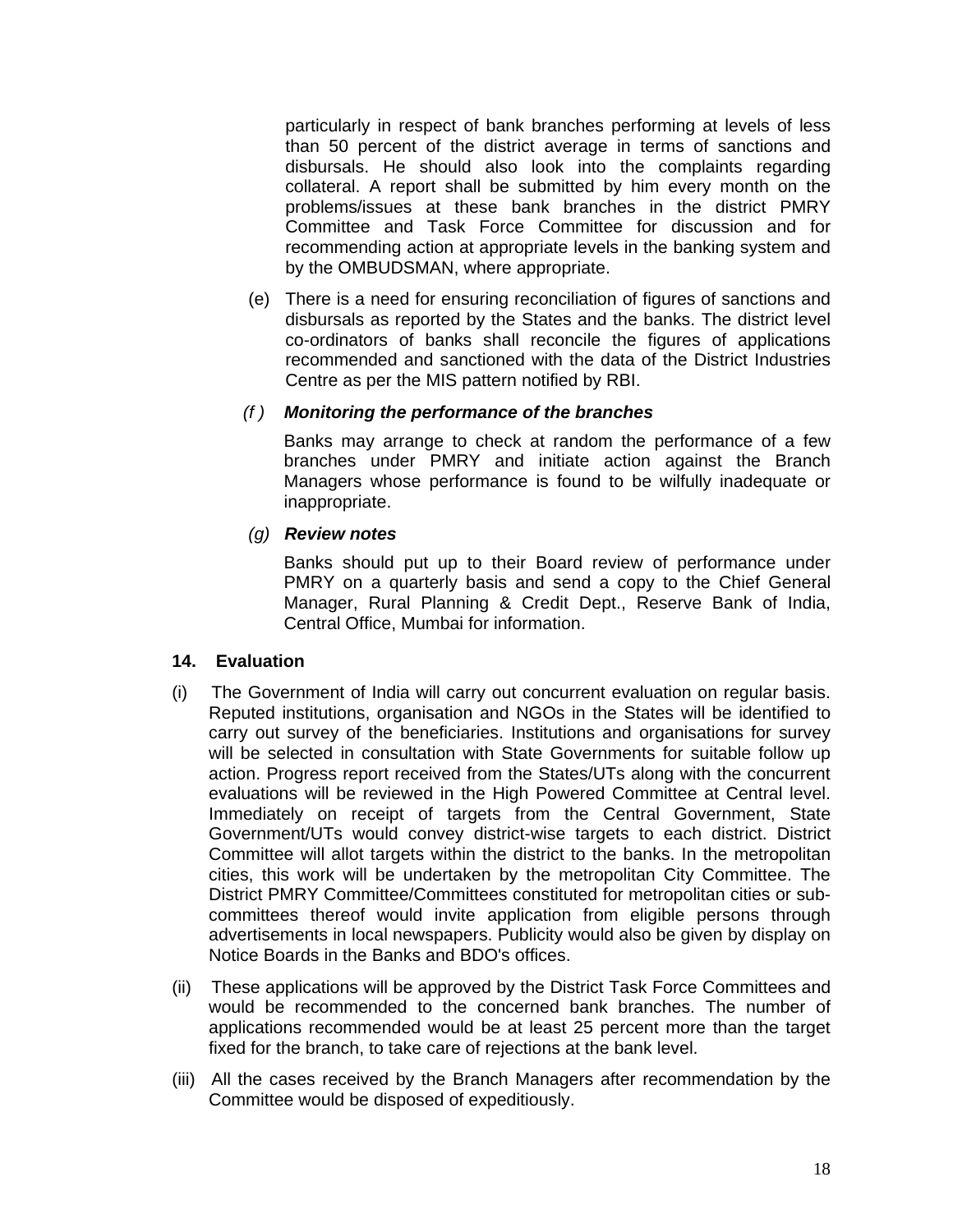- (iv) Training Institutions should be identified and module for training should be kept ready by the District Authorities before the loan is sanctioned.
- (v) As soon as the cases are sanctioned, intimation will be sent by banks to District PMRY Committees/Committee constituted for metropolitan cities or subcommittees that training activity can start.
- (vi) In order to ensure that the desired results are achieved, all activities should be completed in a time bound manner and difficulties experienced should be sorted out in the District PMRY Committee/Metropolitan City Committee or Subcommittees thereof.
- (vii) Recommendations by Task Force set up for intensive study of Implementation of PMRY during the year 1993-94 (*Annexure XIII*).

### **15. Involvement of Non-Government Organisation**

 NGOs can play a very important role in the implementation of the PMRY. The scheme seeks to associate reputed non-governmental organisations (NGOs) in implementation of PMRY Scheme. They can be involved right from identification, motivation, and selection of beneficiaries and preparation of project profile. They can also help the borrower in proper management of the assets, marketing of the products, repayment of the loan instalments etc. Training of beneficiaries is another area where they can play a very useful role. States/ UTs should work out methodologies to associate the reputed NGOs in manner, which will bring the scheme to the doorstep of the potential beneficiaries.

### **Section – III**

### **PMRY – Target Allocation and Recovery Requirements**

- *16 . Yearly Targets*
	- (a) Each year, the Government of India allocates targets under PMRY for each State/Union Territories for the programme year.
	- (b) It was decided in the eleventh High Power Committee meeting held in February 2001 that the banks having less than 5 branches in a state, shall not be allocated targets, if total target of all the branches of that bank constitute 2% or less of the total target of the state. Pondicherry, Jammu & Kashmir and Himachal Pradesh are exempted from the above provisions.
	- (c) In order to prevent bunching of applications at the end of the year, the controlling offices/branches may be advised to achieve quarterly progress targets as under:

| Quarter         | <b>Sponsoring</b> | <b>Sanctions</b> | <b>Disbursem</b><br>ent |
|-----------------|-------------------|------------------|-------------------------|
| ⊿st             | 25%               | 10%              |                         |
| 2 <sub>nd</sub> | 100%              | 50%              | 15%                     |
| <b>2rd</b>      | 125% *            | 80%              | 50%                     |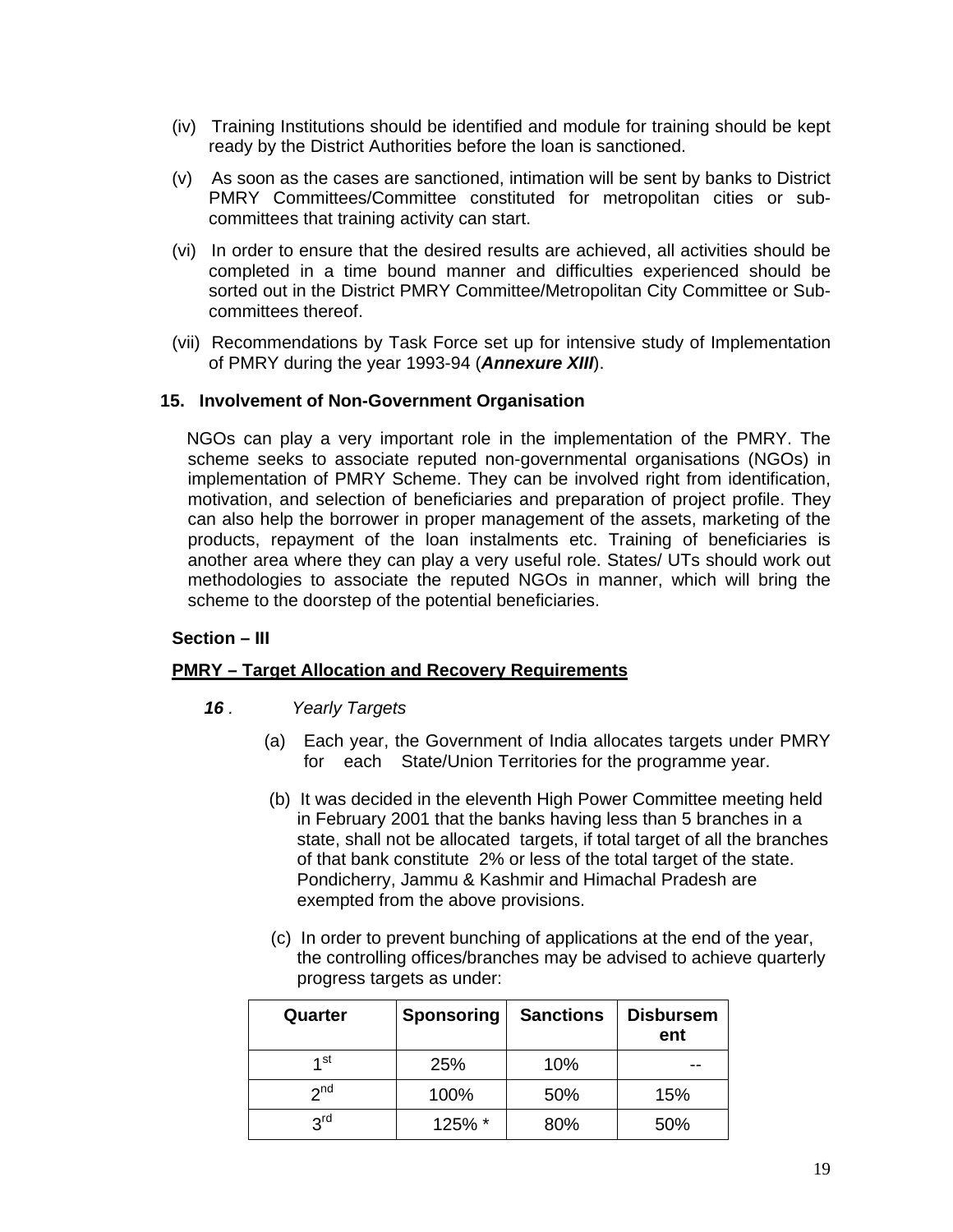| Quarter                                                                              | <b>Sponsoring</b> | <b>Sanctions</b> | <b>Disbursem</b><br>ent |  |  |  |  |  |  |  |
|--------------------------------------------------------------------------------------|-------------------|------------------|-------------------------|--|--|--|--|--|--|--|
| $\mathcal{A}^{\mathsf{th}}$                                                          |                   | 100%             | 80%                     |  |  |  |  |  |  |  |
| 1st<br>(succeeding<br>year)                                                          |                   |                  | 100%                    |  |  |  |  |  |  |  |
| $\star$<br>After 31st December, only the cases rejected by banks<br>may be replaced. |                   |                  |                         |  |  |  |  |  |  |  |

 As per the decision of the meeting held on 28.05.2004 under the chairmanship of Secretary (SSI&ARI), Government of India, banks have been advised that they (alongwith State Govt.) may monitor the progress on monthly basis with respect to sponsoring, sanctioning and disbursement of applications under the scheme. Problems, if any, may be sorted out in the DLCC meetings

(d) Sponsoring of applications shall be limited to 125 percent of target and is to be completed by 31st December each year. Thereafter, fresh applications may be sponsored only to the extent of applications rejected by banks.

(e) In regard to carry over of Applications pending on 31st March, banks should ensure that their branches follow the instructions contained in paragraph 11(vi) of the Guidelines on PMRY given in *Annexure XIII* and do not return pending applications to DICs at the end of the year and consider such pending applications first in the next programme year so that the same persons need not apply again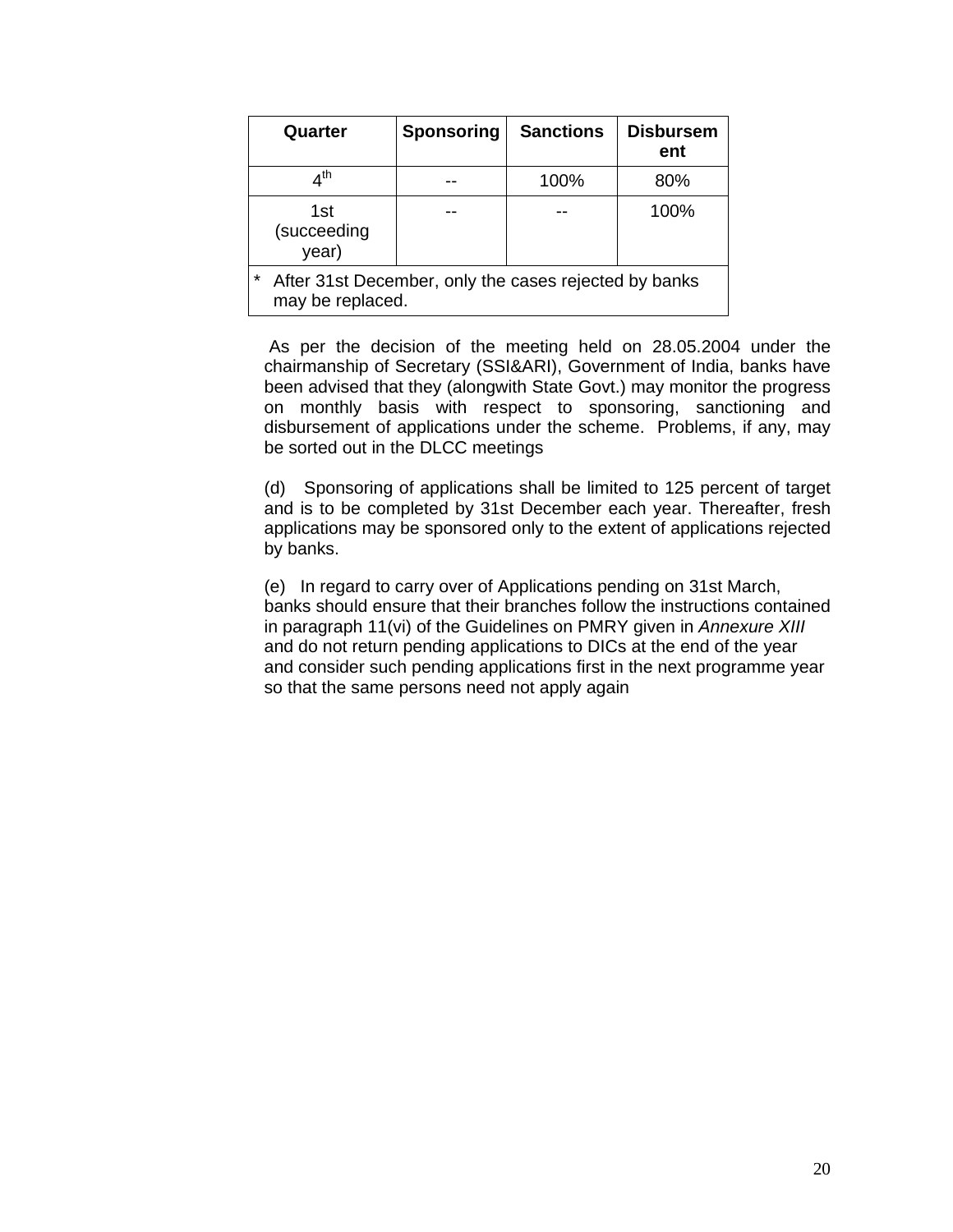(f) In order to give preference to weaker sections, Government has decided to provide 22.5 percent reservation for SC/ST applicants and 27 percent reservation for 'Other Backward Classes' (OBC) applicants.

(g) A fair and adequate share to the minorities and preference to women may be ensured.

- (h) Whenever additional targets are set by the Government of India for various States and the same are advised to the banks, they should issue necessary instructions to their controlling offices and branches to accept additional targets set for them and to ensure that the same are achieved.
- (i) Implementing agencies should try to sponsor/sanction maximum number of applicatuions for self employment projects in the industry sector, in view of higher employment potential in this sector.
- (j) The States/UTs should continue to make efforts to improve loan recovery under the scheme.
- (k) The State Level Bankers Committee ( SLBC) Conveners should reconcile the data with the State/Union Territory Governments as well as Reserve Bank of India.
- (l) The banks must try to reduce the gap between number of cases sanctioned and disbursed by them.

### **17 Reporting Requirements**

(a) Quarterly progress reports under the scheme may be furnished to RBI as per proforma given in the *Annexure VIII.* The same format may also be used by bank branches/controlling/Regional/Zonal offices for monitoring the implementation of the scheme. Banks should advise their branches/controlling offices to ensure the following:

- (i) Separate State-wise information should be furnished. Information for various States should not be clubbed.
- (ii) Final position and not the provisional position should be furnished.
- (iii) The disbursement figures should be reported separately for each programme year. Thus, it is necessary to forward the quarterly statement in the prescribed form for each programme year separately.
- (iv) The following order may be followed while indicating the name of the State/Union Territory in column 1 of the statement:

### **Name of the State Union/Territory**

### **North Region**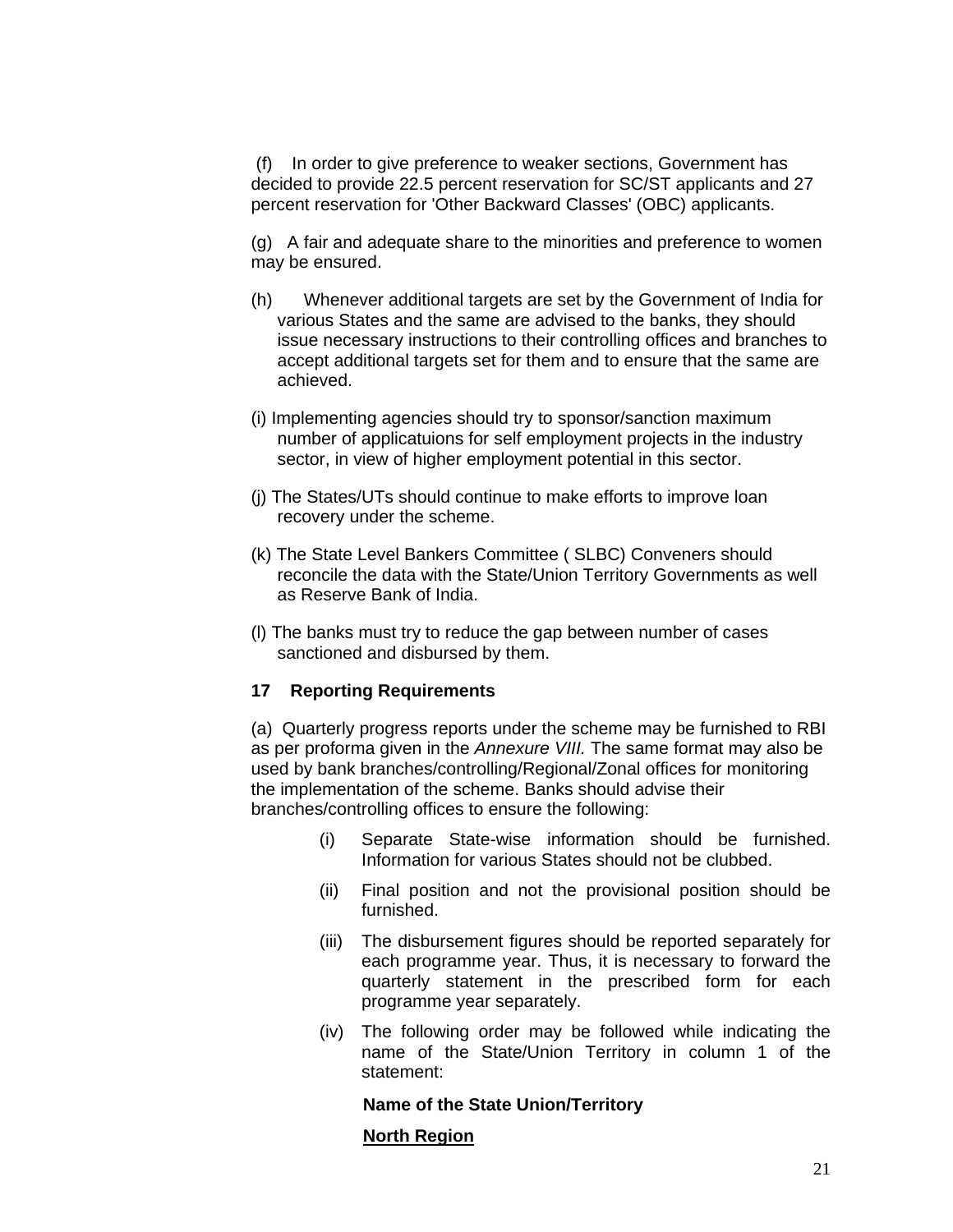Haryana, Himachal Pradesh, Jammu & Kashmir Punjab, Rajasthan, Chandigarh and Delhi

#### **Northern Eastern Region**

Assam, Manipur, Meghalaya, Nagaland, Tripura Arunachal Pradesh, Mizoram, Sikkim

#### **Eastern Region**

Bihar, Orissa, West Bengal, Andaman & Nicobar Islands

### **Central Region**

Madhya Pradesh, Uttar Pradesh

### **Western Region**

Gujarat, Maharashtra, Daman & Diu, Goa, Dadra & Nagar haveli

### **Southern Region**

Andhra Pradesh, Karnataka, Kerala,Tamil Nadu Lakshadweep, Pondicherry

### **All India**

(b) Banks are required to submit 'Monthly Progress Report' and 'Quarterly Progress Report' under the scheme to RBI and to implementing agencies in the prescribed formats given in *Annexure VII & VIII* within 7 days of the following month furnishing details of Target/ Applications received / sanction /disbursement and pending applications including details of sanction / disbursements made to SC/ST, OBC and Women.

 (c) The copies of monthly and quarterly reports may also be sent to Government of India, Ministry of Industry at the following address:

> Joint Development Commissioner, Office of the Development Commissioner (SSI), Dept. of SSI, Agro & Rural Industries, Ministry of Industries, Government of India, Nirman Bhavan (South Wing), 7th Floor, Maulana Azad Road, New Delhi - 110 011.

(d) The Government of India had desired to obtain the subsidy utilisation certificate indicating the subsidy released to Head Office of the bank by RBI and utilised by them during the period 1993-94 to 1998-99 as on 31.03.99 in the prescribed format given in the *Annexure IX*. The statement for the above period duly certified by General Manager (Priority Sector) as well as Internal Auditor of the bank should be forwarded directly to -

> Joint Development Commissioner (PMRY), Office of the Development Commissioner (SSI), Dept. of SSI, Agro & Rural Industries, Ministry of Industries, Government of India, Nirman Bhavan (South Wing), 7th Floor, Maulana Azad Road, New Delhi - 110 011.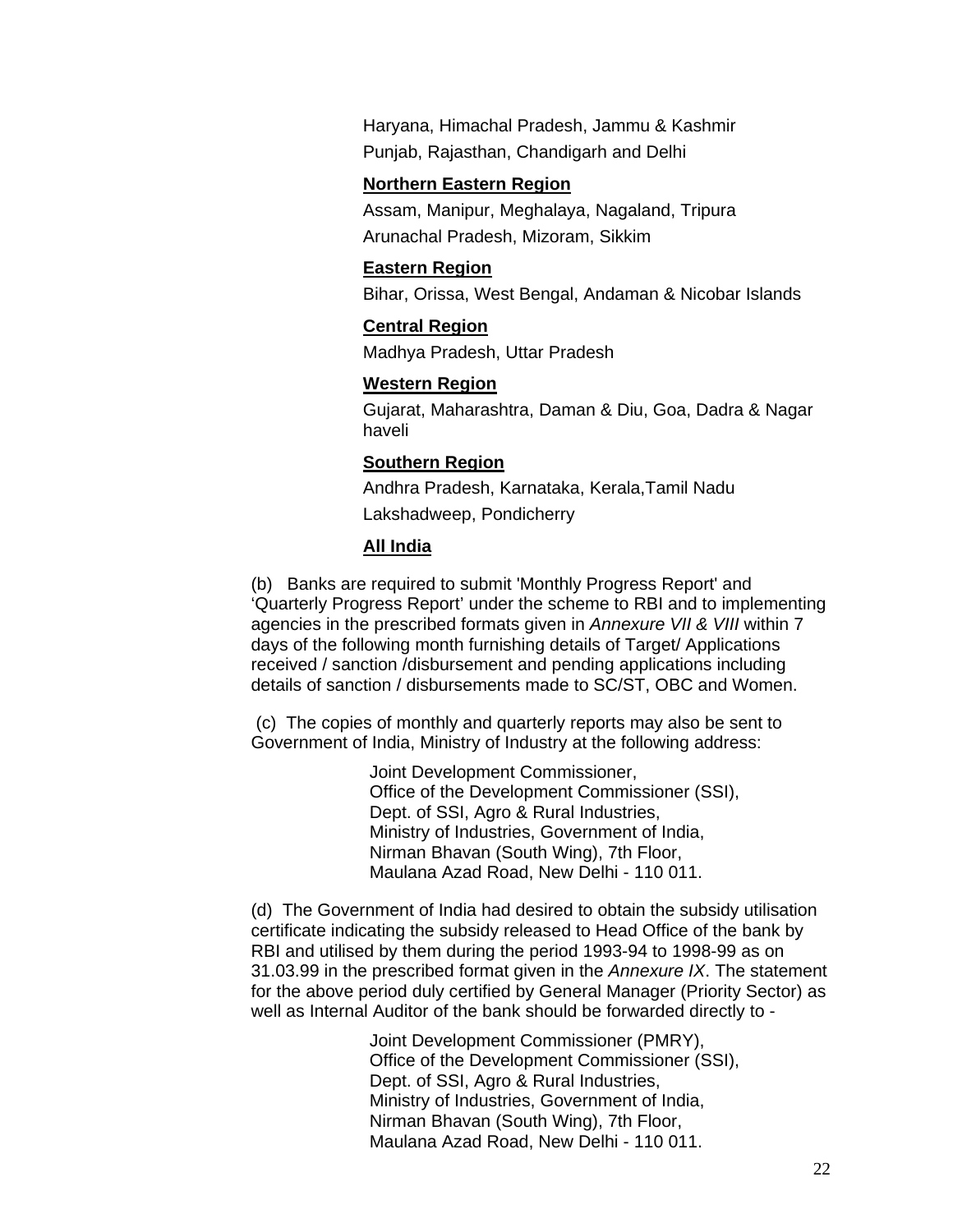## *(e) Recovery Performance*

Banks should submit to RBI a report on the recovery position in respect of PMRY every half-year (March/September) within 45 days from the due date as per format given in *Annexure X***.** 

### **18** *Recovery*

(a) Banks have been permitted to file criminal complaints against the borrower who misuses/diverts the loans sanctioned under PMRY.

(b) Banks are sometimes facing difficulties in recovery of their loans availed by unmarried girls after their marriage due to their migration to their new place. It has now been decided that banks may include the parents/heads of the family of the unmarried girls as a co-borrower of the PMRY loan

### **19 Other Aspects***.*

(a) Banks would be eligible to avail of refinance under Small Industries Development Bank of India (SIDBI)/National Bank for Agriculture and Rural Development (NABARD) Schemes to the extent that these are available for the purpose specified.

(b) The loans under the scheme will be eligible for Deposit Insurance and Credit Guarantee Corporation cover as in the case of other loans.

(c) The Government of India have advised the Chief Secretaries of all State/Union Territories to help the banks in the recovery of loans. A copy of letter D.O.No.DIC-6(1)-93 dated 29.09.93 from Shri S.L. Kapur, Secretary, Ministry of Industries, Government of India, New Delhi addressed to the Chief Secretaries is given in the *Annexure XI* for information and guidance.

(d) The constitution and functions of the District PMRY Committee/State PMRY Committee are given in the *Annexure XII*.

### **(e)** *Delegation of Powers*

With a view to ensure quick disposal of applications for loans under PMRY, banks may consider review of the sanctioning powers of the Branch Managers, keeping in view their existing administrative set ups so that loan proposals over Rs. 50,000/- also get quickly sanctioned at the branches.

(g) The loans granted under the scheme will be treated as advances under Priority Sector. The loan applications should be disposed-off expeditiously.

Banks may issue suitable instructions to Lead Bank Officers and the branches to effectively participate and implement the scheme.

(h) The revised guidelines under PMRY in the form of salient features is given in an annexure ( Annexure XIV).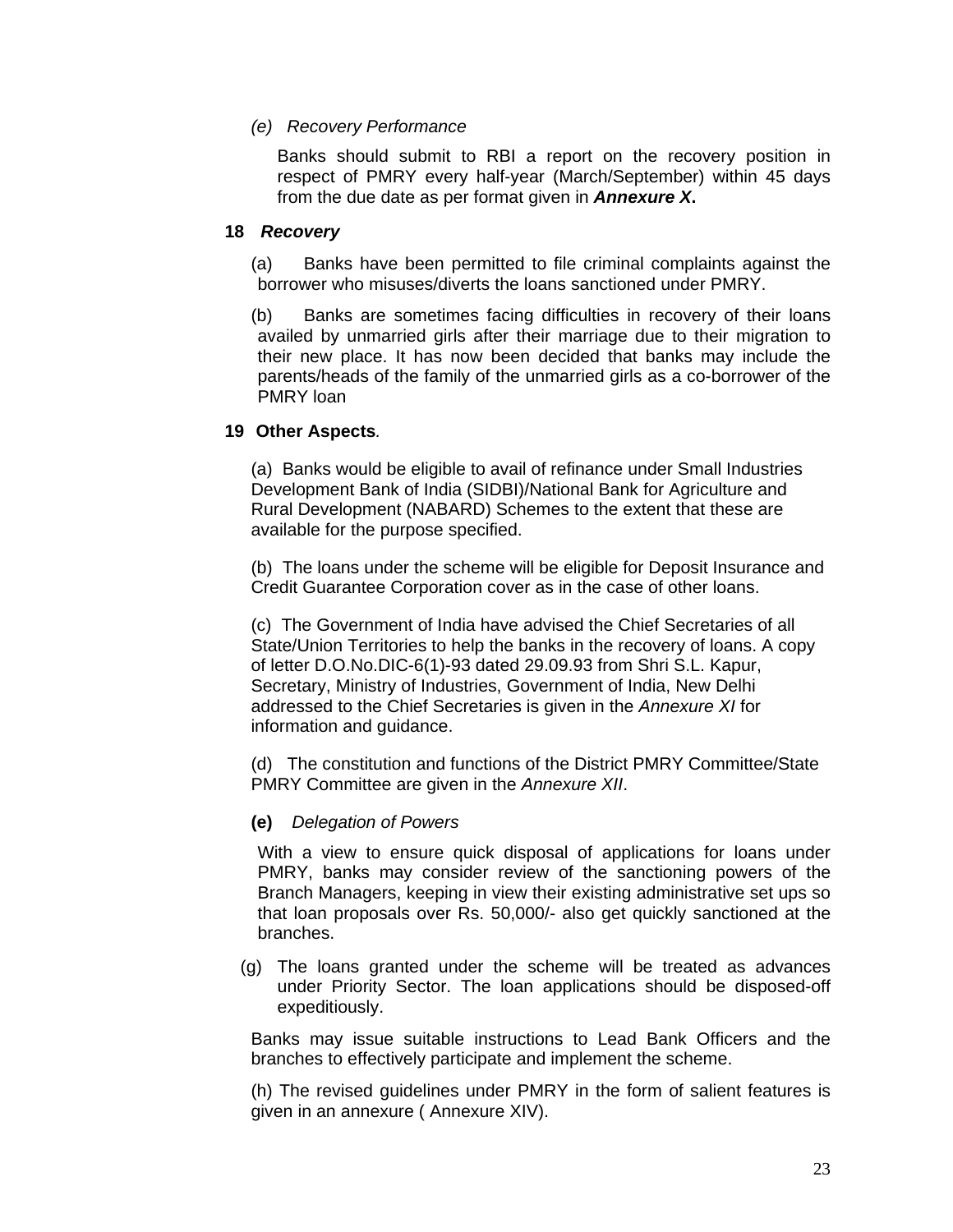### **Section IV**

 *Annexure I* 

**Master Circular** 

### **PRIORITY SECTOR LENDINGS - SPECIAL PROGRAMMES**

### **Audit Certificate**

### *[Vide paragraph 8 (v) – Section I ]*

We have examined the claim for Rs. The form the period and to \_\_\_\_\_\_\_\_ made by the bank in respect of the subsidy due under the PMRY Scheme to provide self employment for educated unemployed youth framed by Ministry of Industry, Government of India with the book of accounts and other records at the Head Office of the said bank, the records and registers produced to us in respect of the claims relating to the advances made at the other offices of the bank and the audit reports by its concurrent/external auditors and certified statements received from the Officers-in-Charge of the offices as have not been audited. On the basis of such examination of the records, registers, audit reports, statements and the information and explanations given to us, we certify that to the best of our knowledge and belief the claim of Rs.  $\blacksquare$  is correct/not correct.\*

We certify on the basis of the material indicated above that the amount due to the bank for the period from \_\_\_\_\_\_\_\_\_\_\_to \_\_\_\_\_\_\_\_\_\_\_ in respect of subsidy due under the said scheme is Rs. \_\_\_\_\_\_\_\_\_\_\_\_\_\_ (Rupees \_\_\_\_\_\_\_\_\_\_\_\_\_\_\_\_\_\_\_\_\_\_\_\_\_\_\_\_\_\_ only).

*Statutory Auditor* 

Place :

Date :

Full details of discrepancies to be furnished separately by way of Annexure.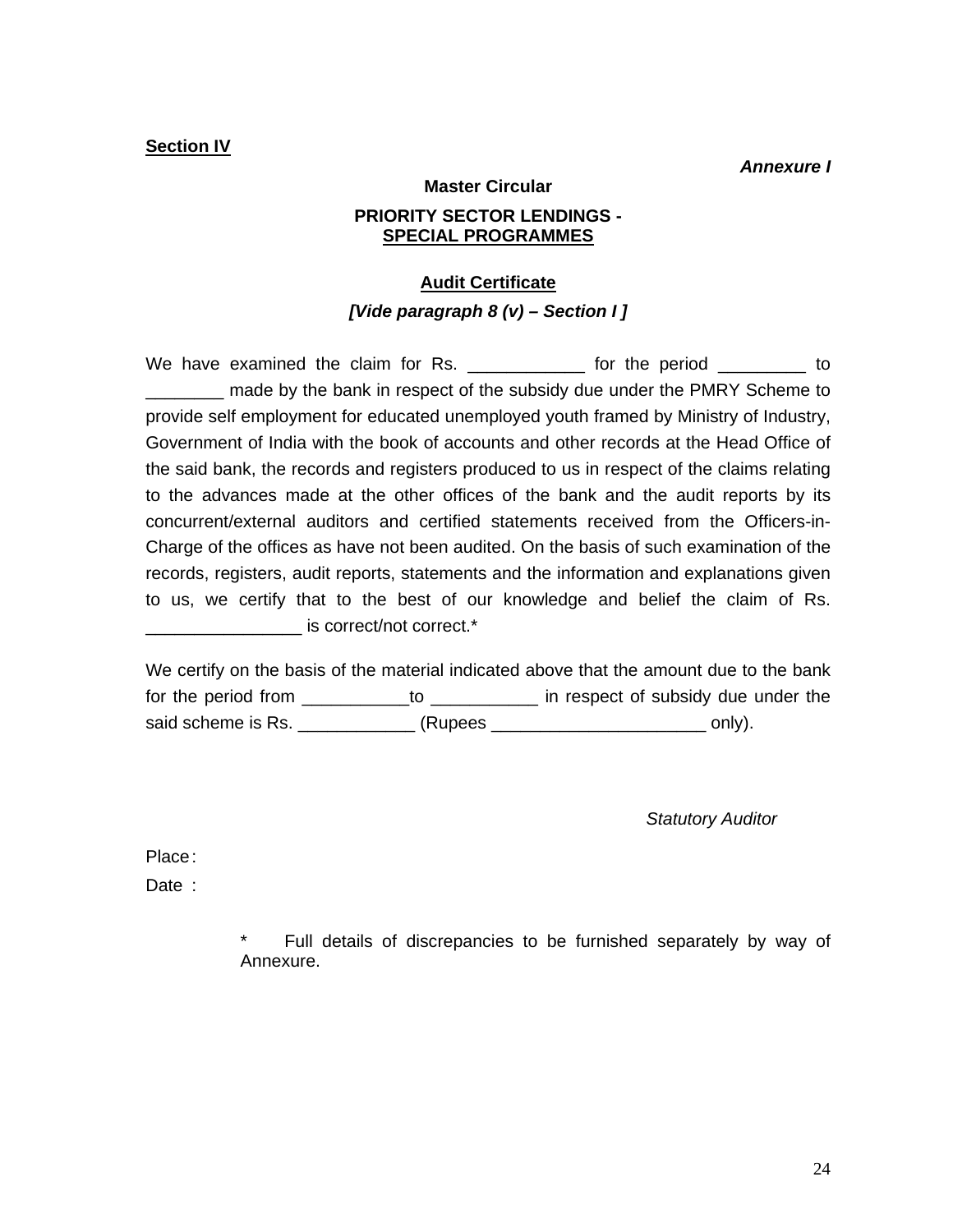**Master Circular** 

Annexure II

#### **PRIORITY SECTOR LENDINGS - SPECIAL PROGRAMMES**

#### **PMRY - Subsidy Utilisation/Requirements Statement**

### *[Vide paragraph9 (vi) (a) – Section I]*

Quarterly statement showing cumulative position as at the end of \_\_\_\_\_\_\_\_\_\_\_\_\_\_\_ for financial year \_\_\_\_\_\_\_\_\_\_ **Name of the Bank \_\_\_\_\_\_\_\_\_\_\_\_\_\_\_\_\_\_\_\_\_\_\_\_\_\_\_\_\_\_\_\_\_\_\_\_\_\_\_\_\_\_\_\_\_\_\_** 

|                     |    |                   |                  |        | <b>Advance</b> |                          | Carry          | <b>Total</b> | <b>Subsidy</b> |               | <b>Balance</b>              |                | <b>Additional</b> |
|---------------------|----|-------------------|------------------|--------|----------------|--------------------------|----------------|--------------|----------------|---------------|-----------------------------|----------------|-------------------|
|                     |    | <b>Sanctioned</b> | <b>Disbursed</b> |        | sub-           | <b>Subsidy</b><br>refund | forward        | funds        | utilised by    |               | <b>Subsidy</b><br>available | <b>Subsidy</b> |                   |
| Programme<br>Year - |    |                   |                  |        | sidy<br>recd.  | recd.                    | /adjmt<br>from | available    | branches       | Defrayment to | with                        |                | Required          |
|                     |    |                   |                  |        | from           | and                      | other          |              |                |               |                             |                |                   |
| <b>States/UTs</b>   | No | <b>Amount</b>     | No               | Amount | <b>RBI</b>     | adjtd. for               | years          |              | No.            | <b>Amount</b> | H.O                         | No.            | Amount            |
|                     |    |                   |                  |        |                |                          |                |              |                |               |                             |                |                   |
| Haryana             |    |                   |                  |        |                |                          |                |              |                |               |                             |                |                   |
| Himachal<br>Pradesh |    |                   |                  |        |                |                          |                |              |                |               |                             |                |                   |
| Jammu &<br>Kashmir  |    |                   |                  |        |                |                          |                |              |                |               |                             |                |                   |
| Punjab              |    |                   |                  |        |                |                          |                |              |                |               |                             |                |                   |
| Rajasthan           |    |                   |                  |        |                |                          |                |              |                |               |                             |                |                   |
| Chandigarh          |    |                   |                  |        |                |                          |                |              |                |               |                             |                |                   |
| Delhi               |    |                   |                  |        |                |                          |                |              |                |               |                             |                |                   |
| -----               |    |                   |                  |        |                |                          |                |              |                |               |                             |                |                   |
| -----               |    |                   |                  |        |                |                          |                |              |                |               |                             |                |                   |
| ----                |    |                   |                  |        |                |                          |                |              |                |               |                             |                |                   |
| ----                |    |                   |                  |        |                |                          |                |              |                |               |                             |                |                   |
| <b>Total</b>        |    |                   |                  |        |                |                          |                |              |                |               |                             |                |                   |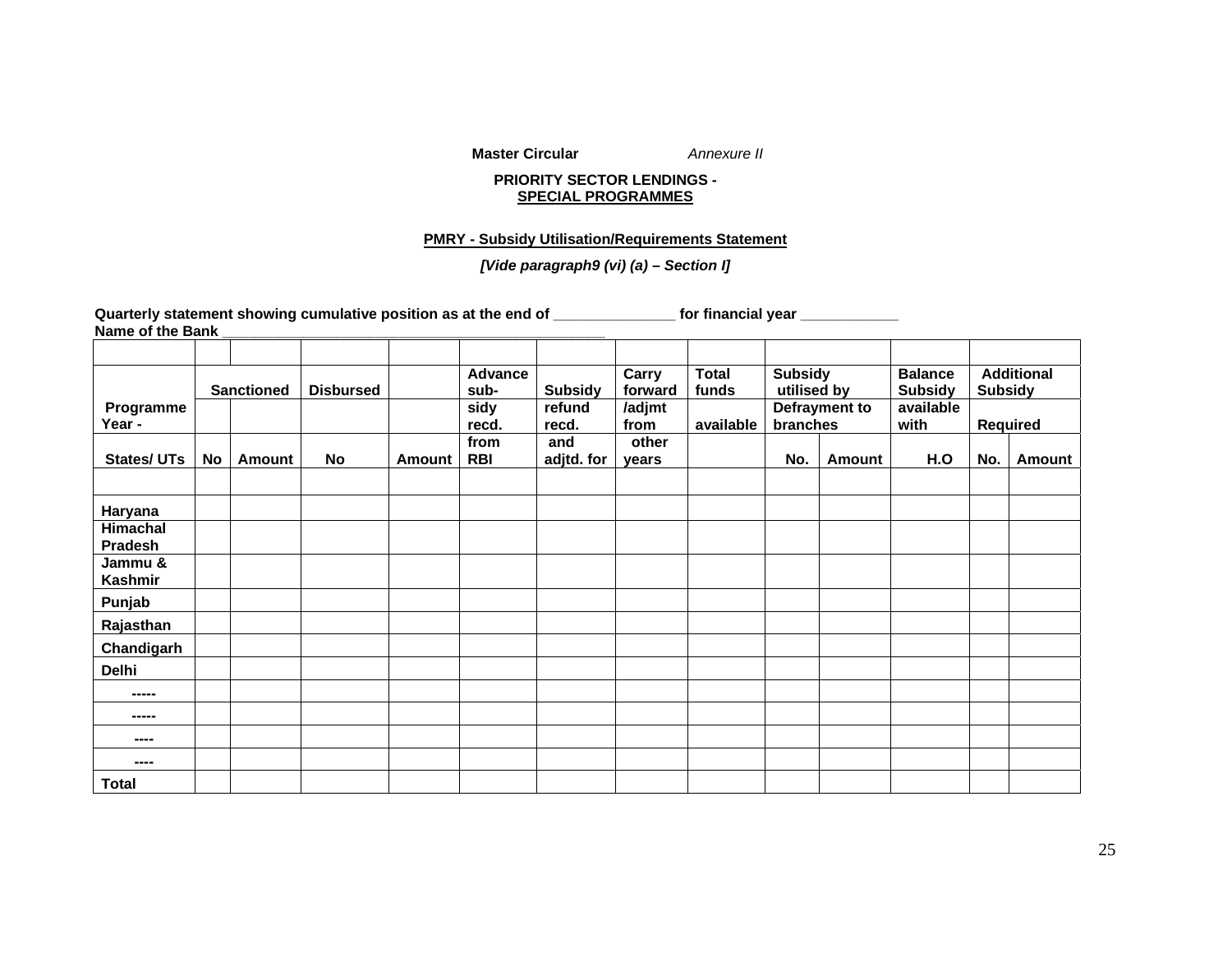#### *Notes:*

- 1. Data relating to each programme year may be furnished separately.
- 2. Subsidy released by RBI for particular programme year may not be utilised for subsidy requirements of other programme years unless specific permission has been granted by RBI.
- 3. Figures may be rounded-off to nearest thousand in the quarterly statement and in full amounts of Rupees for final utilisation.
- 4. Only the cases disbursed before the cut-off date for disbursements are eligible for payment of subsidy.
- *5.* The statement may be signed by an officer not less than the rank of AGM/DGM.
- 6. Effective from the programme year 2007- 08, subsidy is payable @ 15% of the project cost, subject to a ceiling of Rs. 12,500/- per borrower in all States except N.E. States, wherein the subsidy is payable @ 15% of the project cost, subject to a ceiling of Rs. 15,000/- per borrower. The 7 N.E. States comprise of Assam, Meghalaya, Manipur, Tripura, Arunachal Pradesh, Mizoram and Nagaland.
- 7. Refunds received in a particular financial year may be adjusted against claims available at H.O. for the current financial and programme year and be shown against the programme year so adjusted with.

8. \* Carry forward/adjustment details are \_\_\_\_\_\_\_\_\_\_\_\_\_\_\_\_\_\_\_\_\_\_\_\_\_\_\_\_\_\_\_\_\_.

Signature : the state of the state of the state of the state of the state of the state of the state of the state of the state of the state of the state of the state of the state of the state of the state of the state of th Name : the state of the state of the state of the state of the state of the state of the state of the state of the state of the state of the state of the state of the state of the state of the state of the state of the sta **Designation**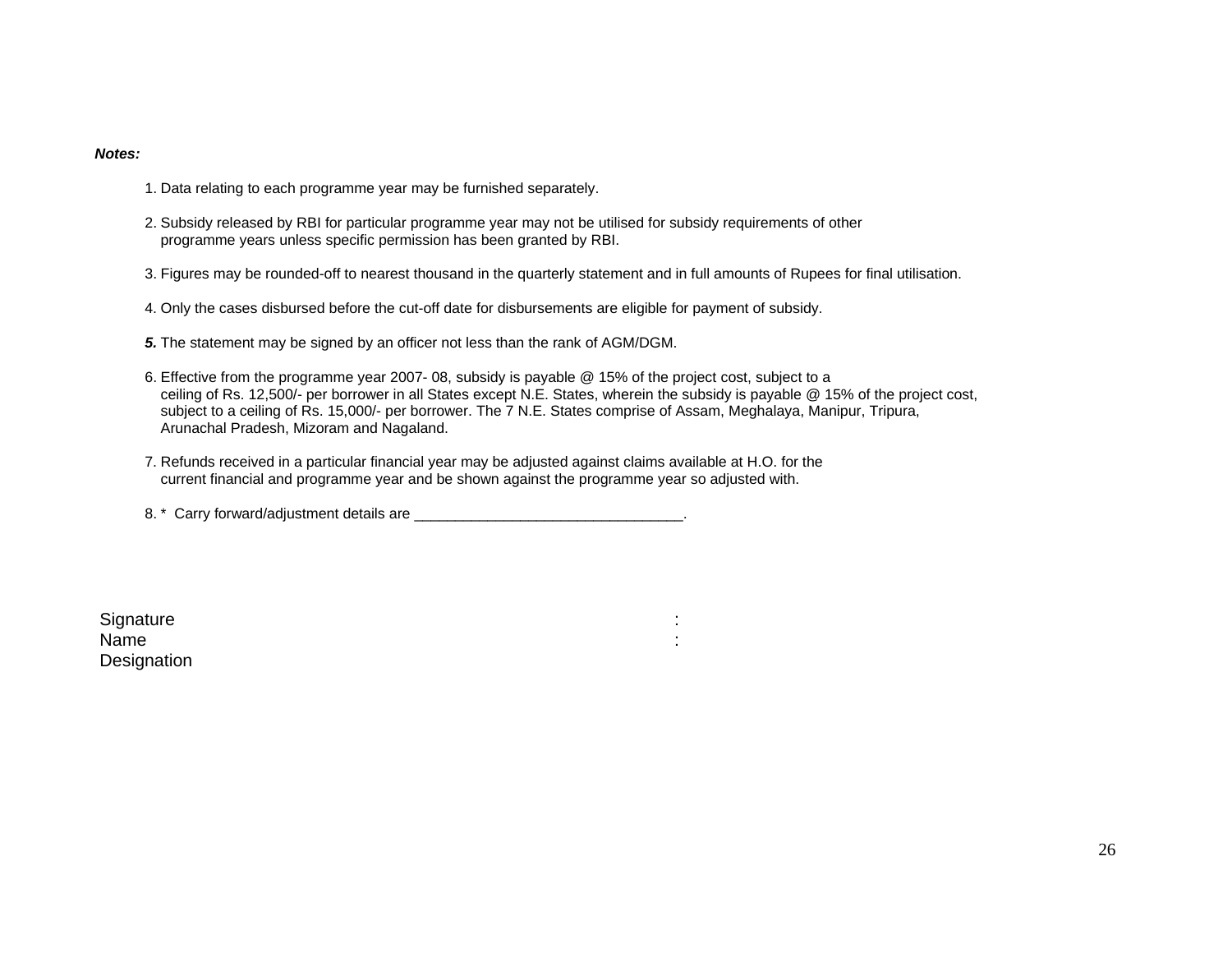## *Annexure III*

**Master Circular** 

## **PRIORITY SECTOR LENDINGS - SPECIAL PROGRAMMES**

*[Vide paragraph 11 (h) – Section II]* 

## **Composition of Sub-Divisional Task Force under PMRY**

| 1. GM, DIC<br>Chairman                                 |    |        |
|--------------------------------------------------------|----|--------|
| 2. Sub-Divisional Officer (Civil Admn.)/Representative | ÷, | Member |
| 3. Lead Bank Officer                                   |    | Member |
| 4. All participating banks in the Sub-Division         | ۰  | Member |
| 5. District Employment Officer/Representative          | -  | Member |
| 6. Representative of DRDA                              |    | Member |
| 7. Functional Manager, DIC<br>Secretary                |    | Member |
| 8. District Welfare Officer/Representative             |    | Member |
| 9. Co-option 1/2 members of NGOs by GM, DIC            |    | Member |

In the absence of GM, DIC the Sub-Divisional Officer (Civil Admn./SDM (not the representative) shall chair the meeting.

In case an officer from the SC/ST community is not available amongst the members as aforesaid an SC/ST officer available in the Sub-division may be co-opted and invited as a member.

## **OR**

## **Composition of Block Level Task Force under PMRY**

10. GM, DIC **Chairman** 11. B.D.O. **Multiple Contract Contract Contract Contract Contract Contract Contract Contract Contract Contract Contract Contract Contract Contract Contract Contract Contract Contract Contract Contract Contract Contract Con** 12. Lead Bank Officer **- Member** - Member 13. All participating banks in the Block **Fig. 12. All participating banks** in the Block 14. District Employment Officer/Representative **Face 14. District Employment Officer/Representative**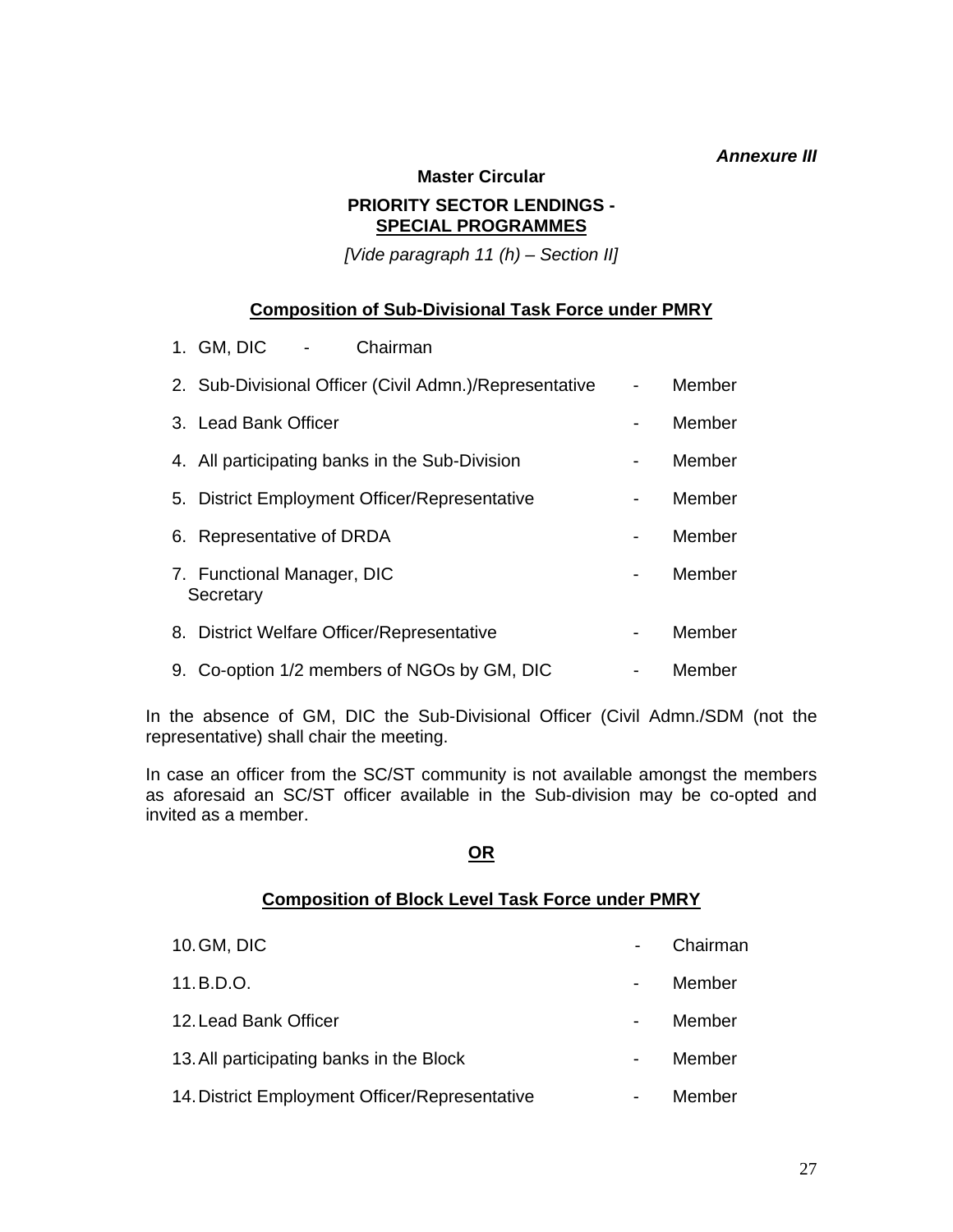| 15. Representative of DRDA                                       |                | Member |
|------------------------------------------------------------------|----------------|--------|
| 16. District Welfare Officer/Representative                      | $\blacksquare$ | Member |
| 17. Co-option 1 or 2 members of NGOs, if available<br>by GM, DIC |                | Member |
| 18. Functional Manager, DIC<br>Secretary                         | $\blacksquare$ | Member |

In the absence of GM, DIC the B.D.O. (not the representative) shall chair the meeting.

In case an officer from the SC/ST community is not available amongst the members as aforesaid an SC/ST officer available in the Block may be co-opted and invited as a member.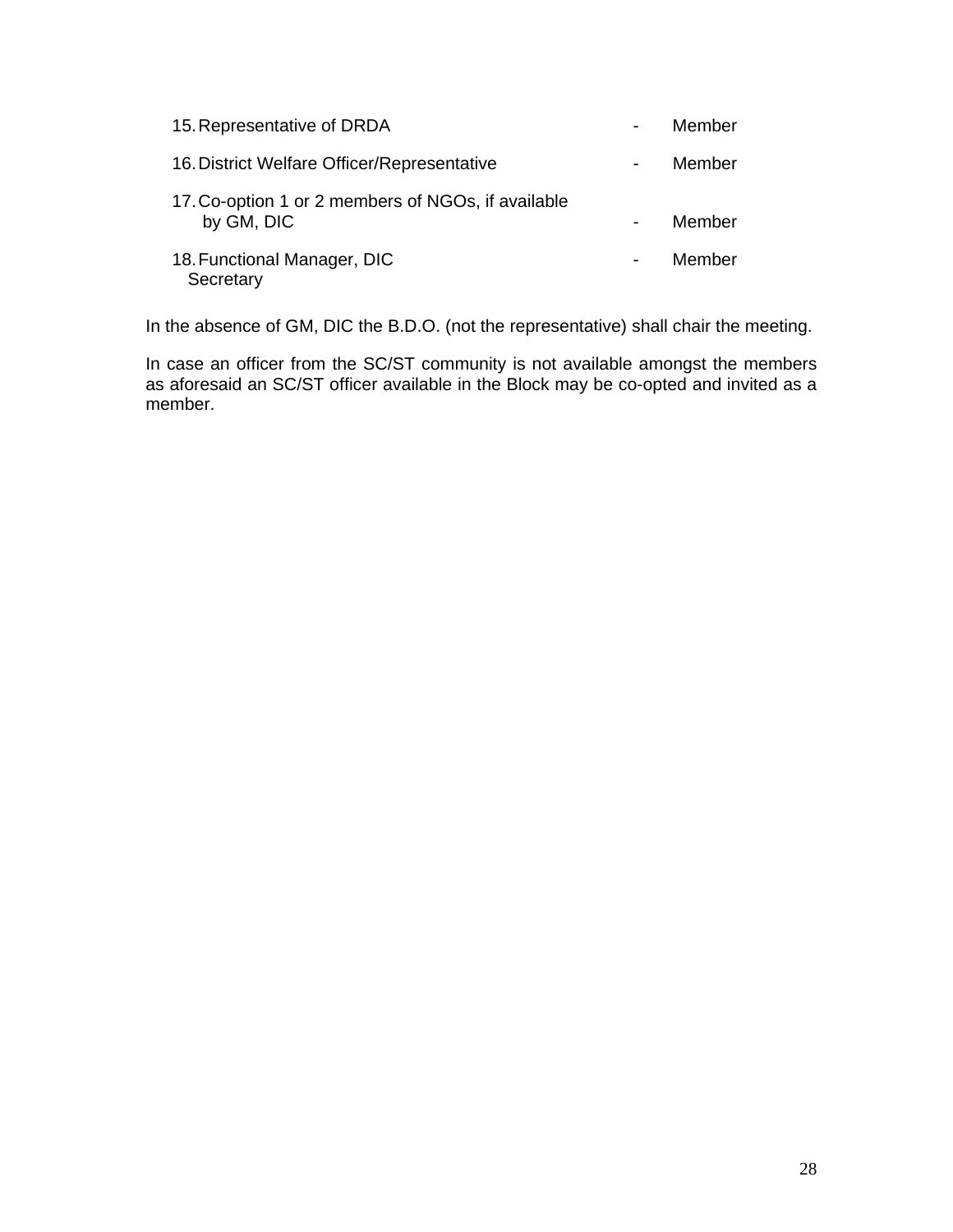**Annexure IV** 

**Master Circular** 

## **PRIORITY SECTOR LENDINGS - SPECIAL PROGRAMMES**

## **PMRY - Monthly Progress Report**

## *[Vide paragraph 12 (b) – Section II]*

|     |                                                                          | During the<br><b>Month</b> | <b>Cumulative</b><br>upto Month<br>end |
|-----|--------------------------------------------------------------------------|----------------------------|----------------------------------------|
| (a) | Total number of applications received                                    |                            |                                        |
| (b) | No. of applications recommended by the<br>District Level Committee (DIC) |                            |                                        |
| (c) | No. of applications sanctioned by the<br>banks                           |                            |                                        |
| (d) | Amount of loan sanctioned by the banks                                   |                            |                                        |
| (e) | No. of cases to whom loan disbursed                                      |                            |                                        |
| (f) | Amount of loan disbursed                                                 |                            |                                        |
| (g) | Central grant for training and<br>infrastructure released                |                            |                                        |
| (h) | Amount spent by State/UT towards<br>training and infrastructure          |                            |                                        |
| (i) | No. of persons trained or getting trained                                |                            |                                        |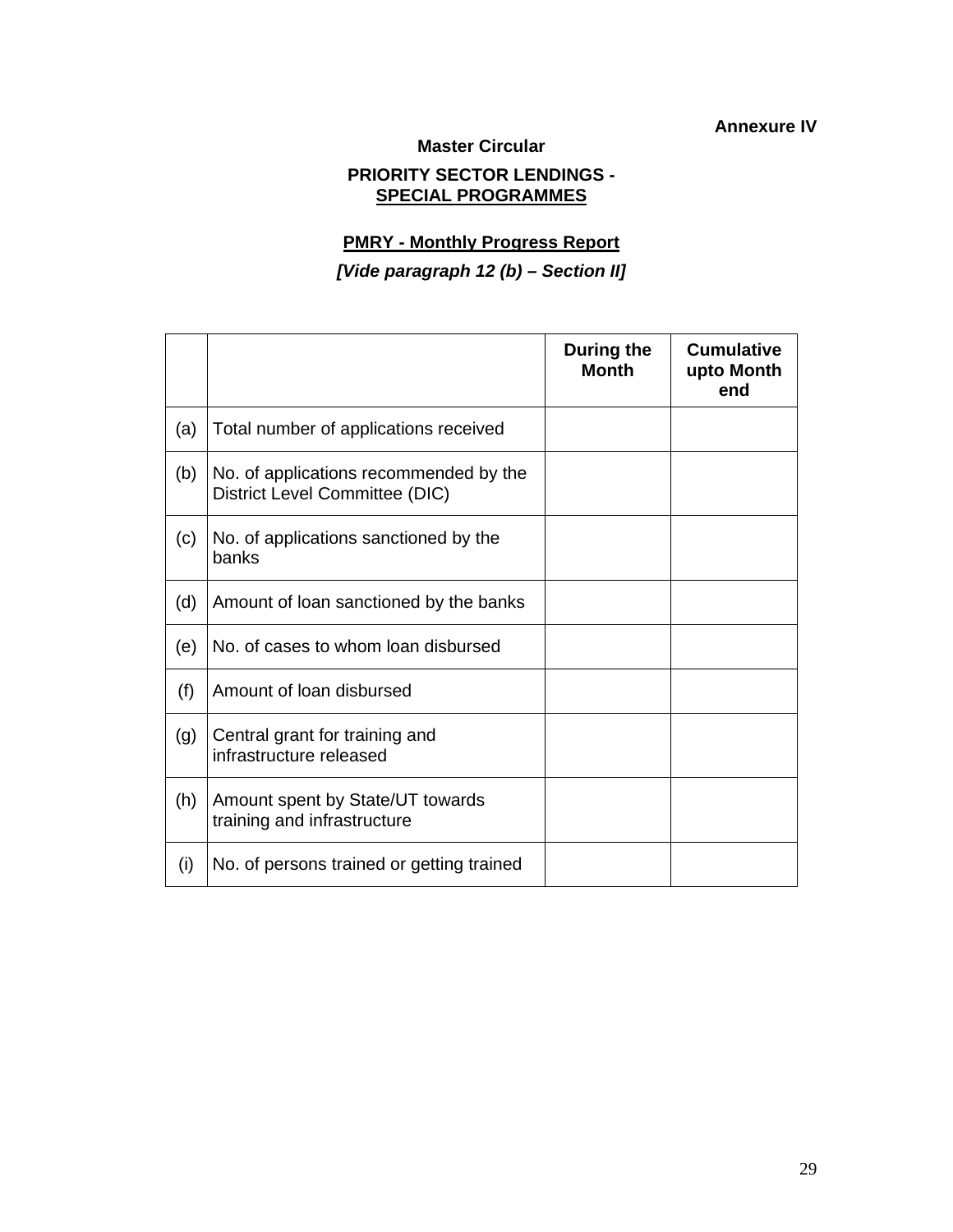*Annexure V* 

**Master Circular** 

### **PRIORITY SECTOR LENDINGS - SPECIAL PROGRAMMES**

## **Quarterly Progress Report of PMRY for the Quarter Ending**

## **Name of State / Union Territory**

[Vide paragraph 12 (b) – Section II]

(Amount Rs. lakhs)

| Sr.<br>No. | Name of        | <b>Target</b><br>(Annual) |                     | No. of<br><b>Applications</b> |     |                 |     | <b>Sanctioned by Banks</b> |     |                 |     |              | <b>Most</b><br>predomin<br>ant     |        | <b>Disbursed by</b><br>banks during<br>the quarter |
|------------|----------------|---------------------------|---------------------|-------------------------------|-----|-----------------|-----|----------------------------|-----|-----------------|-----|--------------|------------------------------------|--------|----------------------------------------------------|
|            | <b>DIC</b>     |                           |                     | Receiv Recom                  |     | <b>Industry</b> |     | <b>Service</b>             |     | <b>Business</b> |     | <b>Total</b> | reasons<br>for                     | No. of |                                                    |
|            |                |                           | ed by<br><b>DIC</b> | me-<br>nded<br>to<br>banks    | No. | Amount          | No. | <b>Amount</b>              | No. | Amoun           | No. | Amoun        | rejections<br>of cases<br>by banks | cases  | <b>Amount</b>                                      |
|            | $\overline{2}$ | 3                         | 4                   | 5                             | 6   | $\overline{7}$  | 8   | 9                          | 10  | 11              | 12  | 13           | 14                                 | 15     | 16                                                 |
|            |                |                           |                     |                               |     |                 |     |                            |     |                 |     |              |                                    |        |                                                    |
|            |                |                           |                     |                               |     |                 |     |                            |     |                 |     |              |                                    |        |                                                    |
|            | <b>Total</b>   |                           |                     |                               |     |                 |     |                            |     |                 |     |              |                                    |        |                                                    |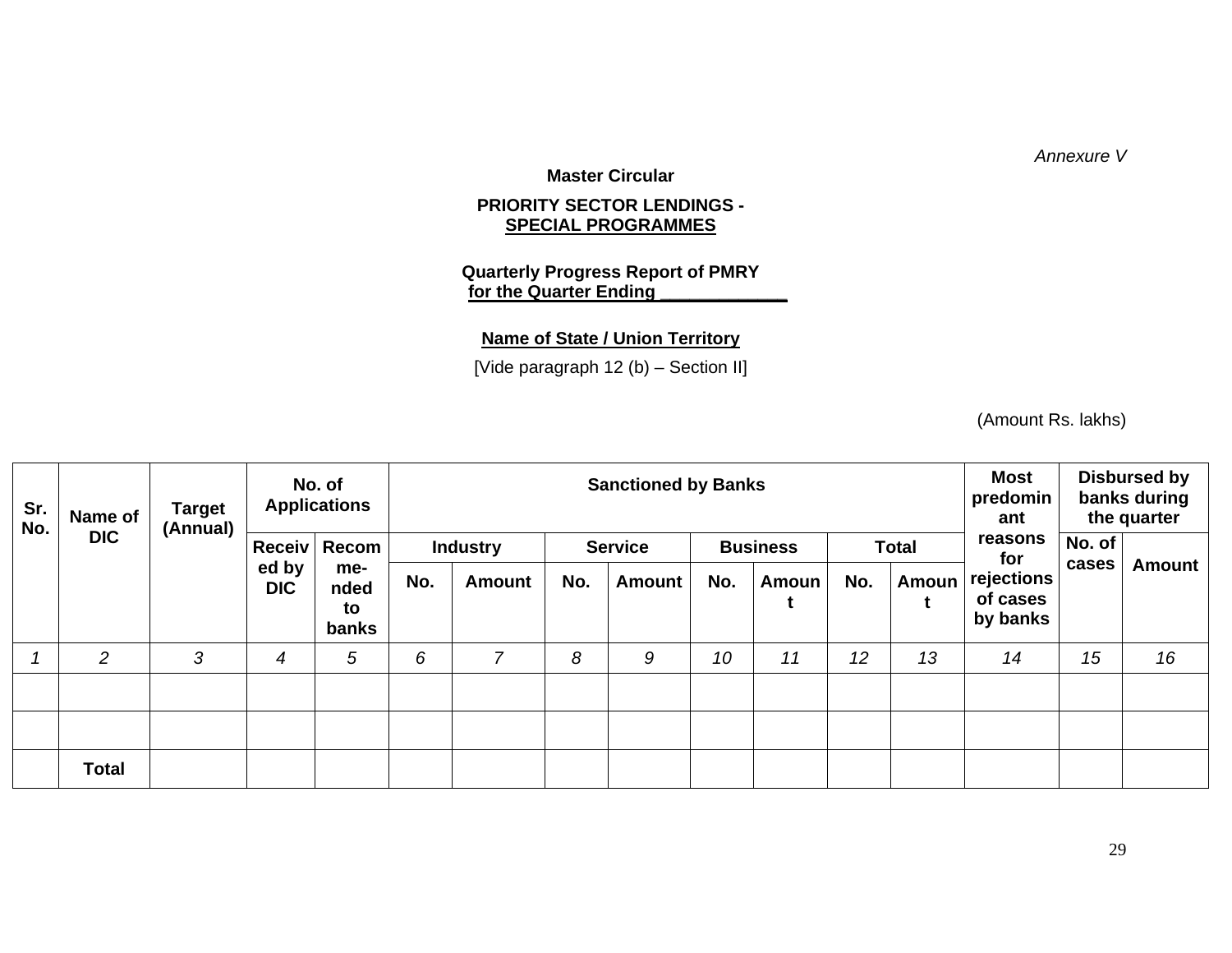*Annexure V* 

**Cumulative Report upto the Quarter Ending ------------------------------** 

| Sr. No. | Name of DLC |                         | <b>No.of applicants</b>    |                           | (Amount Rs. Lakhs) |                  |
|---------|-------------|-------------------------|----------------------------|---------------------------|--------------------|------------------|
|         |             | Recommended<br>by banks | <b>Sanctioned by banks</b> | <b>Disbursed by banks</b> | <b>Sanctioned</b>  | <b>Disbursed</b> |
|         | 2.          |                         | 4.                         |                           |                    |                  |
|         |             |                         |                            |                           |                    |                  |
|         |             |                         |                            |                           |                    |                  |
|         |             |                         |                            |                           |                    |                  |
|         |             |                         |                            |                           |                    |                  |
|         |             |                         |                            |                           |                    |                  |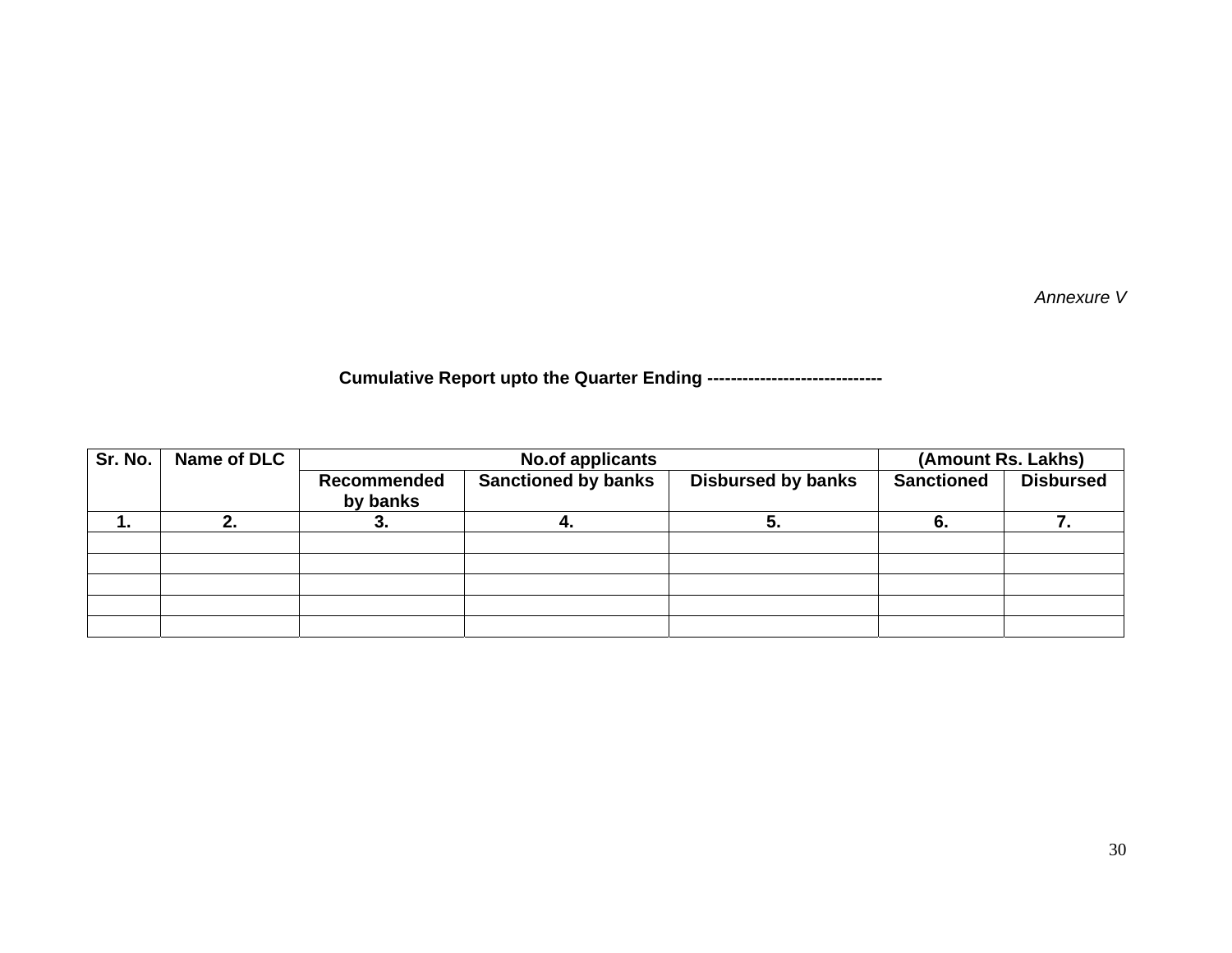*Annexure VI* 

#### **Master Circular**

## **PRIORITY SECTOR LENDINGS - SPECIAL PROGRAMMES**

## **PMRY - Proforma for Monthly Bank Report to Implementing Agency for Cumulative Progress upto the Month of \_\_\_\_\_\_\_\_\_\_\_**

*(Vide paragraph 17(b) – Section III)* 

Name of the Bank \_\_\_\_\_\_\_\_\_\_\_\_\_\_\_\_\_\_\_\_\_\_\_\_\_\_\_\_\_\_\_\_\_\_\_\_\_\_\_\_\_\_\_\_\_Bank Branch \_\_\_\_\_\_\_\_\_\_\_\_\_\_\_\_\_\_\_\_\_\_\_\_\_\_ *(Amount Rs. in lakhs)* 

| No. of                                                       |                |                 |     |                |     |                 |     |              |     | <b>Sanctioned by bank</b> |     |            |     |            |     |            |     |                                                           |
|--------------------------------------------------------------|----------------|-----------------|-----|----------------|-----|-----------------|-----|--------------|-----|---------------------------|-----|------------|-----|------------|-----|------------|-----|-----------------------------------------------------------|
| <b>Cases</b><br><b>Received</b><br>from Task<br><b>Force</b> |                | <b>Industry</b> |     | <b>Service</b> |     | <b>Business</b> |     | <b>Total</b> |     | Women                     |     | <b>SC</b>  |     | <b>ST</b>  |     | <b>OBC</b> |     | <b>Disbursed</b><br>by bank<br>during the<br><b>Month</b> |
| upto the<br><b>Month</b>                                     | No.            | Amou<br>nt      | No. | Amou<br>nt     | No. | Amou<br>nt      | No. | Amou<br>nt   | No. | Amou<br>nt                | No. | Amou<br>nt | No. | Amou<br>nt | No. | Amou<br>nt | No. | Amou<br>nt                                                |
| 1                                                            | $\overline{2}$ | 3               | 4   | 5              | 6   | $\overline{7}$  | 8   | 9            | 10  | 11                        | 12  | 13         | 14  | 15         | 16  | 17         | 18  | 19                                                        |
|                                                              |                |                 |     |                |     |                 |     |              |     |                           |     |            |     |            |     |            |     |                                                           |
|                                                              |                |                 |     |                |     |                 |     |              |     |                           |     |            |     |            |     |            |     |                                                           |
|                                                              |                |                 |     |                |     |                 |     |              |     |                           |     |            |     |            |     |            |     |                                                           |
|                                                              |                |                 |     |                |     |                 |     |              |     |                           |     |            |     |            |     |            |     |                                                           |
|                                                              |                |                 |     |                |     |                 |     |              |     |                           |     |            |     |            |     |            |     |                                                           |
|                                                              |                |                 |     |                |     |                 |     |              |     |                           |     |            |     |            |     |            |     |                                                           |
|                                                              |                |                 |     |                |     |                 |     |              |     |                           |     |            |     |            |     |            |     |                                                           |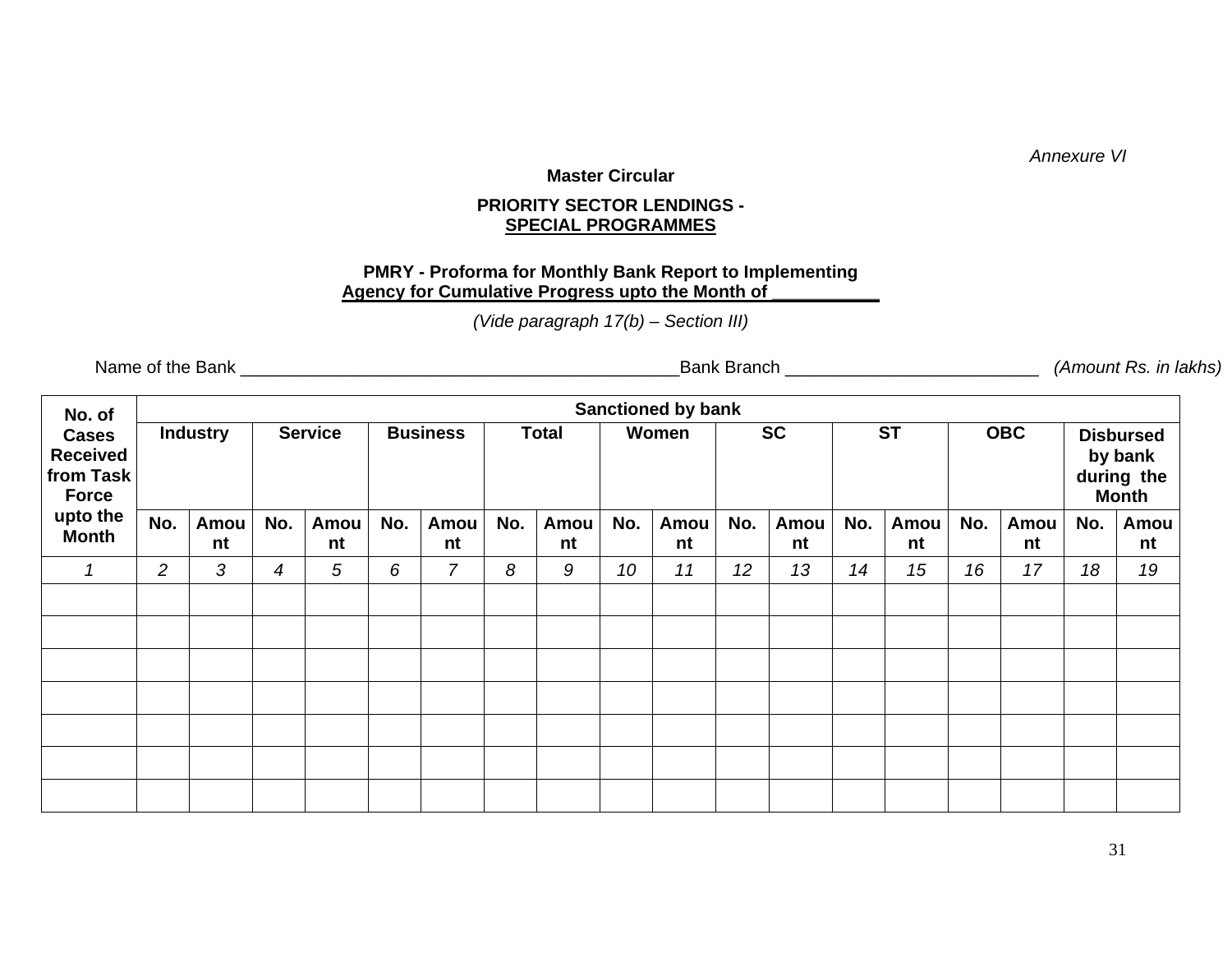*Annexure VII* 

## **Master Circular**

## **PRIORITY SECTOR LENDINGS - SPECIAL PROGRAMMES**

## **PMRY - Proforma for Monthly Bank Report to Implementing Agency for the Month of**

*(Vide paragraph 17(b) – Section III)* 

Name of the Bank \_\_\_\_\_\_\_\_\_\_\_\_\_\_\_\_\_\_\_\_\_\_\_\_\_\_\_\_\_\_\_\_\_\_\_\_\_\_\_\_\_\_\_\_\_Bank Branch \_\_\_\_\_\_\_\_\_\_\_\_\_\_\_\_\_\_\_\_\_\_\_\_\_\_\_\_\_\_ *(Amount Rs. in lakhs)* 

| No. of<br><b>Cases</b><br><b>Received</b><br>from Task<br>Force |                | <b>Industry</b> | <b>Service</b> |      | <b>Business</b> |      | Total |          | <b>Sanctioned by Banks</b><br>Women |      |     | <b>SC</b> |    | <b>ST</b>    | <b>OBC</b> |                          | <b>Disburse</b><br>d by bank<br>during<br>the Month |      | No. of<br><b>Application Predomin</b><br>s Rejected/<br>Sent of re-<br>examination | <b>Most</b><br>ant<br><b>Reasons</b><br>for<br><b>Rejection</b> |
|-----------------------------------------------------------------|----------------|-----------------|----------------|------|-----------------|------|-------|----------|-------------------------------------|------|-----|-----------|----|--------------|------------|--------------------------|-----------------------------------------------------|------|------------------------------------------------------------------------------------|-----------------------------------------------------------------|
| during<br>the Month                                             | No.            | Amt.            | No.            | Amt. | No.             | Amt. | No.   | Amt. No. |                                     | Amt. | No. | Amt. No.  |    | Amt. $\vert$ | No.        | Amt. $\vert$ No. $\vert$ |                                                     | Amt. | to the<br>Implementin<br>g Agency                                                  | ot.<br><b>Appliatio</b><br>ns by<br><b>Banks</b>                |
|                                                                 | $\overline{c}$ | 3               | 4              | 5    | 6               | ⇁    | 8     | 9        | 10                                  | 11   | 12  | 13        | 14 | 15           | 16         | 17                       | 18                                                  | 19   | 20                                                                                 | 21                                                              |
|                                                                 |                |                 |                |      |                 |      |       |          |                                     |      |     |           |    |              |            |                          |                                                     |      |                                                                                    |                                                                 |
|                                                                 |                |                 |                |      |                 |      |       |          |                                     |      |     |           |    |              |            |                          |                                                     |      |                                                                                    |                                                                 |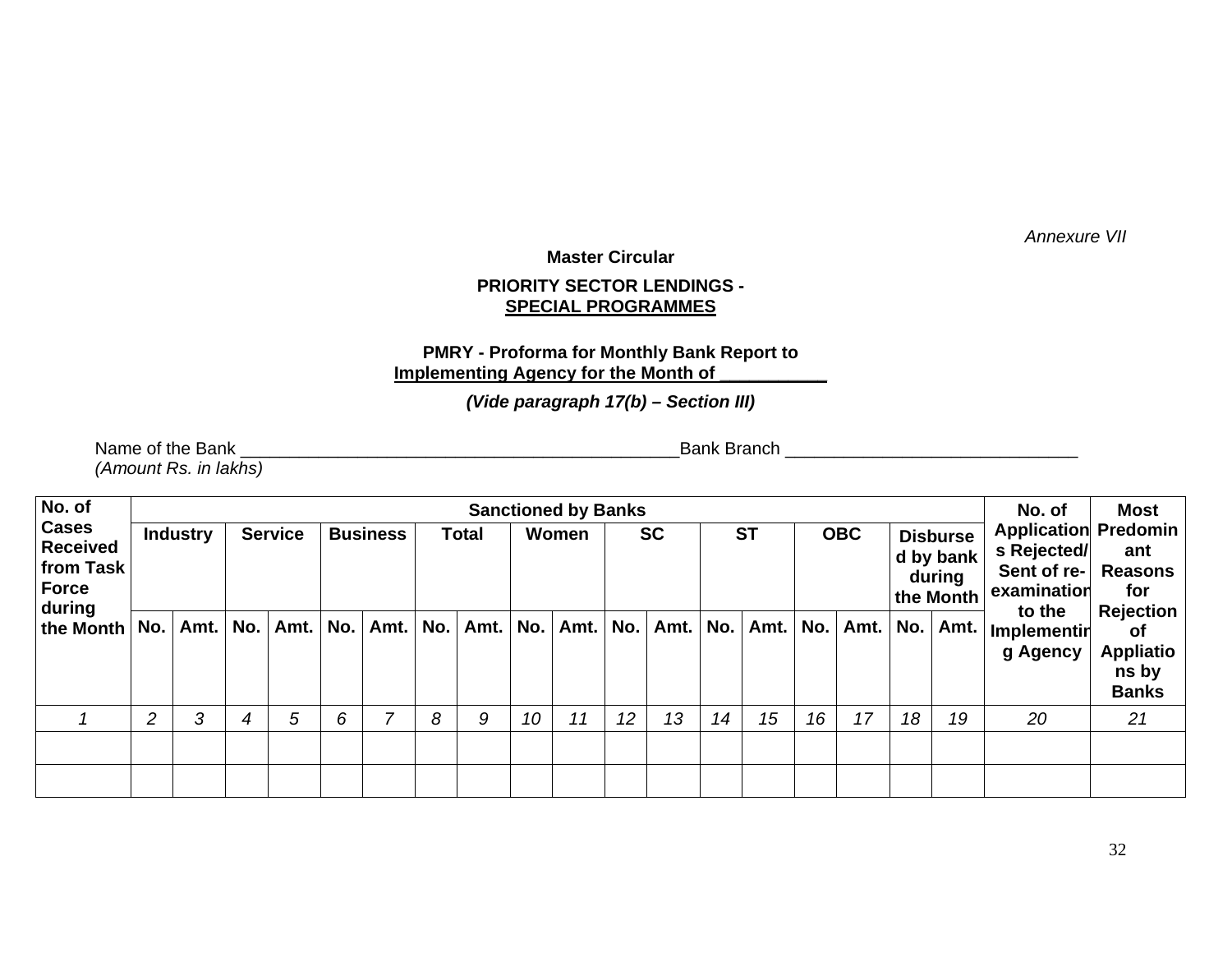| No. of                                                          |     |                 |     |                |     |                 |     |              |     | <b>Sanctioned by Banks</b> |     |           |     |           |     |            |     |                                                     | No. of                                                                             | <b>Most</b>                                      |
|-----------------------------------------------------------------|-----|-----------------|-----|----------------|-----|-----------------|-----|--------------|-----|----------------------------|-----|-----------|-----|-----------|-----|------------|-----|-----------------------------------------------------|------------------------------------------------------------------------------------|--------------------------------------------------|
| <b>Cases</b><br><b>Received</b><br>from Task<br>Force<br>during |     | <b>Industry</b> |     | <b>Service</b> |     | <b>Business</b> |     | <b>Total</b> |     | Women                      |     | <b>SC</b> |     | <b>ST</b> |     | <b>OBC</b> |     | <b>Disburse</b><br>d by bank<br>during<br>the Month | <b>Application Predomin</b><br>s Rejected/<br>Sent of re-<br>examination<br>to the | ant<br><b>Reasons</b><br>for<br><b>Rejection</b> |
| the Month                                                       | No. | Amt.            | No. | Amt.           | No. | Amt.            | No. | Amt.         | No. | Amt.                       | No. | Amt.      | No. | Amt.      | No. | Amt.       | No. | Amt.                                                | Implementin<br>g Agency                                                            | of<br><b>Appliatio</b><br>ns by<br><b>Banks</b>  |
|                                                                 | 2   | 3               | 4   | 5              | 6   | 7               | 8   | 9            | 10  | 11                         | 12  | 13        | 14  | 15        | 16  | 17         | 18  | 19                                                  | 20                                                                                 | 21                                               |
|                                                                 |     |                 |     |                |     |                 |     |              |     |                            |     |           |     |           |     |            |     |                                                     |                                                                                    |                                                  |
|                                                                 |     |                 |     |                |     |                 |     |              |     |                            |     |           |     |           |     |            |     |                                                     |                                                                                    |                                                  |
|                                                                 |     |                 |     |                |     |                 |     |              |     |                            |     |           |     |           |     |            |     |                                                     |                                                                                    |                                                  |
|                                                                 |     |                 |     |                |     |                 |     |              |     |                            |     |           |     |           |     |            |     |                                                     |                                                                                    |                                                  |
|                                                                 |     |                 |     |                |     |                 |     |              |     |                            |     |           |     |           |     |            |     |                                                     |                                                                                    |                                                  |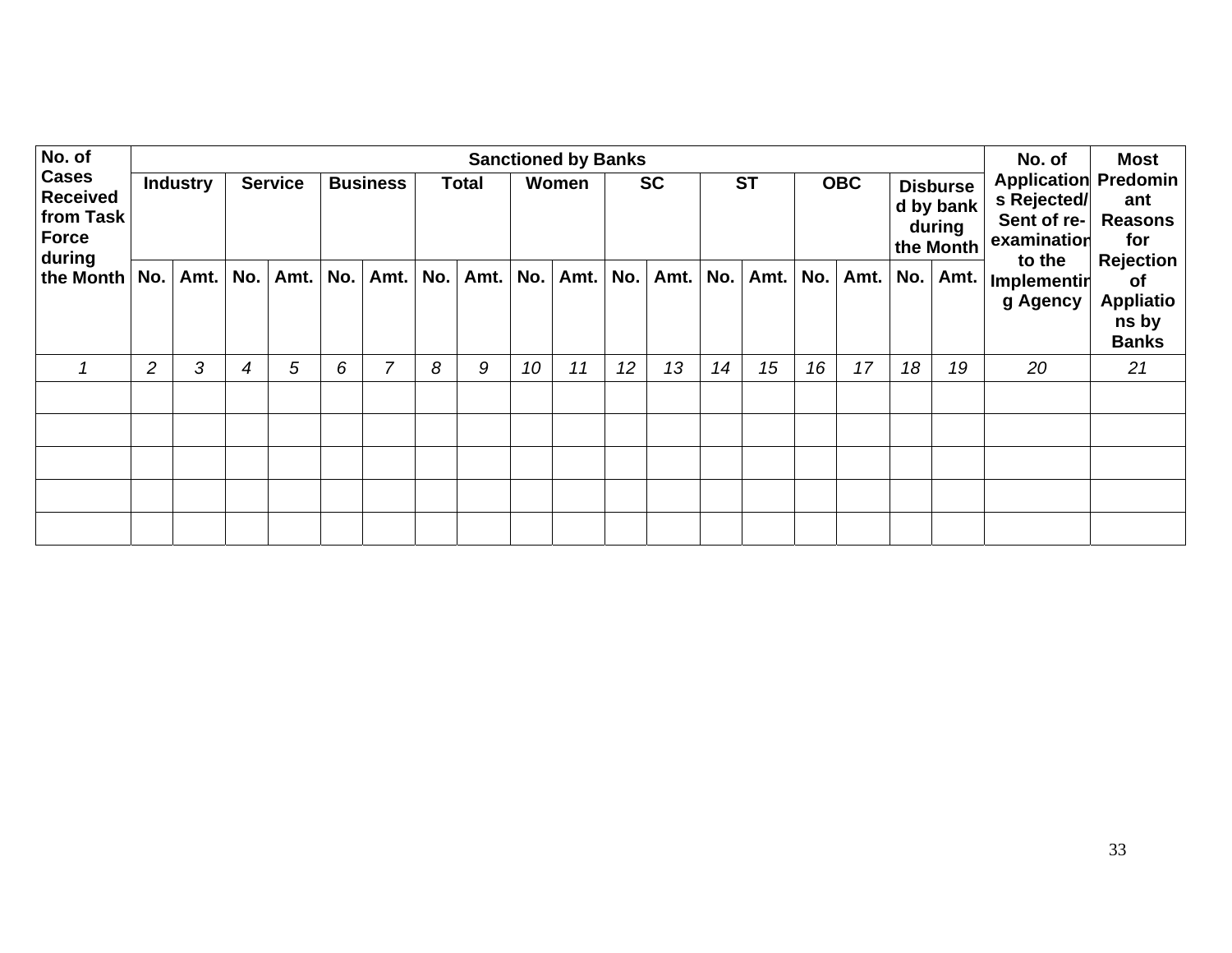*Annexure VIII* 

**Master Circular** 

## **PRIORITY SECTOR LENDINGS - SPECIAL PROGRAMMES**

## **PMRY - Quarterly Progress Report**

## *(Vide paragraph 17(b) – Section III)*

Proforma for Reporting Data by - (i) the implementing bank branches to their Controlling Offices/Lead Bank Officer of the District concerned/District Co-ordinator,

\_\_\_\_\_\_\_\_\_\_\_\_\_\_

(ii) Controlling Offices to their Regional/Zonal Offices at this State Level, (iii) by the Regional/Zonal Offices to their Head Offices/the Convener of SLBC/Regional Office of RPCD (RBI), and (iv) by Head Offices of Banks to the RPCD, RBI, Central Office, Mumbai. Name of the Bank **Name of the Bank** and the Bank and the state of the quarter ended

| Name of<br>the State/              | <b>Target</b> | No.of  | <b>Total</b><br>Loans |            | <b>Total</b><br>Loans |           | %<br>0f          | Loans             | sanctioned | %<br>оf                     | Loans<br>disbursed    |              | %<br><b>of</b>       | Loans<br>sanctioned |           | $\%$<br>of           | Loans<br>disbursed |              | %<br><b>of</b>      |  |
|------------------------------------|---------------|--------|-----------------------|------------|-----------------------|-----------|------------------|-------------------|------------|-----------------------------|-----------------------|--------------|----------------------|---------------------|-----------|----------------------|--------------------|--------------|---------------------|--|
| <b>Union</b><br><b>Territories</b> |               | applns |                       | sanctioned |                       | disbursed | Col<br>6 to<br>4 | to SC out<br>Οf   |            | Col<br>9 <sub>to</sub><br>4 |                       | to SC out of | Col<br>12<br>to<br>6 | 0f                  | to ST out | Col<br>15<br>to<br>4 | to ST out of       |              | Col<br>18<br>to $6$ |  |
|                                    |               | recd.  |                       |            |                       |           |                  | total<br>sanction |            |                             | total<br>disbursement |              |                      | total<br>sanction   |           |                      | total              | disbursement |                     |  |
|                                    |               |        | No.                   | Amt.       | No.                   | Amt.      |                  | No.               | Amt.       |                             | No.                   | Amt.         |                      | No.                 | Amt.      |                      | No.                | Amt.         |                     |  |
|                                    | $\mathbf 2$   | 3      | 4                     | 5          | 6                     |           | 8                | 9                 | 10         | 11                          | 12                    | 13           | 14                   | 15                  | 16        | 17                   | 18                 | 19           | 20                  |  |
| Haryana                            |               |        |                       |            |                       |           |                  |                   |            |                             |                       |              |                      |                     |           |                      |                    |              |                     |  |
| Himachal                           |               |        |                       |            |                       |           |                  |                   |            |                             |                       |              |                      |                     |           |                      |                    |              |                     |  |
| Pradesh                            |               |        |                       |            |                       |           |                  |                   |            |                             |                       |              |                      |                     |           |                      |                    |              |                     |  |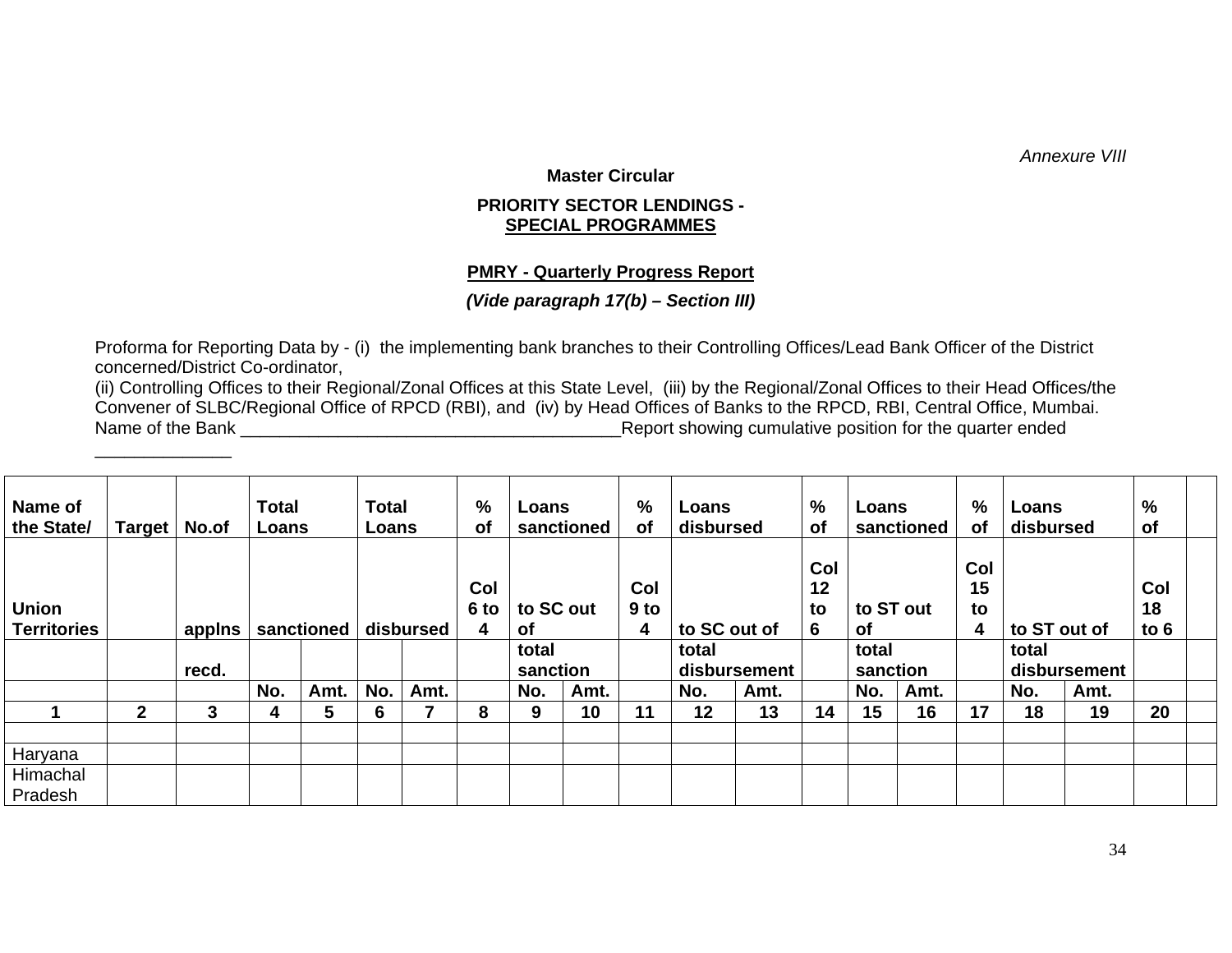| Jammu &<br>Kashmir             |  |  |  |  |  |  |  |                      |  |  |  |
|--------------------------------|--|--|--|--|--|--|--|----------------------|--|--|--|
|                                |  |  |  |  |  |  |  |                      |  |  |  |
| Delhi                          |  |  |  |  |  |  |  |                      |  |  |  |
| $\overbrace{\hspace{25mm}}^{}$ |  |  |  |  |  |  |  |                      |  |  |  |
| -----                          |  |  |  |  |  |  |  |                      |  |  |  |
| ------                         |  |  |  |  |  |  |  |                      |  |  |  |
|                                |  |  |  |  |  |  |  |                      |  |  |  |
| <b>Total</b>                   |  |  |  |  |  |  |  |                      |  |  |  |
|                                |  |  |  |  |  |  |  |                      |  |  |  |
|                                |  |  |  |  |  |  |  |                      |  |  |  |
|                                |  |  |  |  |  |  |  |                      |  |  |  |
|                                |  |  |  |  |  |  |  | (Amount in Rs. Lakh) |  |  |  |

|                         |      |               |       |              |        |              |      |           |              |      |               | Loan |                   |           | Loan             |              |               |
|-------------------------|------|---------------|-------|--------------|--------|--------------|------|-----------|--------------|------|---------------|------|-------------------|-----------|------------------|--------------|---------------|
| <b>Loan sanctiond</b>   |      | $\frac{0}{0}$ | Loan  |              |        | Loans        |      | %         | Loans        |      | $\frac{0}{0}$ |      | <b>Sanctioned</b> | %         | <b>Disbursed</b> |              | $\frac{0}{0}$ |
| to                      |      | <b>of</b>     |       | disbursed to | $%$ of | sanctioned   |      | <b>of</b> | disbursed    |      | <b>of</b>     | to   |                   | <b>of</b> | to               |              | of            |
|                         |      | Col           |       |              | Col    |              |      | Col       |              |      | Col           |      |                   | Col       |                  |              | Col           |
|                         |      | 21            |       | OBC out of   | 24 to  | to women out |      | 27        | to women out |      | 30            | Phy. |                   | 33        | Phy.             |              | 36            |
| <b>OBC</b> out of total |      | to $4$        | total |              | 6      | of           |      | to $4$    | of           |      | to $6$        |      | handicaped        | to $4$    |                  | handicaped   | to $6$        |
|                         |      |               |       |              |        | total        |      |           | total        |      |               |      | out of total      |           |                  | out of total |               |
| sanction                |      |               |       | disbursement |        | sanction     |      |           | disbursement |      |               | loan |                   |           | loan             |              |               |
| No.                     | Amt. |               | No.   | Amt.         |        | No.          | Amt. |           | No.          | Amt. |               | No.  | Amt.              |           | No.              | Amt.         |               |
| 21                      | 22   | 23            | 24    | 25           | 26     | 27           | 28   | 29        | 30           | 31   | 32            | 33   | 34                | 35        | 36               | 37           | 38            |
|                         |      |               |       |              |        |              |      |           |              |      |               |      |                   |           |                  |              |               |
|                         |      |               |       |              |        |              |      |           |              |      |               |      |                   |           |                  |              |               |
|                         |      |               |       |              |        |              |      |           |              |      |               |      |                   |           |                  |              |               |
|                         |      |               |       |              |        |              |      |           |              |      |               |      |                   |           |                  |              |               |
|                         |      |               |       |              |        |              |      |           |              |      |               |      |                   |           |                  |              |               |
|                         |      |               |       |              |        |              |      |           |              |      |               |      |                   |           |                  |              |               |
|                         |      |               |       |              |        |              |      |           |              |      |               |      |                   |           |                  |              |               |
|                         |      |               |       |              |        |              |      |           |              |      |               |      |                   |           |                  |              |               |
|                         |      |               |       |              |        |              |      |           |              |      |               |      |                   |           |                  |              |               |
|                         |      |               |       |              |        |              |      |           |              |      |               |      |                   |           |                  |              |               |
|                         |      |               |       |              |        |              |      |           |              |      |               |      |                   |           |                  |              |               |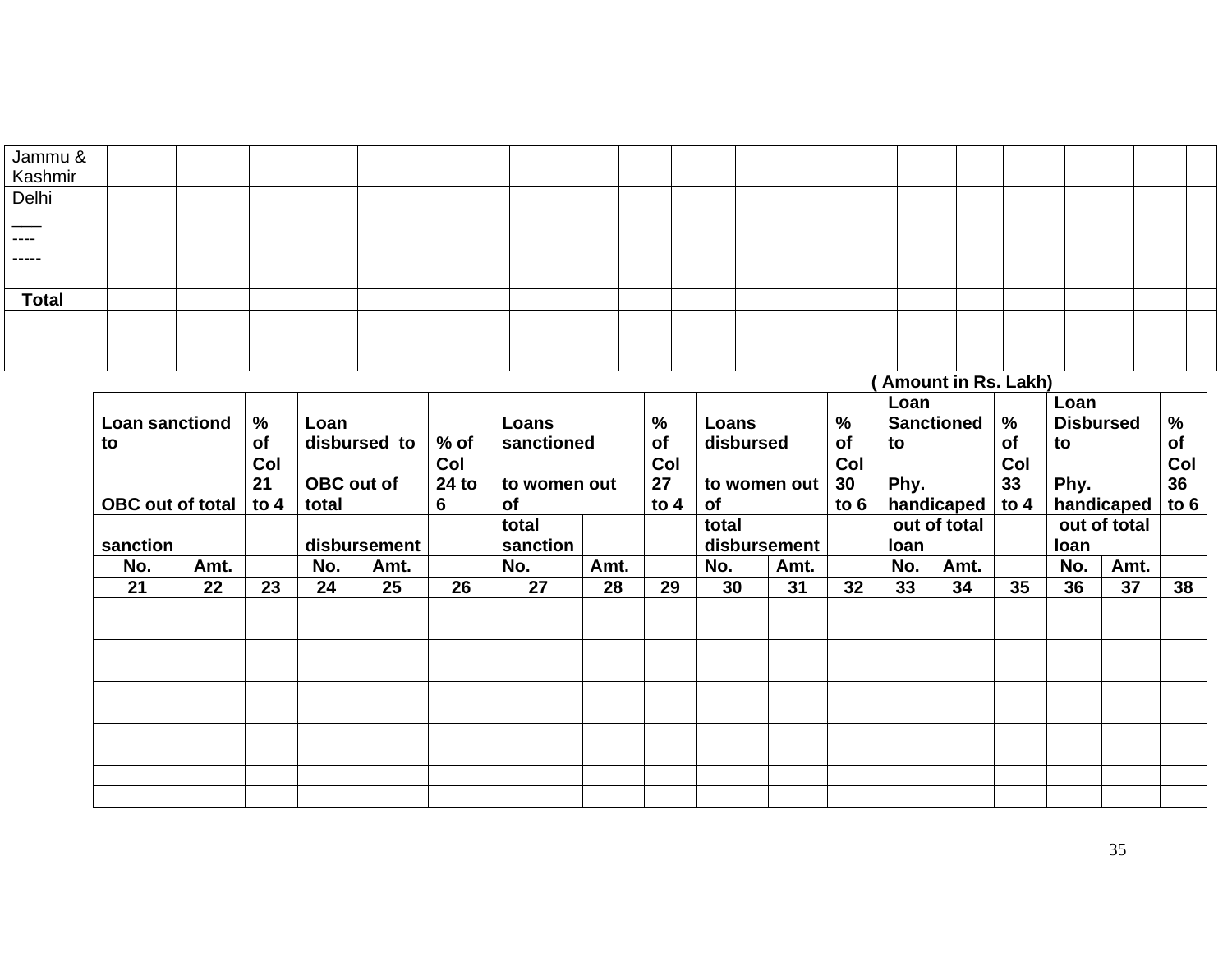| Total |  |  |  |  |  |  |  |  |  |
|-------|--|--|--|--|--|--|--|--|--|
|       |  |  |  |  |  |  |  |  |  |

### *Notes:*

1. The data in this proforma will be furnished district-wise by the Controlling Offices of banks to their Regional Rural Offices at the State/UT level; the State-wise position will be reported by the Regional/Zonal Offices to their Head Offices while the District-wise position of each State/UT will be furnished by them to the SLBC Convenors and the Regional Offices of RPCD, RBI.

2. The statement should be compiled/consolidated promptly and furnished to the respective recipients within the time limits specified below:

| <b>From</b><br>allowed |                                                             | To                                            | <b>Maximum time</b>                   |
|------------------------|-------------------------------------------------------------|-----------------------------------------------|---------------------------------------|
| a)                     | <b>Branch</b>                                               | Controlling Offices/LBO/District Co-ordinator | 10 days from the close of the quarter |
| b)                     | Controlling Office and District Co-ordinator<br>the quarter | Regional/Zonal Office/LBO                     | 20 days from the close of             |
| C)<br>quarter          | Regional/Zonal Office                                       | SLBC Convenor/Head Office/RPCD R.O.           | 30 days from the close of the         |
| d)                     | Head Offices of banks<br>the quarter                        | RPCD, RBI, Central Office                     | 45 days from the close of             |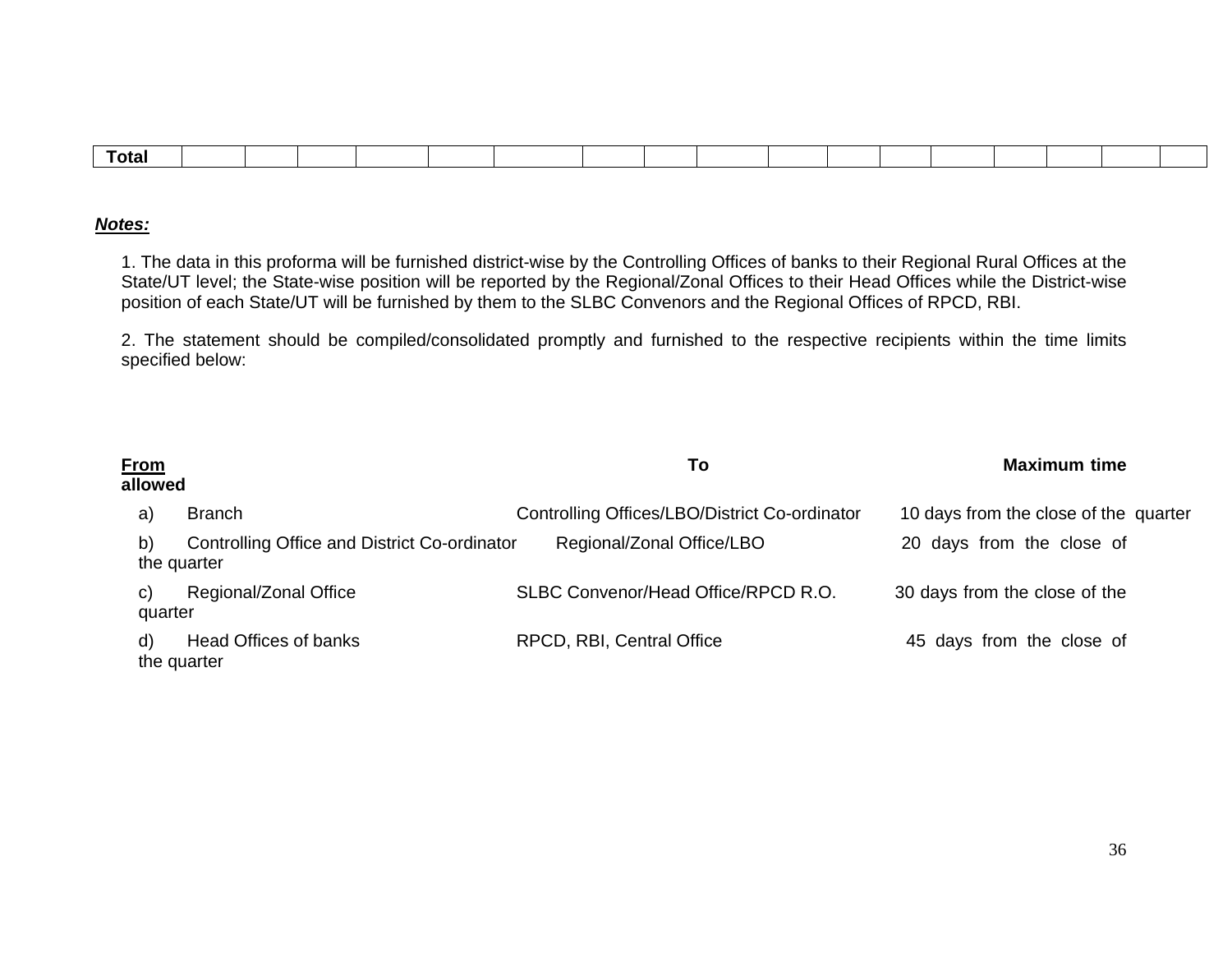*Annexure I X* 

## **Master Circular PRIORITY SECTOR LENDINGS - SPECIAL PROGRAMMES**

## **PMRY - Format for Reporting Utilisation Subsidy by Banks**

## *(Vide paragraph 17(d) – Section - III)*

## **Certificate Showing the Cumulative Position for the Programme Years 1993-94 to 1996-97**

Name of the Bank: *(Amount in ) Rupees)*

| Year         |                | <b>Amount</b><br><b>Sanctioned by</b><br><b>Bank</b> |     | <b>Amount</b><br><b>Disbursed by</b><br><b>Bank</b> | <b>Subsidy</b><br><b>Received</b><br>from RBI | <b>Subsidy</b><br><b>Utilised</b><br>for Same | <b>Balance</b><br><b>Subsidy</b><br>with | <b>Balance Subsidy in col. 8 Utilised for</b><br>the Programme years |         |         | <b>Balance</b><br>with the<br><b>Bank</b> |                                           |
|--------------|----------------|------------------------------------------------------|-----|-----------------------------------------------------|-----------------------------------------------|-----------------------------------------------|------------------------------------------|----------------------------------------------------------------------|---------|---------|-------------------------------------------|-------------------------------------------|
|              | No.            | <b>Amount</b>                                        | No. | <b>Amount</b>                                       | (program<br>me year-<br>wise)                 | Year                                          | <b>Bank</b><br>$(col. 6-7)$              | 1993-94                                                              | 1994-95 | 1995-96 | 1996-97                                   | (col. 8)<br>less col.<br>9 to col.<br>12) |
|              | $\overline{2}$ | 3                                                    | 4   | 5                                                   | 6                                             | 7                                             | 8                                        | 9                                                                    | 10      | 11      | 12                                        | 13                                        |
| 1993-94      |                |                                                      |     |                                                     |                                               |                                               |                                          | ---                                                                  |         |         |                                           |                                           |
| 1994-95      |                |                                                      |     |                                                     |                                               |                                               |                                          |                                                                      | ---     |         |                                           |                                           |
| 1995-96      |                |                                                      |     |                                                     |                                               |                                               |                                          |                                                                      |         | ---     |                                           |                                           |
| 1996-97      |                |                                                      |     |                                                     |                                               |                                               |                                          |                                                                      |         |         | $\frac{1}{2}$                             |                                           |
| <b>Total</b> |                |                                                      |     |                                                     |                                               |                                               |                                          |                                                                      |         |         |                                           |                                           |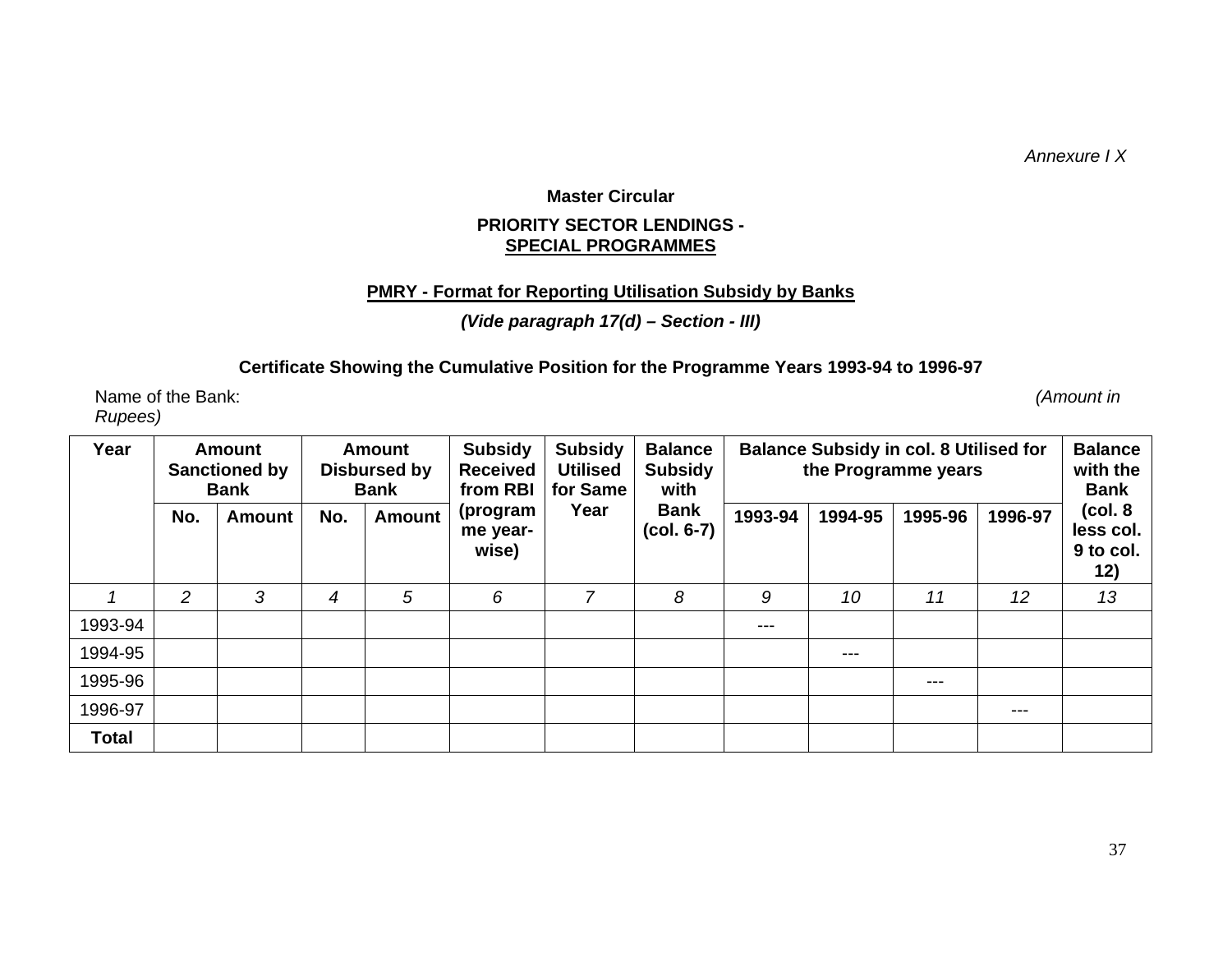## *Notes:*

- 1. Total subsidy received from RBI should agree with total of columns 7 and 9 to 13.
- 2. Total of col. 9 to 13 should agree with col. 8.
- 3. If for any programme year the subsidy available is not sufficient to cover the requirement of the Bank, negative (-) figure should be shown under col. 8 and/or col. 13.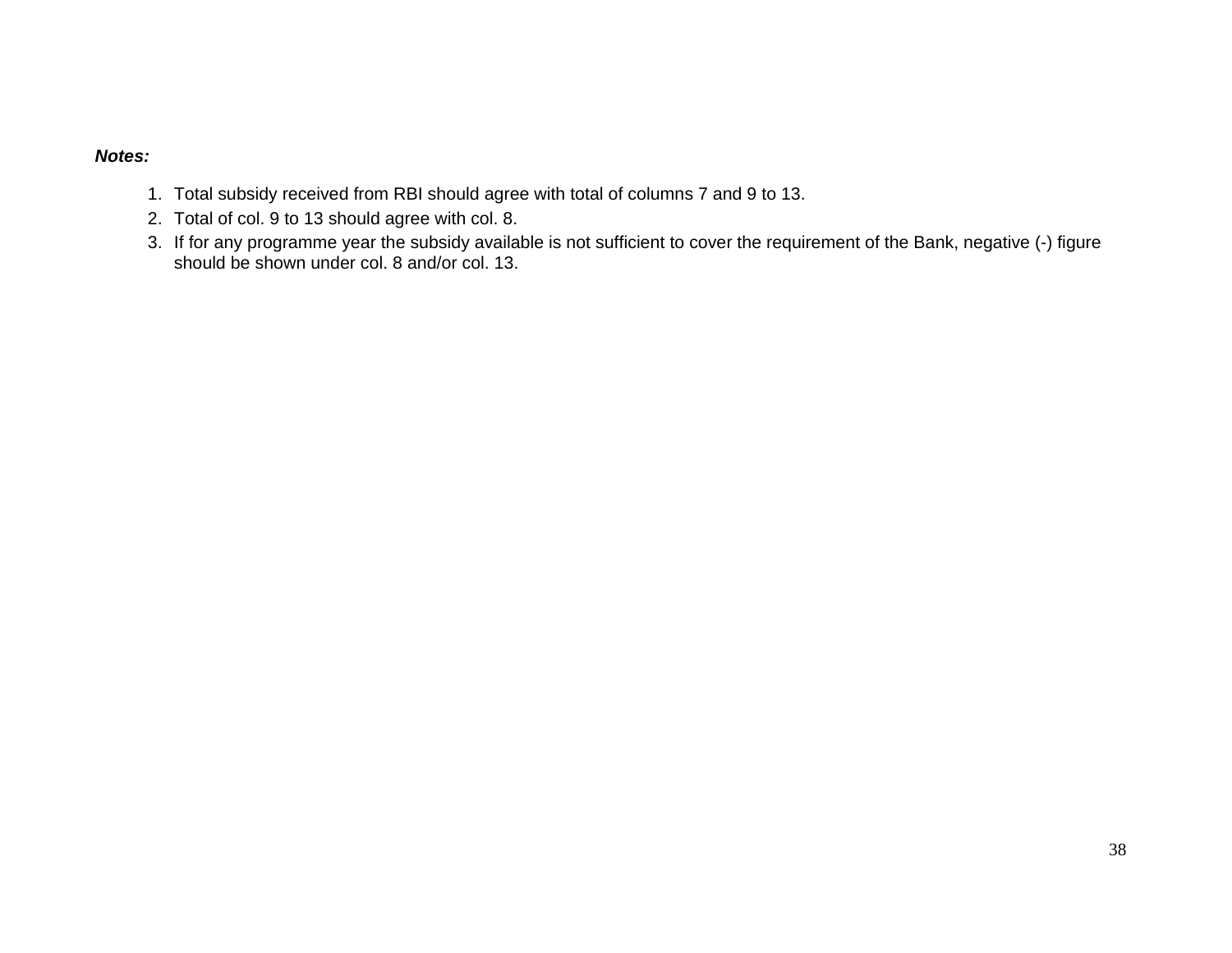*Annexure X* 

**Master Circular** 

## **PRIORITY SECTOR LENDINGS - SPECIAL PROGRAMMES**

## **Recovery Performance under PMRY**

 *[Vide paragraph 17(e) – Section III]* 

 *(Rs. )* 

| <b>State</b> | <b>Demand</b> | Recovery | Overdue | Recovery<br>(%) |
|--------------|---------------|----------|---------|-----------------|
|              |               |          |         |                 |
|              |               |          |         |                 |
|              |               |          |         |                 |
|              |               |          |         |                 |
|              |               |          |         |                 |
|              |               |          |         |                 |
|              |               |          |         |                 |
|              |               |          |         |                 |
|              |               |          |         |                 |
|              |               |          |         |                 |
|              |               |          |         |                 |
|              |               |          |         |                 |
|              |               |          |         |                 |
|              |               |          |         |                 |
|              |               |          |         |                 |
|              |               |          |         |                 |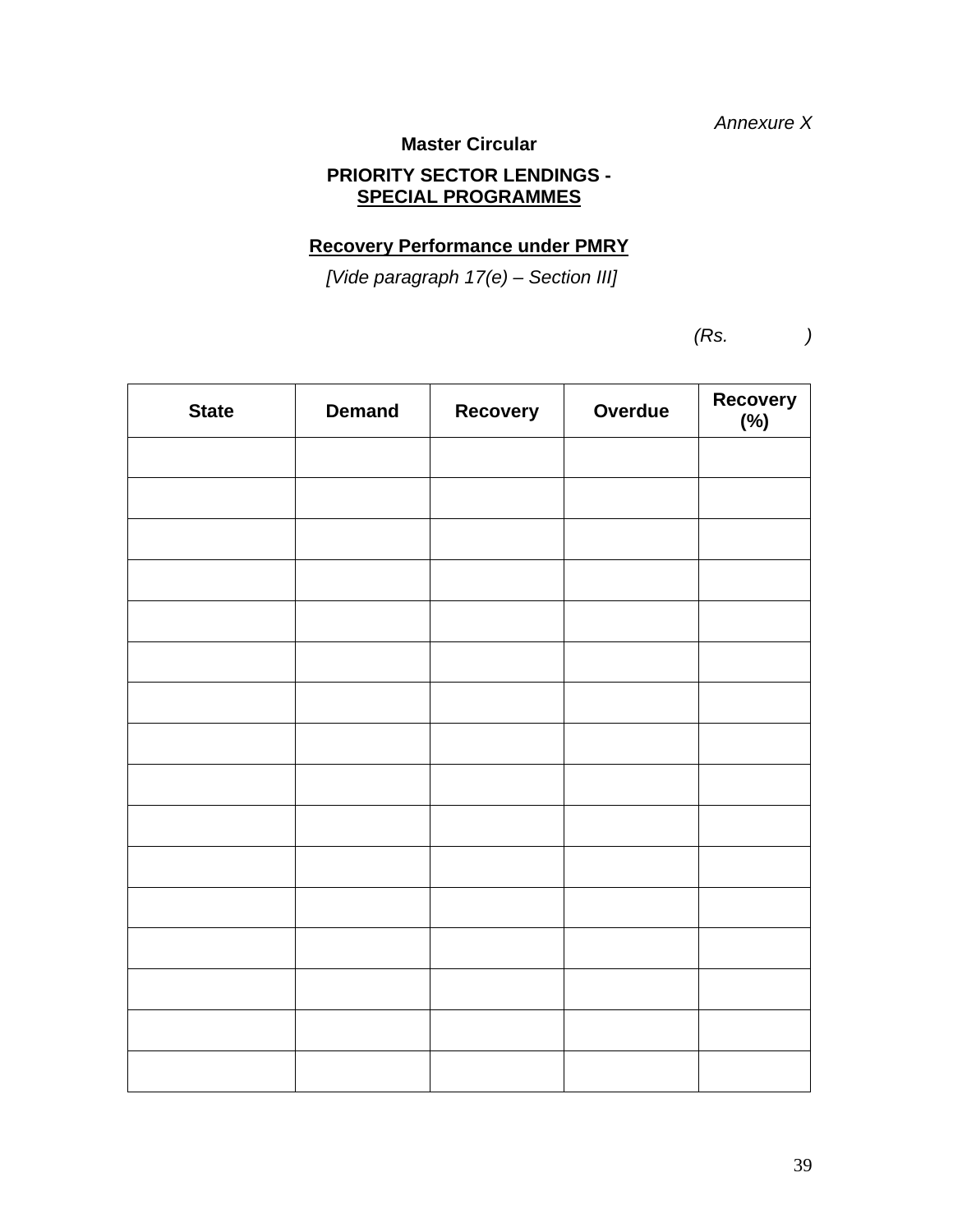*Annexure XI* 

**Master Circular** 

## **PRIORITY SECTOR LENDINGS - SPECIAL PROGRAMMES**

*(Vide paragraph 18(c) – Section III)* 

Government Of India, Ministry Of Industry, (Dept. of Small Scale Industries and Agro and Rural Industries), Udyog Bhavan, New Delhi - 110 011 Tele. No. 301 2107

D.O.No. DIC-6(1)/93 Dear Chief Secretary,

September 29, 1993

Please refer to my D.O.No.DIC-6(1)/93 dated 24th September, 1993 regarding implementation of the Prime Minister's Rozgar Yojana (PMRY) as per the announcement made by the Prime Minister in his Independence Day Address. A copy of the Scheme, Main Features and Operational Guidelines along with target for 1993-94 was also enclosed so that the PMRY can be launched in right earnest from 2nd October, 1993.

I hope, the State Industries Department, their field officers and other concerned agencies would have been geared up for this purpose. We would like the weaker sections including women to be given preference for these opportunities, which would be available under this scheme. Therefore, it has been decided to provide 22.5 percent reservation for SC/ST and 27 percent for backward castes (OBC). In case SC/ST/OBC candidates are not available State Government will be competent to consider other category of candidates under PMRY.

The Reserve Bank of India has issued instructions to all Indian scheduled commercial banks to implement the PMRY scheme. A copy of the RBI letter is enclosed for your information. The RBI has advised that the State Governments should monitor and help the banks in recovery of the loans. In our earlier letter we have advised the State Governments to set up State Level and District Level Committees to oversee the implementation of the scheme. These Committees should also monitor and maintain close co-ordination with all commercial banks and help in recovery of the loans. This will help in successful implementation of the scheme.

With regards.

 **(S.L. Kapur)** *Secretary*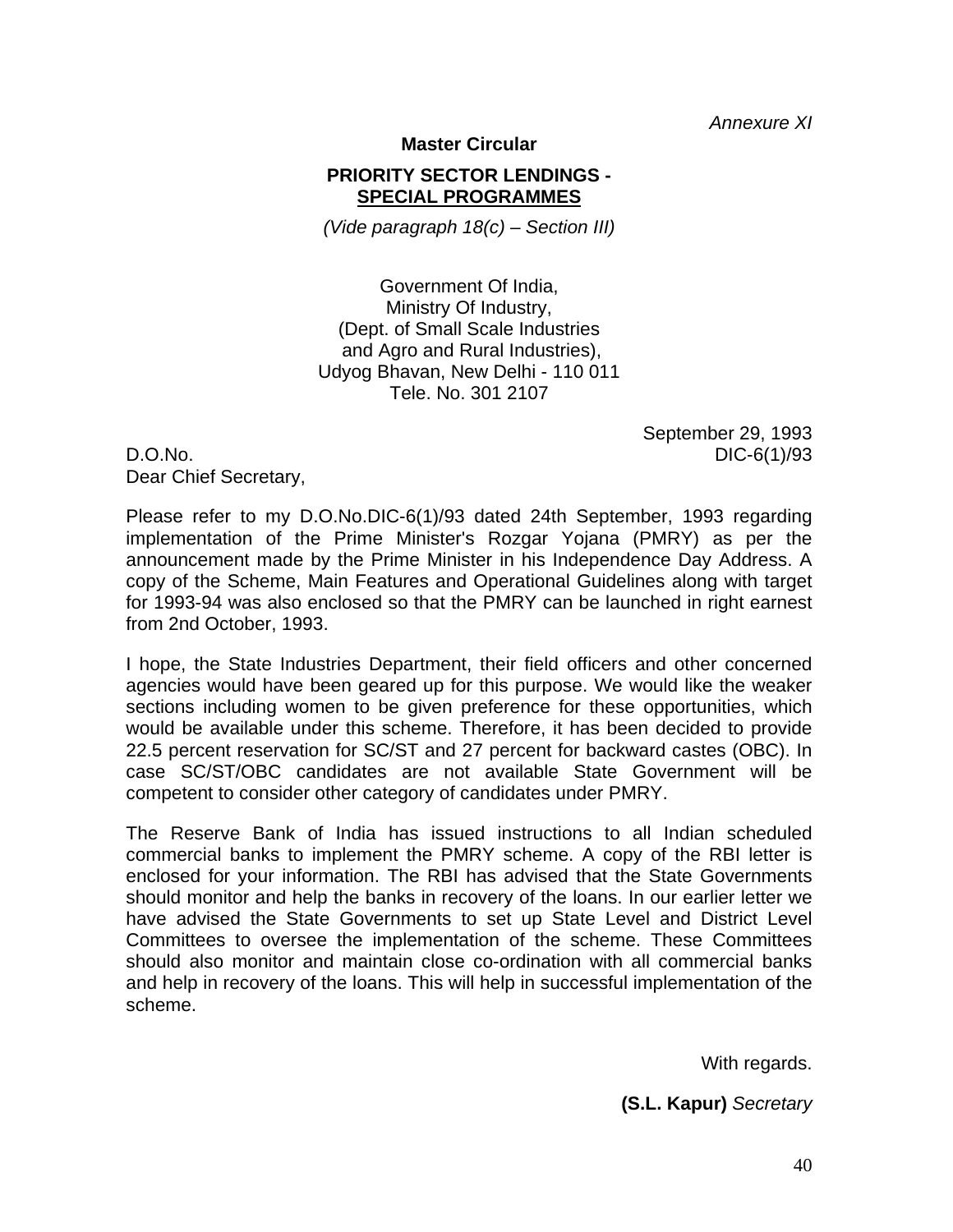## *Annexure X II*

### **Master Circular**

## **PRIORITY SECTOR LENDINGS - SPECIAL PROGRAMMES**

*(Vide paragraph 18(d) – Section III)* 

## **Constitution of State/UT PMRY Committee**

State PMRY Committee has been reconstituted by introducing new members. The details of members are as under:

| 1. Chief Secretary                                                         | Chairman |        |
|----------------------------------------------------------------------------|----------|--------|
| 2. Secretary, Deptt. of Industries                                         | Member   |        |
| 3. Secretary, Deptt. of Finance                                            |          | Member |
| 4. Secretary, Deptt. of Planning                                           |          | Member |
| 5. Secretary, Dept. of Rural Development                                   | Member   |        |
| 6. Secretary, Deptt. of Labour                                             |          | Member |
| 7. Representatives of State/UT level Banking Institutions<br>including RBI | Member   |        |
| 8. Commissioner/Director of Industries and Commerce -<br>Secretary         | Member   |        |
| 9. Director, SISI/ In -charge, Branch SISI of States/Uts                   | - Member |        |
| 10. Officials concerned with the welfare of SCs/STs                        |          | Member |

Other officials and non-officials may be invited if their presence is felt necessary in the meetings.

## **Functions:**

- 1. To provide leadership and guidance to the District PMRY, committees in the planning, implementation and monitoring of the scheme.
- 2. To secure inter departmental co-ordination between various implementing agencies and to ensure development of strong backward and forward linkages.
- 3. To review expenditure to ensure that it remains within the sanctioned limit.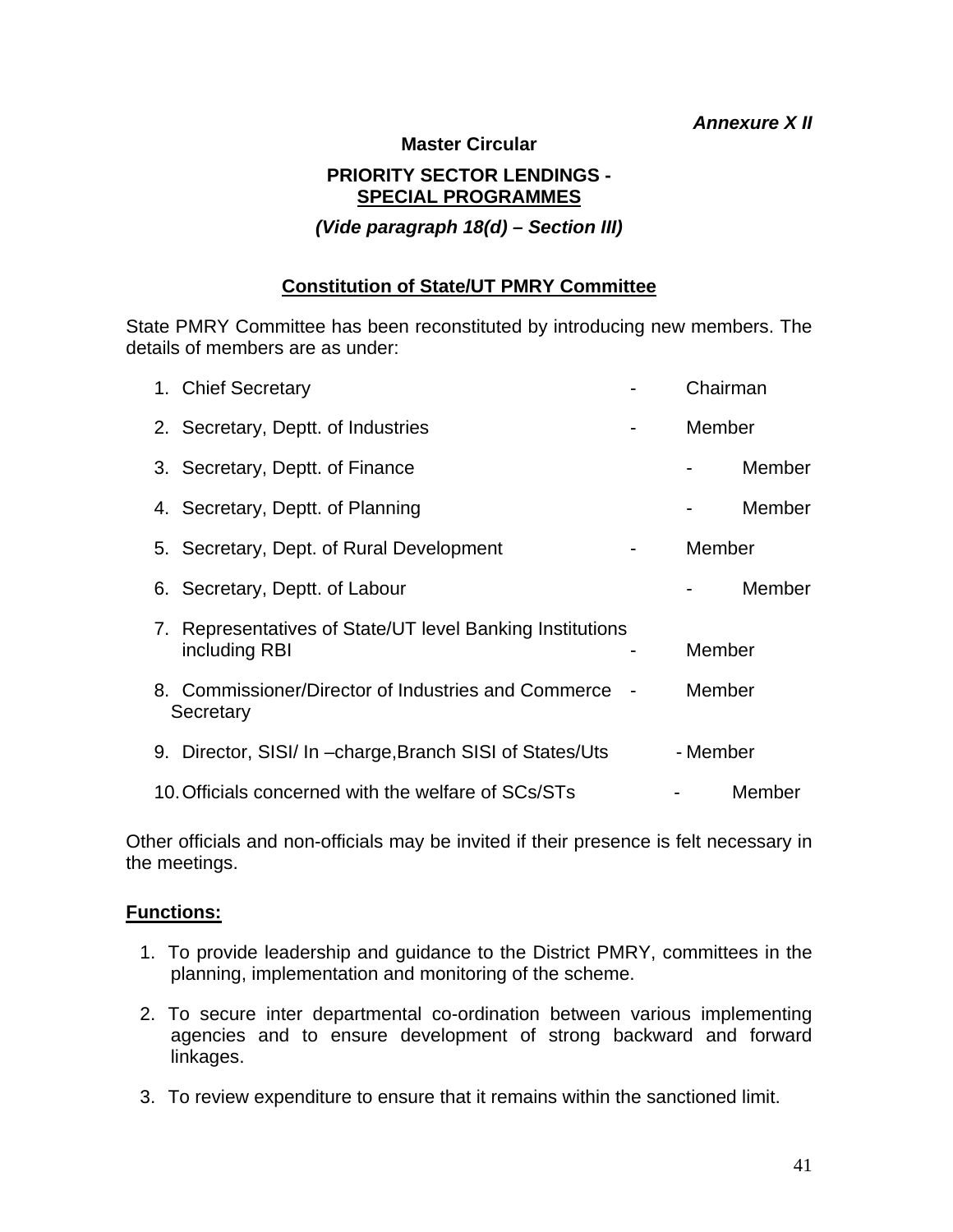- 4. To review the physical targets and achievements.
- 5. To monitor and evaluate the implementation of the scheme.
- 6. To provide the forum for a meaningful dialogue at the state level between various implementing agencies.

## **Constitution of District PMRY Committee**

| 1. District Collector/Dy. Commissioner | $\blacksquare$           |        | Chairman                |
|----------------------------------------|--------------------------|--------|-------------------------|
| 2. CEO, DRDA                           | $\overline{\phantom{a}}$ | Member |                         |
| 3. District Employment Officer         |                          |        | Member                  |
| 4. Lead Bank Manager                   |                          |        | Member                  |
| 5. Chairman, Task Force Committee      |                          |        | <b>Member Secretary</b> |

Besides these officers/representatives, Chairman can co-opt. any one or more of the following:

One or more prominent citizens from the fields of social services, industry/business, District Welfare Officer, District Statistical Officer, District Education Officer, Principals of local Engg. Colleges/Polytechnics/ITIs or representative of the Directorate of Technical Education/Vocational Training/Industrial Training, Representatives of Banks.

## **Functions of the District PMRY Committees :**

- 1. To keep various agencies informed of the basic parameters and the requirements of the Scheme and the tasks to be performed by these agencies.
- 2. To review progress of training and financial norms and prescribe new norms keeping overall expenditure within the sanctioned limits.
- 3. To monitor and evaluate the Scheme to ensure its effectiveness.
- 4. To secure interdepartmental co-ordination and co-operation.
- 5. To give publicity to the achievements made and disseminate knowledge and build-up awareness about the scheme.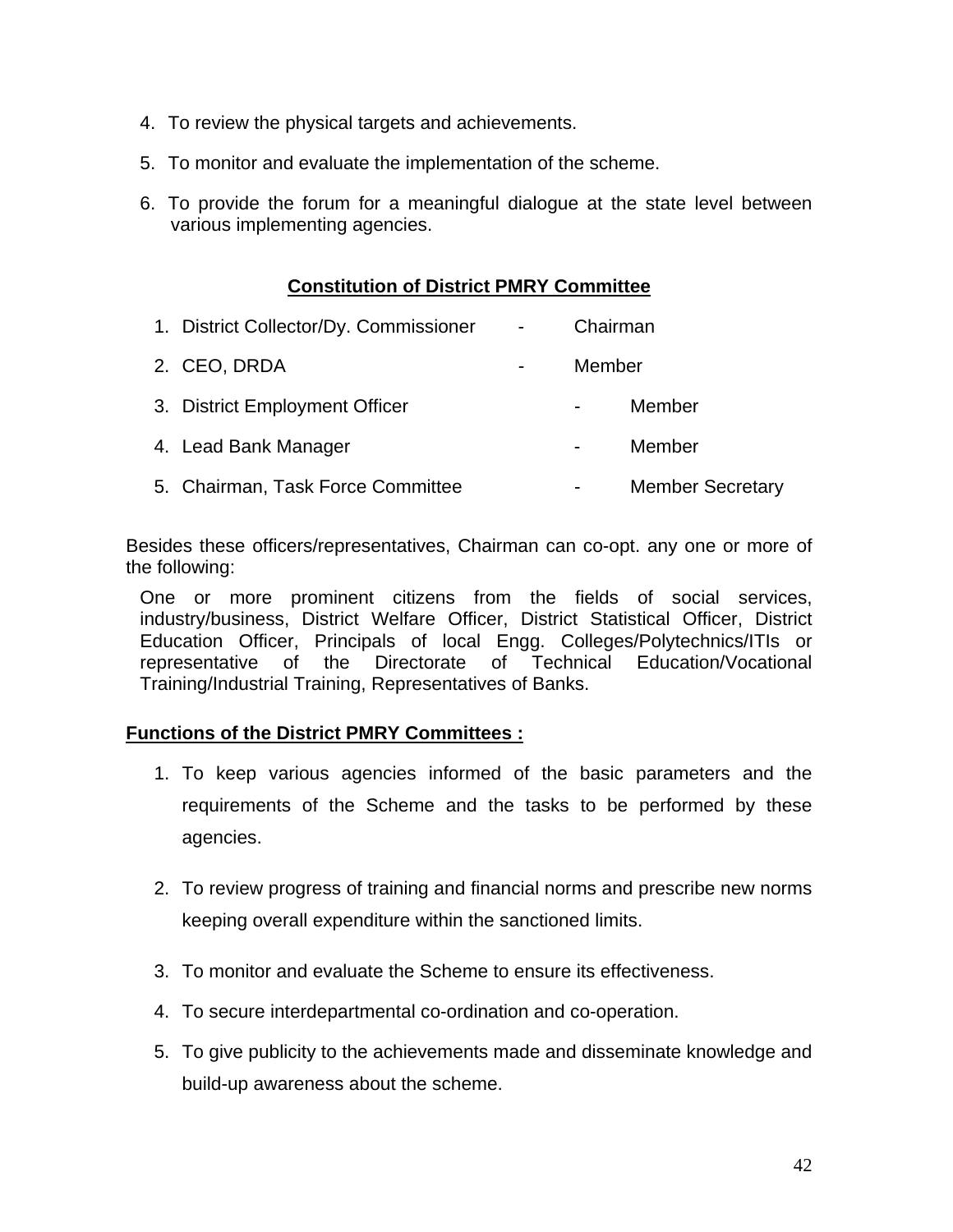6. To send periodical statements to the State Govt. in the prescribed formats.

## **Constitution of High Powered Committee**

| 1. Secretary, Ministry of SSI & ARI                                               | Chairman          |
|-----------------------------------------------------------------------------------|-------------------|
| 2. Addl. Secretary & Development Commissioner, MoSSI - Member                     |                   |
| 3. Addl. Secretary & Financial Adviser, MoSSI & ARI - Member                      |                   |
| 3. Adviser (Village& Small Industries), Planning Commission- Member               |                   |
| 4. Joint Secretaries, Min. of Rural Development; Finance; - Members               |                   |
| Labour; Social Justice & Empowerment, Urban Development & Poverty<br>Alleviation. |                   |
| 5. Executive Director, RBI                                                        | -Member           |
| 6. Chairman, SBI                                                                  | -Member           |
| 7. CMDs of Canara Bank; Central Bank of India; United                             | - Members         |
| Bank of India; Federal Bank Ltd.                                                  |                   |
| 8. Select State Government Officials from Governments of                          | - Members         |
| Maharashtra, West Benga I, Uttar Pradesh, Assam, Tamil                            |                   |
| Nadu and Karnataka.                                                               |                   |
| 9. Director (PMRY), Min. of ARI                                                   | -Member Secretary |

## **Functions of High Powered Committee**

- 1.To ensure effective implementation of the scheme.
- 2.To review the progress of the scheme in physical, financial and quantitative terms.
- 3.To consider concurrent evaluation reports.
- 4.To serve as standing forum for interaction among the State Govts.and different departments, banks and agencies involved in the implementation of the scheme.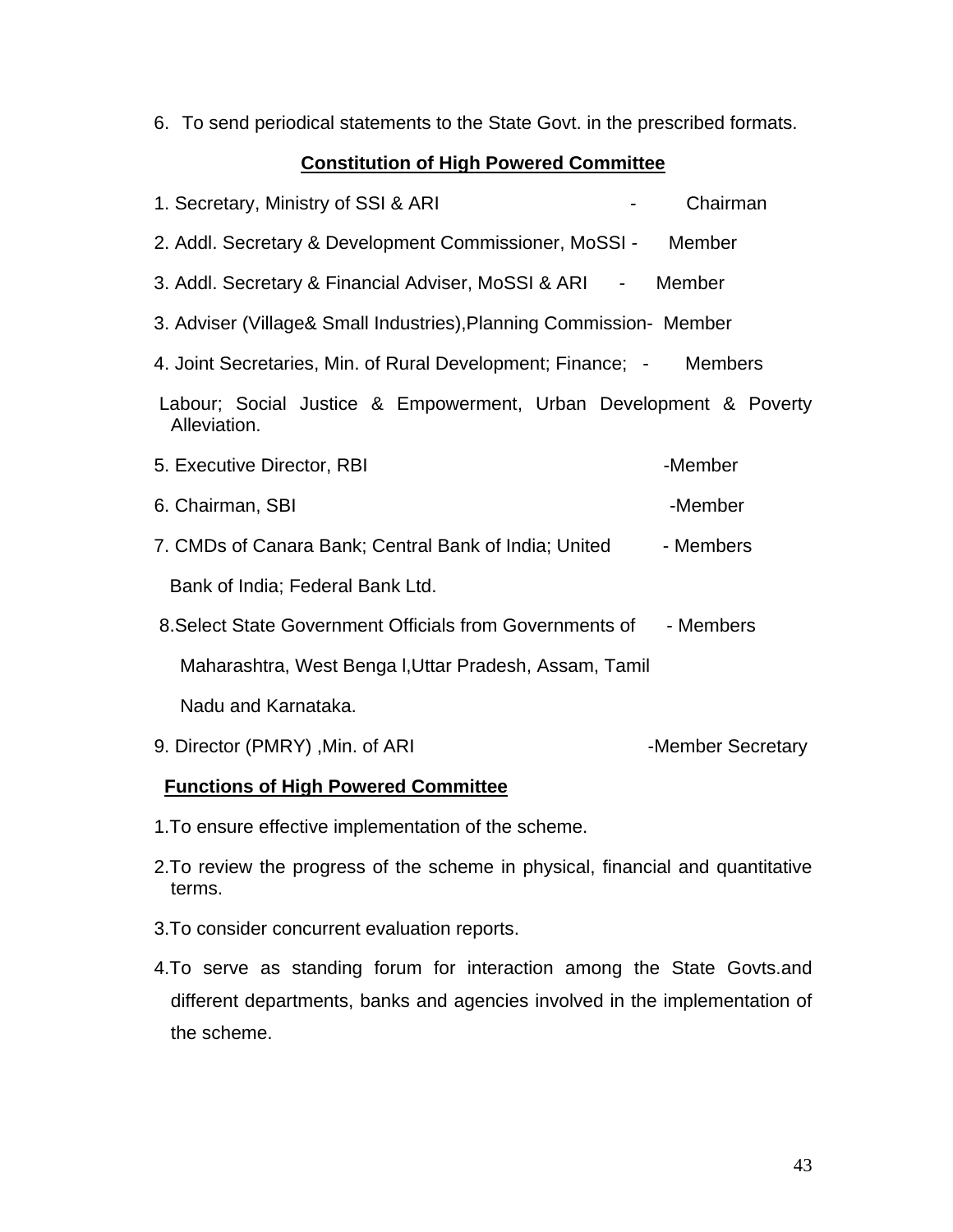- 5.To consider proposal for providing entrepreneurial development, assistance and strengthening institutions and infrastructure relating to entrepreneurship developments.
- 7. Revision and modifications of operational guidelines.

Chairman will have powers to co-opt other members/invitees on the Committee as and when deemed necessary.

The Committee will meet periodically to carry out its functions.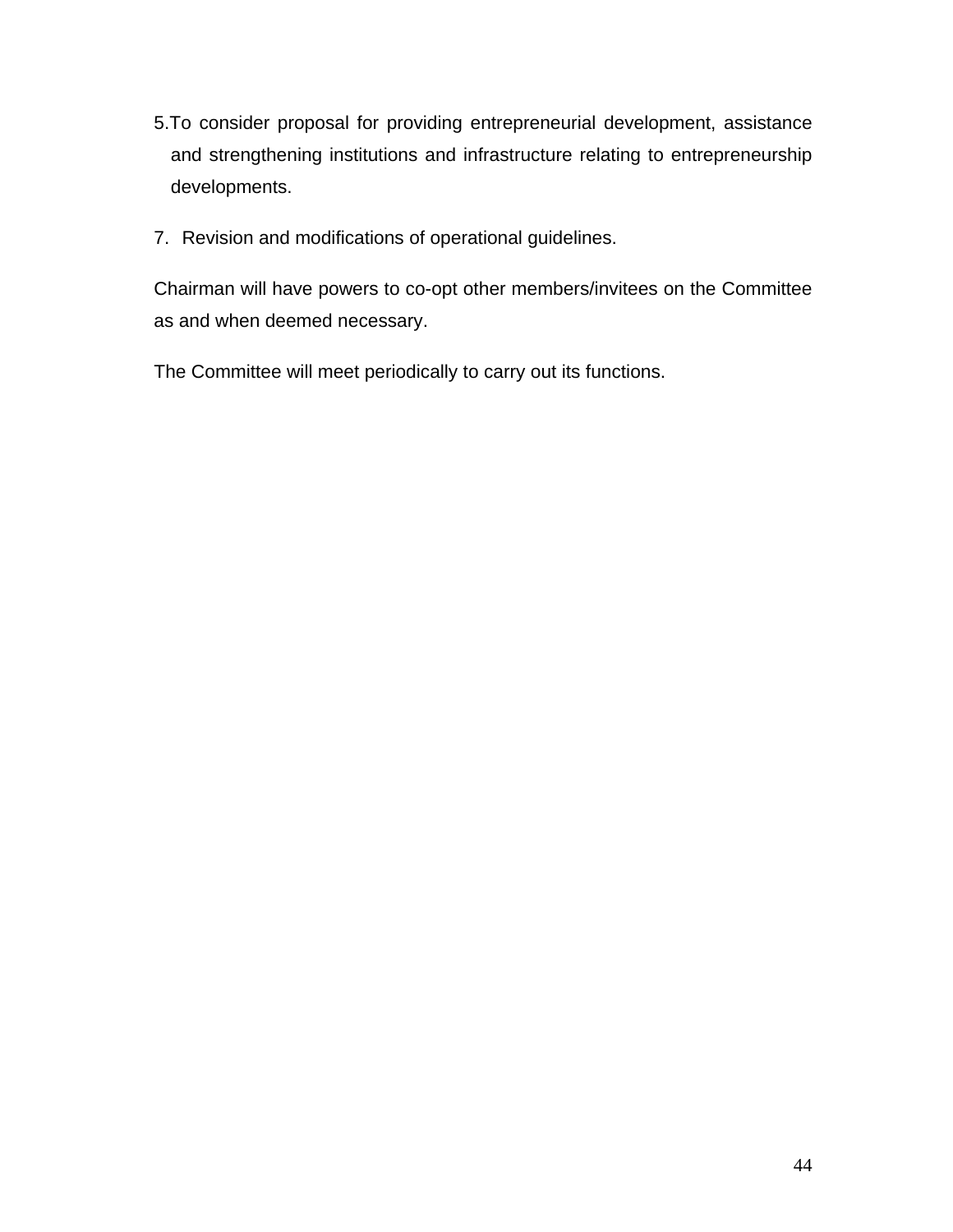*Annexure XIII* 

## **Master Circular**

## **PRIORITY SECTOR LENDINGS - SPECIAL PROGRAMMES**

## **PMRY - Recommendations by Task Force**

*(Vide paragraphs 13 (vii) - Section II and 16(e)– Section III)* 

No. 6(2)/94-DIC June 22, 1994

- To,
- 1. The Secretary, (Small Scale Industries), All States/UTs.
- 2. The Director of Industries, All States/UTs

## Sub: **Recommendations by Task Force under PMRY Scheme to banks and State-wise/District-wise targets under PMRY Scheme**

Sir,

An intensive study of implementation of the PMRY during the year 1993-94 was carried out by officers of DC, SSI in the States of Delhi, West Bengal, Bihar, Gujarat and Kerala. These studies and interaction with other State Govts. and review of progress reports has revealed certain common problems and fallacies regarding allocation of targets and recommendations by Task Forces to the Banks. The problems are summarised as follows:

## **Problems**

- 1. Some States carried out the administration of the Scheme sequentially instead of in parallel. Hence they invited applications in the first instance which were then scrutinised and recommended by the Task Forces. The process of appraisal sanction and disbursement by banks began only when the process of inviting applications and recommendations by Task Force was completed.
- 2. Many banks/bank branches do not accept recommended cases if their number exceeds their target by 25 percent or some such percentage.
- 3. In many instances recommended cases that remain pending at the end of the financial year are returned to the Task Forces by the Banks.
- 4. Many recommended cases are returned by banks/bank branches stating, "Targets for the year have been achieved."
- 5. In lots of cases e.g. Delhi, the recommended cases have not been sent to the correct bank branches under whose jurisdiction the recommended case lies.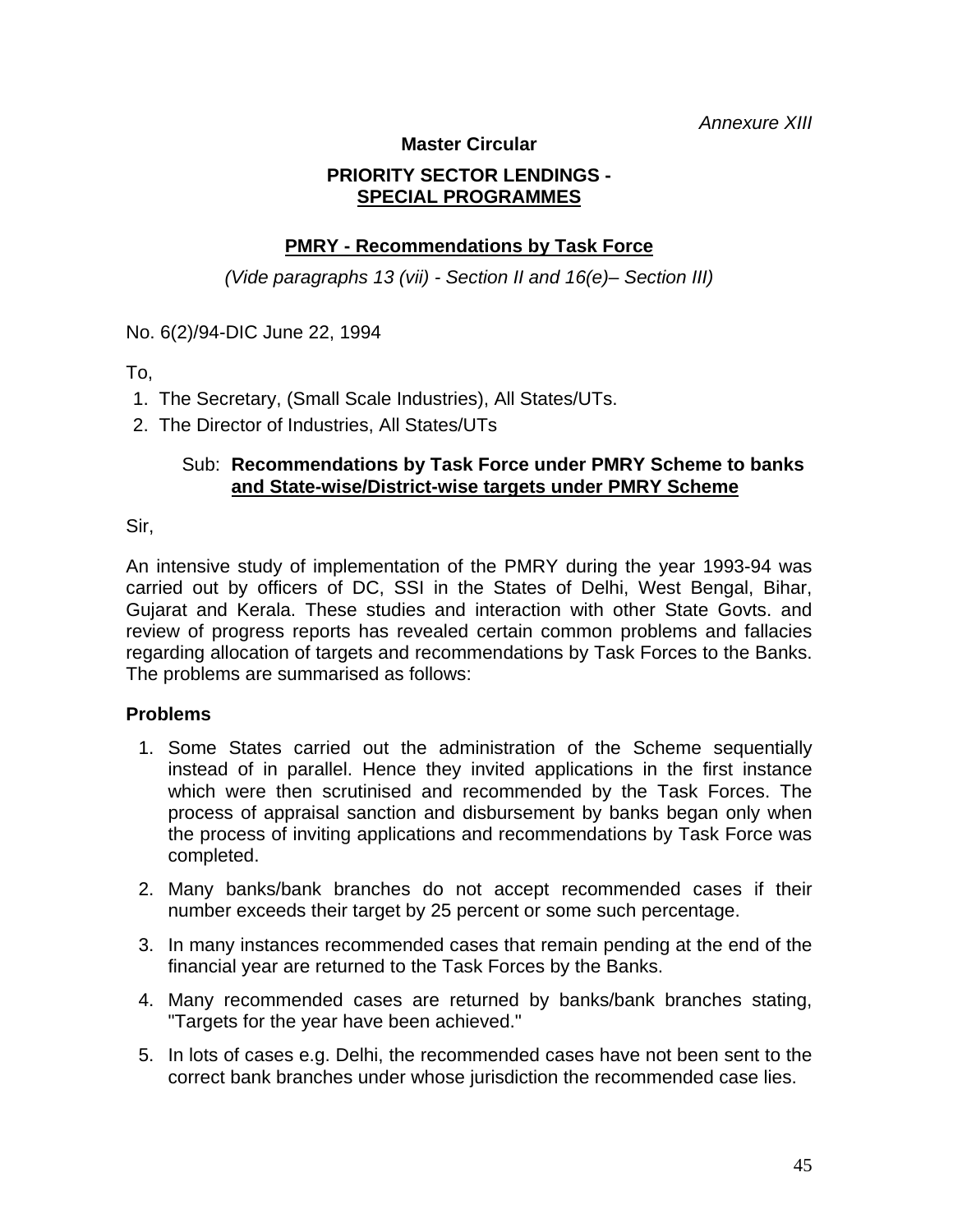6. Generally, both the Task Forces and the lead banks have taken unduly long time in re-allocating targets and reallocating recommendations to be sent to different bank branches in case this kind of need arises in the district. Similar situation seems to have prevailed at the State level also.

It has been decided to issue a consolidated statement of clarifications in order to facilitate the administrative process of recommending cases to banks and sanction/disbursements against them by banks.

## **Clarifications**

- 1. The activities of inviting applications and making recommendations by the Task Force is in parallel to the activity of sanction/disbursement of loans to beneficiaries by banks/ bank branches. These activities should not be seen as sequential activities.
- 2. It has been provided in the operational guidelines that, generally, the Task Force should send around double the number of cases to each bank branch against its target so as to take care of rejections of cases at the bank branch level. This stipulation should be followed scrupulously.
- 3. The process of inviting applications and making recommendations by the Task Force is a continuous process. Generally, applications should be invited by the Task Force all the year round. In other words, a potential beneficiary should be able to apply for loan under the Scheme as per prescribed procedure at any time and not within a stipulated/fixed period.
- 4. The Task Force should meet regularly, let us say, twice a month to consider and review the applications. These applications should be processed on a regular basis. The recommendations of the Task Force should be regularly sent the year round to various bank/bank branches in the district keeping in mind the targets allocated to each bank/bank branch.
- 5. The lead Bank and two banks are members of the Task Force. Therefore, the broad financial appraisal of the project should be carried out in the Task Force itself. To facilitate correct appraisal and recommendation of the project at the initial stage itself the potential beneficiary should be interviewed wherever required in order to obtain all relevant information etc. at the initial stage itself.
- 6. Therefore, it is once again emphasised and clarified that the process of receiving applications and making recommendations by the Task Force should be a continuous process over the entire year.
- 7. In general, any bank branch should, at any time, accept recommended cases at least to the extent of double their targets during a particular year.
- 8. The bank/bank branch should request well in time for more recommended cases from the Task Force, if they find themselves unable to sanction cases to their target from the double number of recommendations received.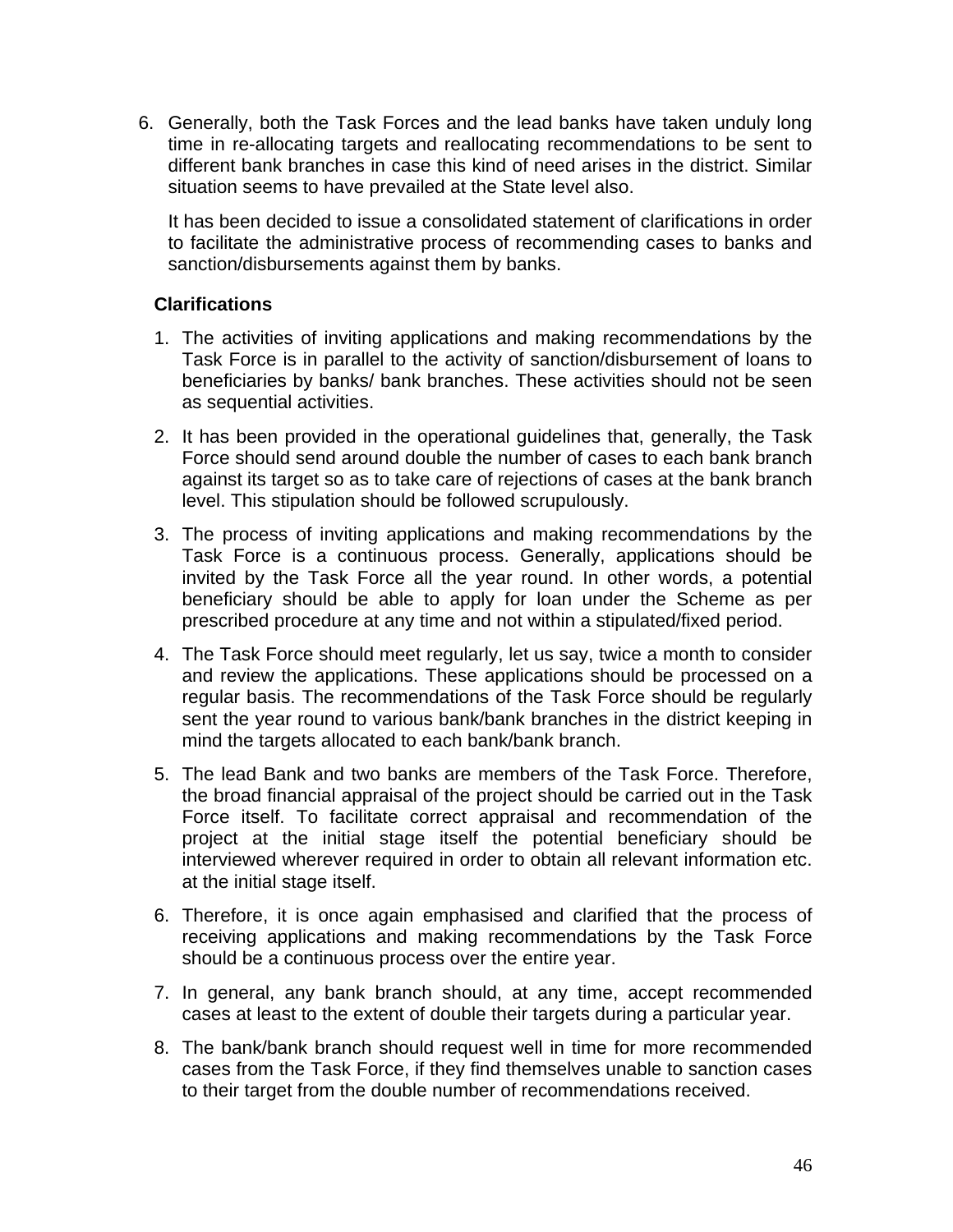- 9. It is extremely important to understand that a case once recommended does not lose sanctity at the end of the financial year. Recommended cases pending with the banks at the end of the financial years should, as a rule, be considered first for sanction/disbursement in the next financial year. However this does not seem to be happening because the figures for sanctions and disbursement in the first quarter have been almost negligible. This shows that banks are either not considering recommended cases pending with them from the last financial year or they have returned the cases at the end of the year on the grounds that they were pending.
- 10. As a rule, no case recommended by the Task Force should be returned by a bank/bank branch on grounds of already achieved targets etc.
- 11. If the distribution of recommended cases to particular bank/bank branch are much less or much more compared to their targets than the re-allocation of all the recommended cases branch-wise etc. should be immediately done by the lead bank Manager in consultation with the implementing agency.

The above clarification should ensure the following:

- i). The flow of applications and flow of recommended cases by the Task Force to the banks will become regular and continuous over the year.
- ii). A potential beneficiary will be able to apply for a loan under the scheme as per standard procedure at any time during the year.
- iii). The Task Force will meet regularly (Twice a month) to process the applications received and make their recommendations.
- iv). The broad financial appraisal of the project should be carried out at the initial stage in the Task Force itself because lead bank manager and two other banks are members of the Task Force. The deficiencies, if any, in the application forms and other information that may be required should be completed at the initial stage in the Task Force itself. For this purpose, if required, in interview of the potential beneficiary should be arranged. Regular dates can be fixed for the meetings of the Task Force and well publicised.
- v). The bank at any time will have enough number of recommended cases to consider for sanctions/disbursements.
- vi). Recommended cases pending with the banks at the end of the year will be considered for sanction/disbursement first, in the beginning in the next year. This will ensure the process of sanctions and disbursements over the entire year.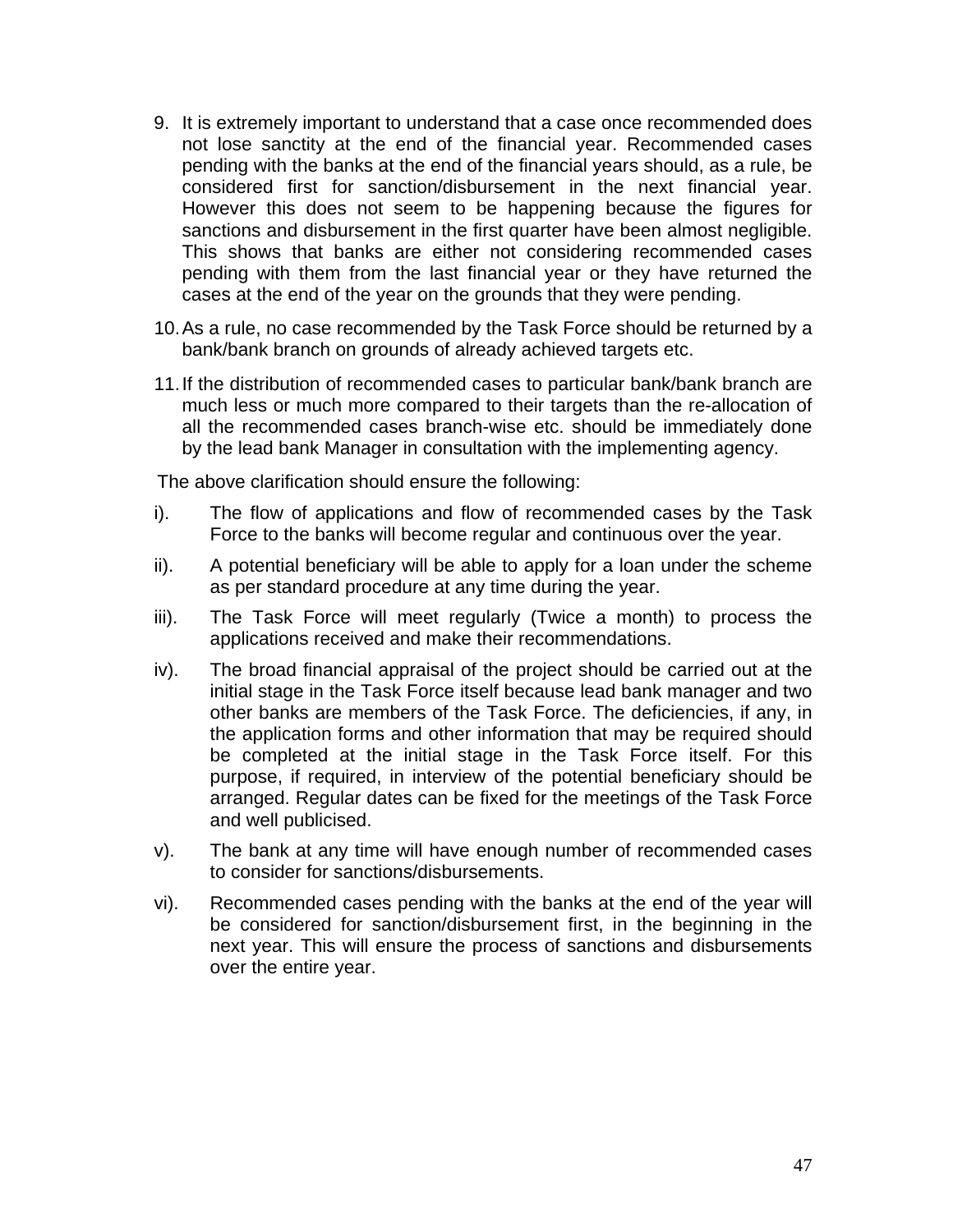You are requested to incorporate the above clarification in your administrative procedures and co-ordination and put them into effect in an appropriate way. You may also kindly bring these to the notice of all implementing agencies training institutions, NGOs and banks concerned.

> **(Raju Sharma)**  *Director (PMRY)*

> > *Annexure XIV*

## **REVISED GUIDELINES**

## **PRADHAN MANTRI ROZGAR YOJANA (PMRY)**

*(Vide paragraphs 19 (h) - Section III )* 

## **Salient features**

Prime Minister's Rozgar Yojana (PMRY) for providing self-employment to educated unemployed youth of economically weaker sections has been in operation since October 2, 1993. The scheme aims at assisting the eligible youth in setting up self-employment ventures in industry, service & business sectors. The scheme intends to cover urban and rural areas.

| SI.<br>No.     | <b>Parameters for</b><br>eligibility |                                                                                                                                                                                                                                                                                    |
|----------------|--------------------------------------|------------------------------------------------------------------------------------------------------------------------------------------------------------------------------------------------------------------------------------------------------------------------------------|
| $\mathbf{1}$ . | Age                                  | 18 to 35 years for all educated unemployed.<br>(i)<br>(ii) 18 to 40 for all educated unemployed in North-East States,<br>Himachal Pradesh, Uttarakhand and J&K.<br>(iii) 18 to 45 years for Scheduled Castes / Scheduled Tribes, Ex-<br>servicemen, Physically Disabled and Women. |
| 2.             | Educational<br>Qualification         | VIII pass. Preference will be given to those who have been<br>trained for any trade in Government recognized/ approved<br>institutions for duration of at least six months.                                                                                                        |
| 3.             | Family income                        | Neither the income of the beneficiary along with the spouse nor<br>the income of parents of the beneficiaries shall exceed Rs.1,<br>$00,000/-$ p.a.                                                                                                                                |
| 4.             | Residence                            | Permanent resident of the area for atleast 3 years.<br>Relaxed                                                                                                                                                                                                                     |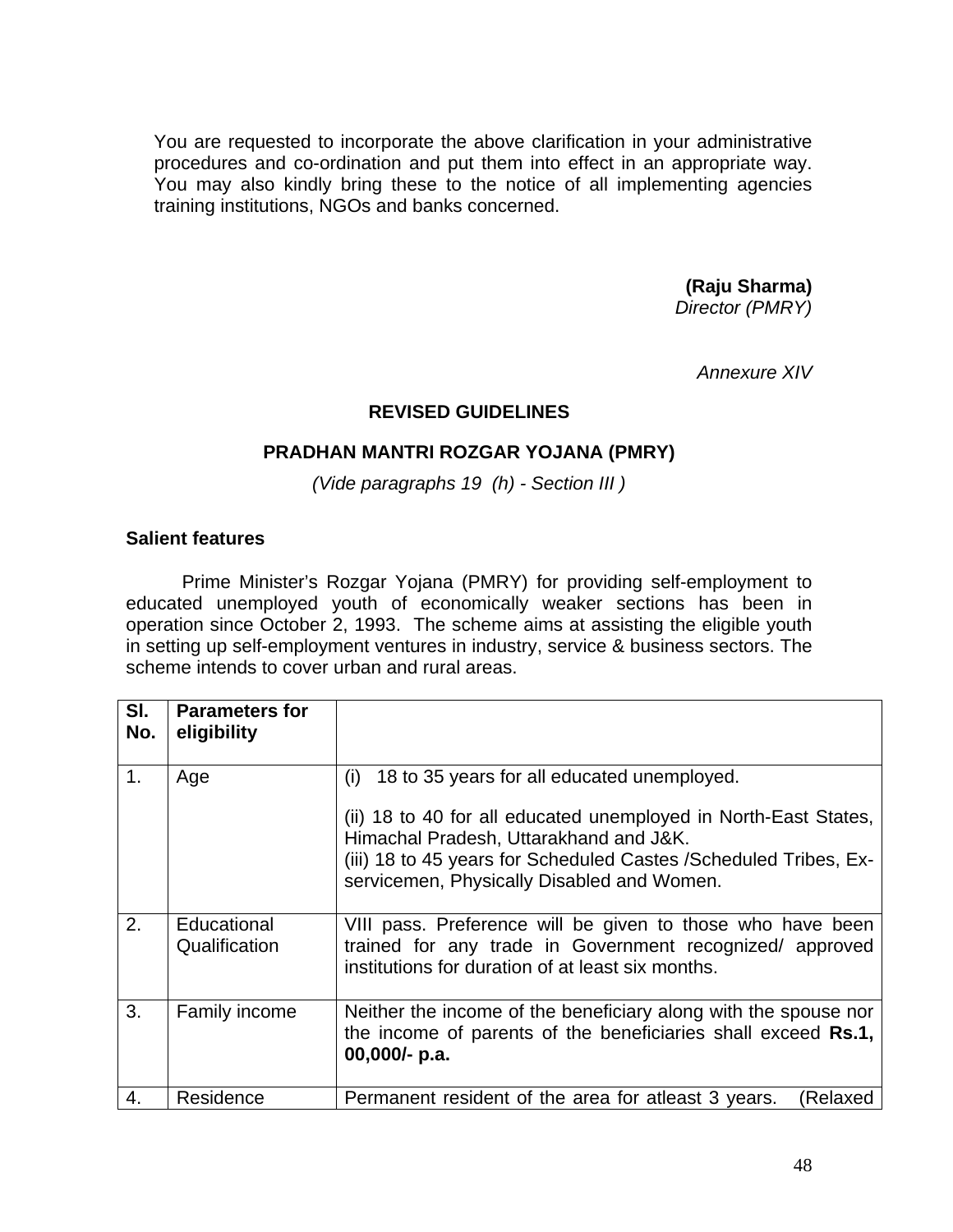|    |                     | for married men in Meghalaya and for married women in rest of<br>the country. For married men in Meghalaya and for married<br>women in rest of the country, the residency criteria applies to<br>the spouse or in-laws.                                                                         |
|----|---------------------|-------------------------------------------------------------------------------------------------------------------------------------------------------------------------------------------------------------------------------------------------------------------------------------------------|
| 5. | <b>Defaulter</b>    | Should not be a defaulter to any nationalized bank/ financial<br>institution/co-operative bank. Further, a person already assisted<br>under other subsidy linked Government schemes would not be<br>eligible under this scheme.                                                                 |
| 6. | Activities covered  | All economically viable activities including agriculture and allied<br>activities but excluding direct agricultural operations like raising<br>Crop, purchase of manure etc.                                                                                                                    |
| 7. | <b>Project Cost</b> | Rs.2.00 lakh for business/ service sector and Rs.5.00 lakhs for<br>industry sector, loan to be of composite nature. If two or more<br>eligible persons joins together in a partnership, project upto<br>Rs.10.00 lakhs are covered. Assistance shall be limited to<br>individual admissibility. |
|    |                     | Self Help Groups can be considered for assistance under<br>the Scheme provided:                                                                                                                                                                                                                 |
|    |                     | Educated Unemployed Youth satisfy the eligibility criteria<br>laid down under the Scheme volunteer to form SHG to set up<br>self-employed ventures (Common Economic Activity).<br>A Self Help Group may consist of 5-20 educated<br>unemployed youth.                                           |
|    |                     | • No upper ceiling on project cost.<br>• Loan may be provided as per individual eligibility taking into<br>account requirement of the project.<br>• SHG may undertake common economic activity for which<br>loan is sanctioned without resorting to onward lending to its<br>members.           |
|    |                     | • The subsidy ceiling for Self Help Group is Rs. 15,000/-<br>per beneficiary subject to a maximum of Rs. 1.25 lakh per<br>Self Help Group.                                                                                                                                                      |
|    |                     | • Subsidy may be provided to the SHG as per the eligibility of<br>individual members taking into account relaxation provided in<br>North Eastern States, Uttarakhand, Himachal Pradesh and<br>Jammu & Kashmir.                                                                                  |
|    |                     | • Required margin money contribution (i.e. subsidy and margin<br>to be equal to 20 per cent of the project cost) should be brought<br>in by the SHG collectively.                                                                                                                               |
|    |                     | • The exemption limit for obtention of collateral security will be<br>Rs.5.00 lakh per borrowal account for projects under Industry                                                                                                                                                             |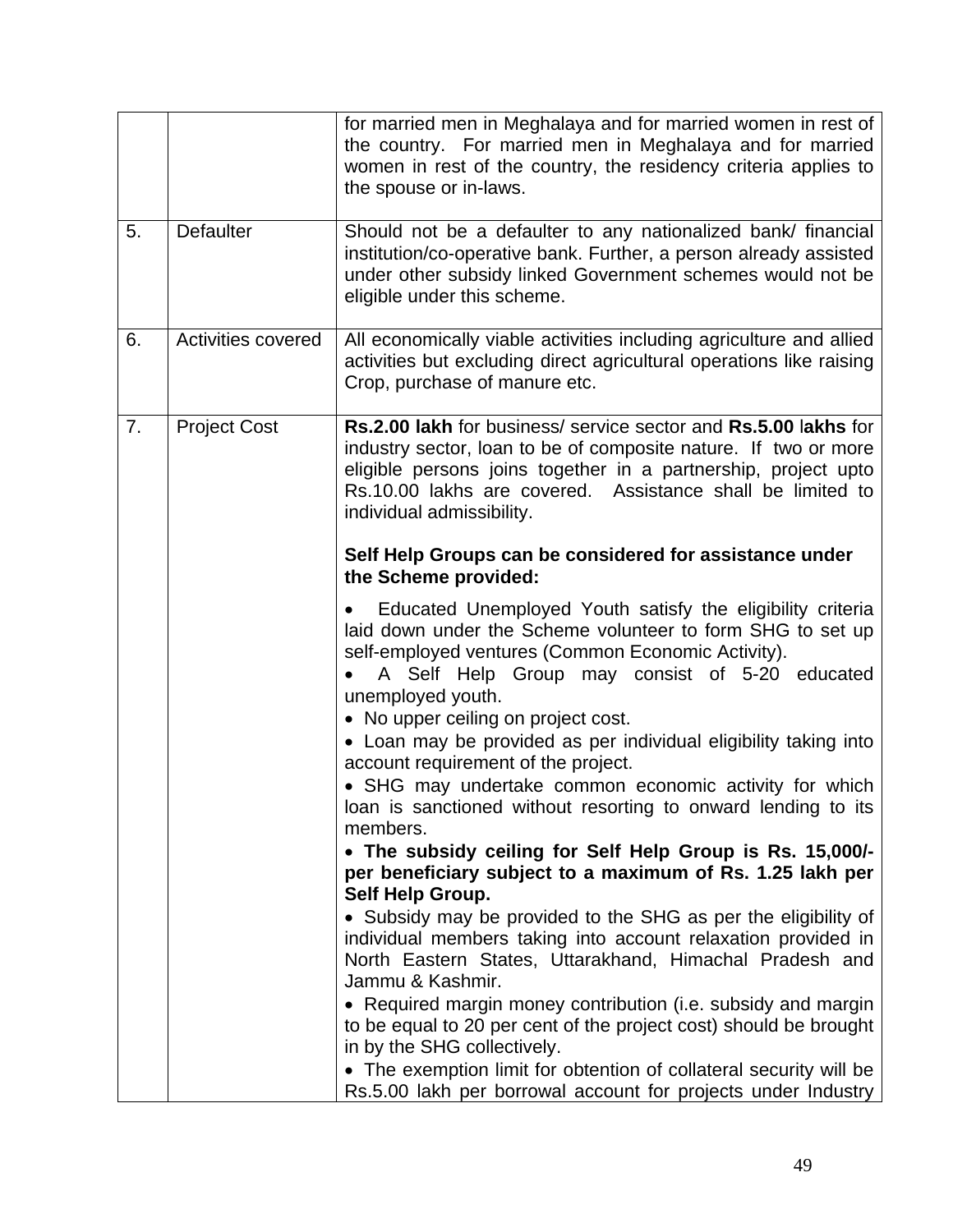|     |                                                    | Sector. Exemption from collateral will be limited to an amount<br>of Rs.2.00 lakh per member of SHG for projects under Service<br>& Business Sectors. Banks may consider enhancement in limit<br>of exemption of collateral in deserving cases.<br>• Implementing agencies may decide necessity of predisbursal<br>training for all the members/majority of the members of the<br>group.                                                                                                                                                       |
|-----|----------------------------------------------------|------------------------------------------------------------------------------------------------------------------------------------------------------------------------------------------------------------------------------------------------------------------------------------------------------------------------------------------------------------------------------------------------------------------------------------------------------------------------------------------------------------------------------------------------|
| 8.  | Subsidy & Margin<br>money                          | i) Subsidy will be limited to 15% of the project cost subject to<br>ceiling of Rs.12,500/- per entrepreneur. Banks will be allowed to<br>take margin money from the entrepreneur varying from 5% to<br>16.25% of the project cost so as to make the total of the subsidy<br>and the margin money equal to 20% of the project cost.                                                                                                                                                                                                             |
|     |                                                    | For North Eastern States, Himachal Pradesh, Uttrakhand<br>and J&K.                                                                                                                                                                                                                                                                                                                                                                                                                                                                             |
|     |                                                    | ii) Subsidy $@$ of 15% of the project cost subject to a ceiling of<br>Rs.15,000/-<br>per entrepreneur for north-eastern<br>States,<br>Himachal Pradesh, Uttaranchal and Jammu & Kashmir. Margin<br>money contribution from the entrepreneur may vary from 5% to<br>12.5% of the project cost so as to make the total of the subsidy<br>and the margin money equal to 20% of the project cost.                                                                                                                                                  |
| 9.  | Collateral                                         | No collateral for units in industry sector with project cost upto<br>Rs.5.00 lakh (the loan ceiling under the PMRY).<br>For<br>partnership projects under Industry Sector, the exemption limit<br>for obtention of collateral security will be Rs.5.00 lakh per<br>borrower account. For units in service and business sector no<br>collateral for project upto Rs.2.00 lakh. Exemption from<br>collateral in case of partnership project will also be limited to an<br>amount of Rs.2.00 lakh per person participating in the project<br>cost |
| 10. | Rate of interest<br>& Repayment<br><b>Schedule</b> | Normal<br>rate<br>of<br>interest<br>shall<br>be charged.<br>Repayment<br>schedule may range from 3 to 7 years after an initial moratorium<br>as may be prescribed.                                                                                                                                                                                                                                                                                                                                                                             |
| 11. | Reservation                                        | Preference should be given to weaker sections including<br>women. Assistance to SC/ST beneficiaries should be targeted<br>in such a manner that they are benefited in proportion to their<br>population in the respective district/State. However, the number<br>of SC/ST beneficiaries should not be less than 22.5% and 27%<br>for Other Backward Class (OBCs) as is currently envisaged in                                                                                                                                                  |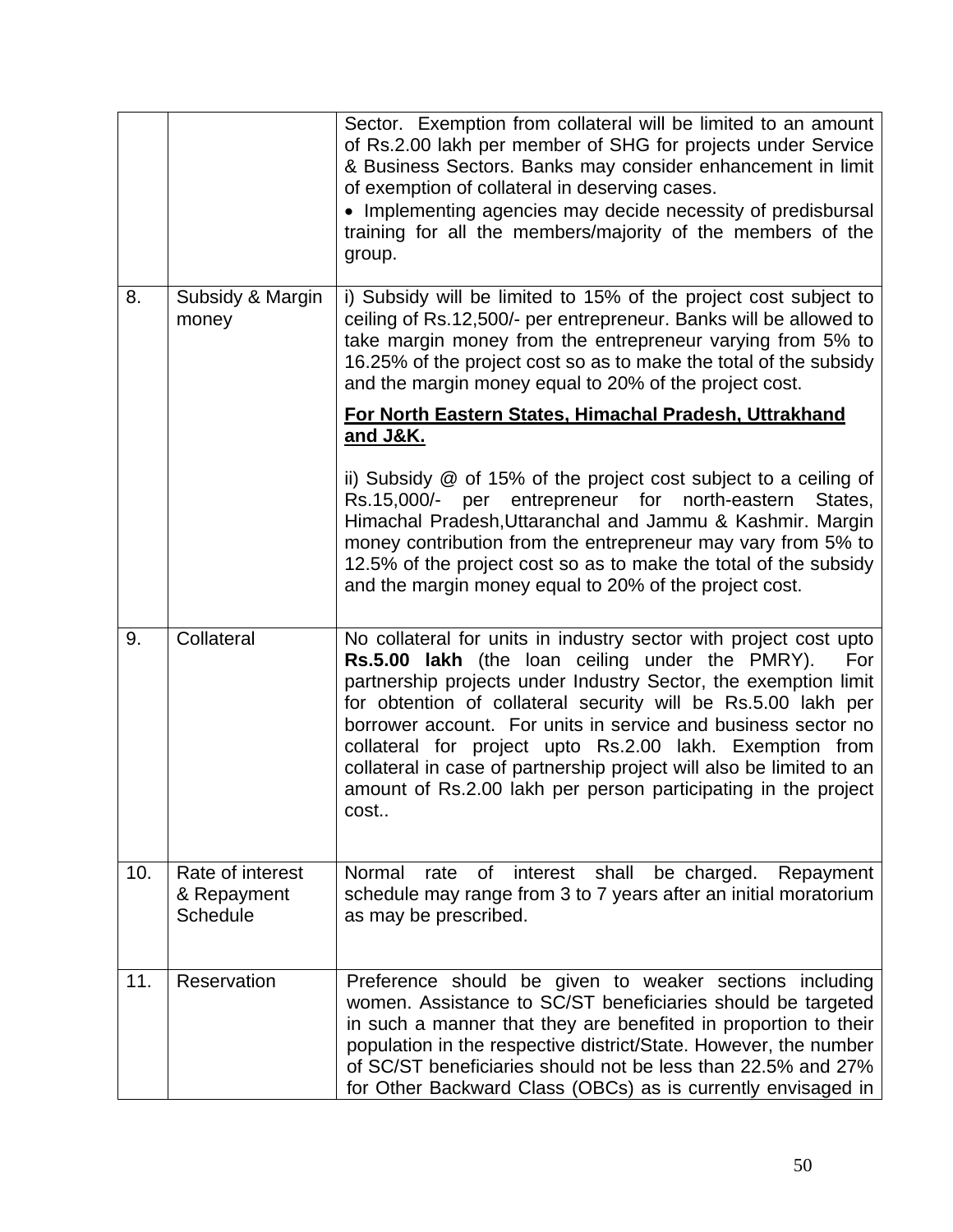|     |                                  | the PMRY. In case SC/ST/OBC candidates are not available,<br>States/UTs Govt. will be competent to consider<br>other<br>categories of candidates under PMRY.                                                                                                                                                                                     |
|-----|----------------------------------|--------------------------------------------------------------------------------------------------------------------------------------------------------------------------------------------------------------------------------------------------------------------------------------------------------------------------------------------------|
| 12. | Training                         | Each entrepreneur whose loan is sanctioned is provided<br>training as per details given below:<br>i) For industry sector:<br>Duration:15-20 working days.<br>Stipend: Rs.750/-<br>Training expenditure: Rs.1750/-<br>ii) For service and business sector:<br>Duration: 7-10 working days.<br>Stipend: Rs.375/-<br>Training expenditure: Rs.875/- |
| 13. | <b>Motivational</b><br>campaigns | To improve the success rate of eligible applicants, States/UTs<br>will be allowed reimbursement of cost of counseling and guiding<br>the applicants @ Rs.200/- per applicant, for 125 per cent of the<br>allocated target of cases.                                                                                                              |
| 14. | Recovery of loans                | (i) Panchayati Raj Institutions like Gram Panchayats be<br>empowered to identify and sponsor candidates located in the<br>same area to the District Task Force Committee so as to ensure<br>disbursement of loan to genuine persons and better recovery of<br>loan.<br>(ii) To reduce the level of sickness/closure of PMRY units, the           |
|     |                                  | District Level Selection Committee/Task Force Committee be<br>made accountable for the proper scrutiny of applications and<br>selection of viable projects.                                                                                                                                                                                      |
| 15. | Implementing<br>Agency           | The District Industry Centres and Directorate of Industries are<br>mainly responsible for implementation of the Scheme along with<br>the banks.                                                                                                                                                                                                  |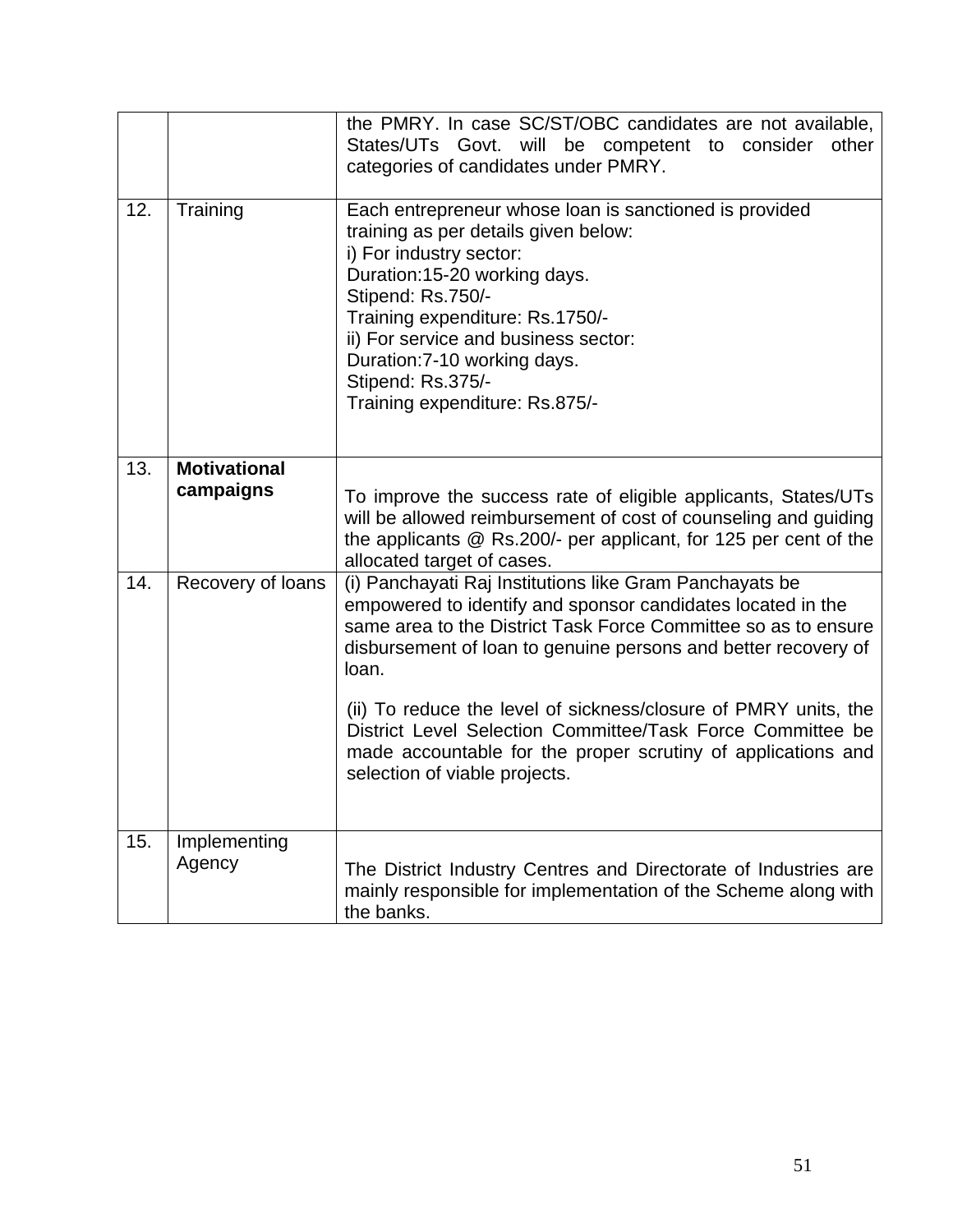## **Master Circular**  Master Circular **Annexure XV**

## **PRIORITY SECTOR LENDINGS - SPECIAL PROGRAMMES**

## **PMRY**

*(Vide paragraphs 12 (t) - Section II )* 

Name of District : Name of Block : Name of Village :

| SI.<br>No. | Name of<br>the<br>scheme | Name of<br>implementing<br>agency | <b>Details</b><br>of the<br>scheme | Cost of<br>the<br>scheme | Date of<br>release<br>of funds | Name and<br>address of the<br>beneficiary/Total<br>No. of<br>beneficiaries | <b>Position of</b><br>the grant<br>benefit<br>received/not<br>received | <b>Bank</b><br>Loan<br>taken/not<br>taken | <b>Remarks</b><br>Οf<br><b>Verification</b><br><b>Officer</b> |
|------------|--------------------------|-----------------------------------|------------------------------------|--------------------------|--------------------------------|----------------------------------------------------------------------------|------------------------------------------------------------------------|-------------------------------------------|---------------------------------------------------------------|
|            |                          |                                   |                                    |                          |                                |                                                                            |                                                                        |                                           | 10                                                            |
|            |                          |                                   |                                    |                          |                                |                                                                            |                                                                        |                                           |                                                               |
|            |                          |                                   |                                    |                          |                                |                                                                            |                                                                        |                                           |                                                               |
|            |                          |                                   |                                    |                          |                                |                                                                            |                                                                        |                                           |                                                               |

Note :

1. Columns 1 to 7 should be filled in by the implementing department

2. Columns 8 to 10 should be filled in by the verification officer.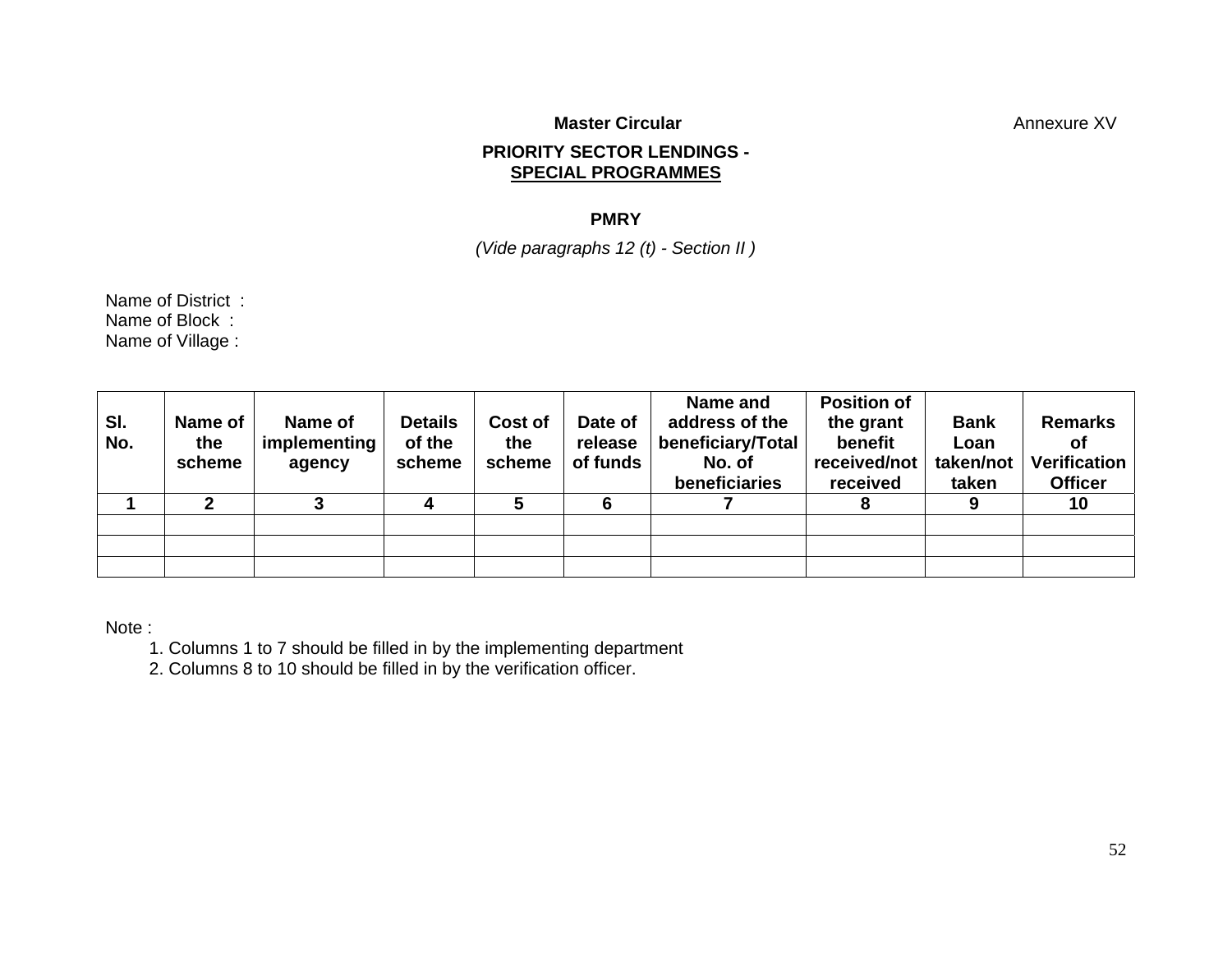# **Appendix**

## *Master Circular*

## **Prime Minister's Rozgar Yojana**

# **List of Circulars consolidated by the Master Circular**

| Sr. No. | <b>Circular No.</b>                 |               | <b>Subject</b>                              |
|---------|-------------------------------------|---------------|---------------------------------------------|
|         |                                     | <b>Date</b>   |                                             |
| 1.      | RPCD No.SP/BC.42/PMRY/93-94         | 28-9-93       | Prime Minister's Rozgar Yojana for          |
|         |                                     |               | <b>Educated Unemployed Youth (PMRY)</b>     |
| 2.      | RPCD No.SP/BC.58/PMRY/93-94         |               | 25-10-93 Prime Minister's Rozgar Yojana for |
|         |                                     |               | <b>Educated Unemployed Youth (PMRY)</b>     |
| 3.      | RPCD No.SP/BC.88/PMRY/93-94         |               | 13-1-94 Prime Minister's Rozgar Yojana for  |
|         |                                     |               | Educated Unemployed Youth (PMRY)            |
| 4.      | RPCD No.SP.BC.91/PMRY/93-94         |               | 25-1-94 Prime Minister's Rozgar Yojana for  |
|         |                                     |               | Educated Unemployed Youth (PMRY)            |
| 5.      | RPCD No.SP.BC.107/09.04.01/93-94    | $2 - 3 - 94$  | Prime Minister's Rozgar Yojana for          |
|         |                                     |               | Educated Unemployed Youth (PMRY)            |
| 6.      | RPCD No.SP.BC.115/09.04.01/93-94    | $4 - 3 - 94$  | Recovery Performance - Government           |
|         |                                     |               | sponsored Programmes                        |
| 7.      | RPCD No.SP.BC.117/09.04.01/93-94    |               | 11-3-94 Prime Minister's Rozgar Yojana      |
| 8.      | RPCD No.SP/BC.131/PMRY/94-95        |               | 30-4-94 Continuation of Prime Minister's    |
|         |                                     |               | Rozgar Yojana (PMRY) - Targets for          |
|         |                                     |               | achievement for the Financial Year          |
|         |                                     |               | 1994-95                                     |
| 9.      | RPCD No.BC.167/09.04.01/93-94       | 20-6-94       | Prime Minister's Rozgar Yojana for          |
|         |                                     |               | Educated Unemployed Youth (PMRY)            |
|         |                                     |               | - Reporting forms                           |
|         | 10. RPCD No.BC.171/09.04.01/93-94   |               | 24-6-94 Prime Minister's Rozgar Yojana for  |
|         |                                     |               | <b>Educated Unemployed Youth (PMRY)</b>     |
|         | 11. RPCD No.SP/BC.7/09.04.81/93-94  | 18-7-94       | Prime Minister's Rozgar Yojana              |
|         |                                     |               | (PMRY) - Educational Qualification          |
|         | 12. RPCD No.BC.17/09.04.01/94-95    | $27 - 7 - 94$ | Prime Minister's Rozgar Yojana for          |
|         |                                     |               | <b>Educated Unemployed Youth (PMRY)</b>     |
|         | 13. RPCD No.BC.40/09.04.01/94-95    |               | 29-9-94 Family Income under PMRY            |
|         | 14. RPCD No.SP.BC.65/09.04.01/94-95 |               | 9-11-94 Prime Minister's Rozgar Yojana      |
|         |                                     |               | (PMRY) - Payment of interest on fixed       |
|         |                                     |               | deposit                                     |
|         | 15. RPCD No. 992/09.04.01/94-95     |               | 22-11-94 Reporting System on progress under |
|         |                                     |               | Prime Minister's Rozgar Yojana              |
|         |                                     |               | (PMRY)                                      |
|         | 16. RPCD No.BC.127/09.04.01/94-95   | $6 - 3 - 95$  | <b>PMRY</b> - Clarification                 |
|         | 17. RPCD No.BC.133/09.04.01/94-95   |               | 20-3-95 Target for achievements for SC/ST & |
|         |                                     |               | <b>OBC under PMRY</b>                       |
|         | 18. RPCD No.BC.69/09.04.01/95-96    |               | 28-12-95 Prime Minister's Rozgar Yojana for |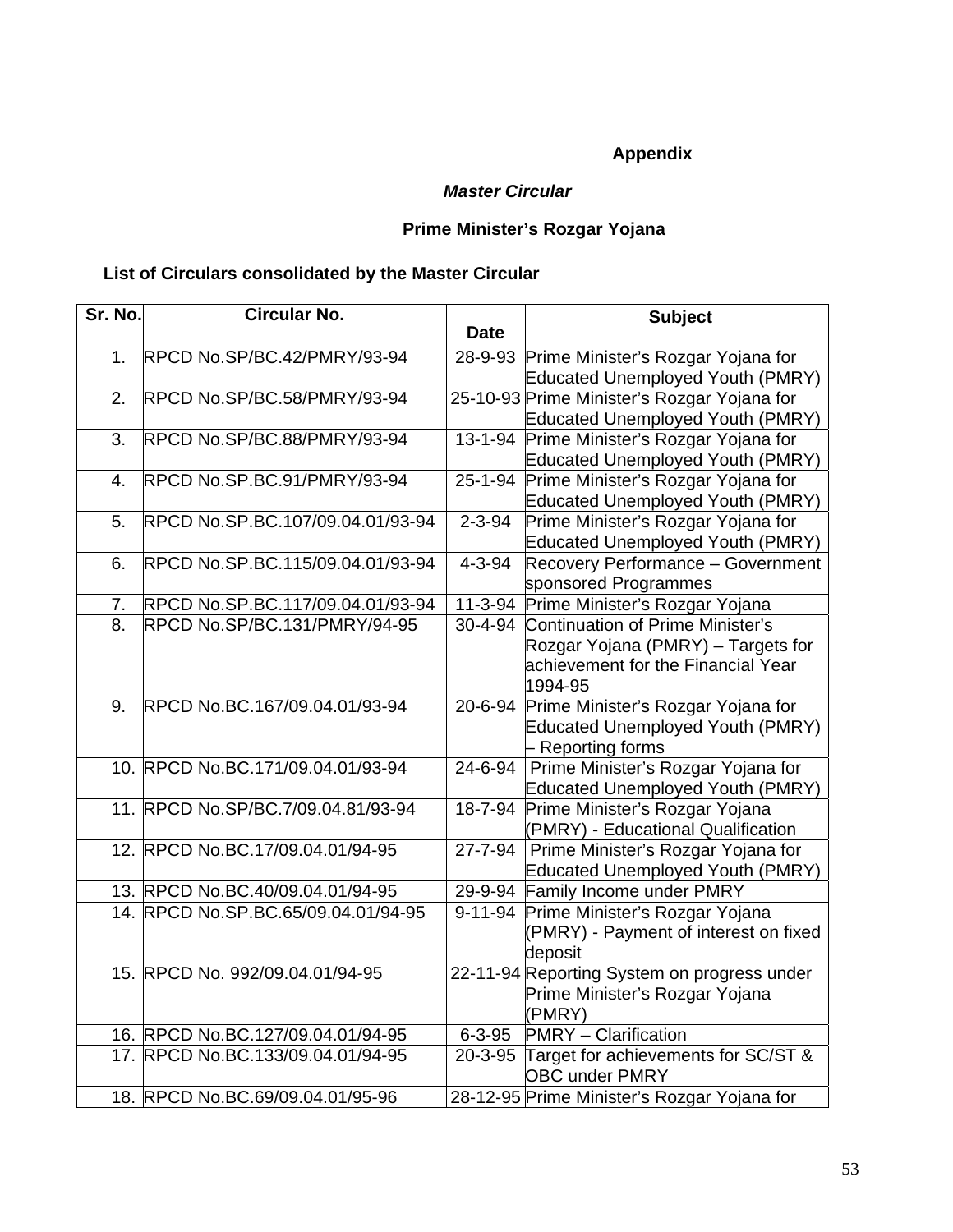|                                      |               | <b>Educated Unemployed Youth (PMRY)</b>       |
|--------------------------------------|---------------|-----------------------------------------------|
| 19. RPCD No.SP.BC.94/09.04.01/95-96  |               | 16-2-96   Prime Minister's Rozgar Yojana      |
|                                      |               | (PMRY) - Recovery performance                 |
| 20. RPCD No.BC.107/09.04.01/95-96    |               | 14-3-96 Association of KVIC in implementation |
|                                      |               | of the PMRY - Target and modalities           |
|                                      |               | thereof for 1995-96                           |
| 21. RPCD No.BC.109/09.04.01/95-96    |               | 15-3-96 Prime Minister's Rozgar Yojana for    |
|                                      |               | <b>Educated Unemployed Youth (PMRY)</b>       |
|                                      |               | <b>Task Force</b>                             |
| 22. RPCD No.BC.134/09.04.01/95-96    |               | 16-5-96 Prime Minister's Rozgar Yojana for    |
|                                      |               | <b>Educated Unemployed Youth (PMRY)</b>       |
|                                      |               | -Clarifications                               |
| 23. RPCD No.BC.137/09.04.01/95-96    |               | 17-5-96 Training under PMRY.                  |
| 24. RPCD No.SP.BC.138/09.04.28/95-96 |               | 16-5-96   Prime Minister's Rozgar Yojana      |
|                                      |               | (PMRY) - Findings of the third field          |
|                                      |               | study conducted by RBI                        |
| 25. RPCD No.SP.BC.139/09.04.01/96-97 | $21 - 5 - 96$ | Insistence of collateral by banks -           |
|                                      |               | <b>PMRY</b>                                   |
| 26. RPCD No SP.BC.6/09.04.01/96-97   |               | 2-7-96 PMRY - Implementation of the scheme    |
| 27. RPCD No.SP.BC.37/09.01.28/96-97  |               | 18-9-96   Prime Minister's Rozgar Yojana      |
|                                      |               | (PMRY) – Recovery performance                 |
| 28. RPCD No.SP.BC.48/09.04.01/96-97  |               | 15-10-96 Prime Minister's Rozgar Yojana for   |
|                                      |               | <b>Educated Unemployed Youth (PMRY)</b>       |
| 29. RPCD No.SP.BC.66/09.04.01/96-97  |               | 19-11-96 PMRY - Sponsoring of applications    |
| 30. RPCD No.SP.BC.75/09.04.01/96-97  |               | 11-12-96 Prime Minister's Rozgar Yojana for   |
|                                      |               | Educated Unemployed Youth (PMRY)              |
| 31. RPCD No.SP.BC.127/09.04.01/96-97 |               | 21-4-97 PMRY - Deceased Borrowers             |
| 32. RPCD No.SP.BC.132/09.04.01/96-97 |               | 26-4-97 PMRY – Extension of cut off date for  |
|                                      |               | closure of disbursements for cases            |
|                                      |               | sanctioned during the years 1993-94,          |
|                                      |               | 1994-95 and 1995-96                           |
| 33. RPCD No.SP.BC.135/09.04.01/96-97 |               | 12-5-97 PMRY - Clarifications                 |
| 34. RPCD No.SP.BC.136/09.04.01/96-97 | 15-5-97       | <b>PMRY Scheme - Adjustment of</b>            |
|                                      |               | subsidy                                       |
| 35. RPCD No.SP.BC.43/09.04.01/97-98  |               | 22-10-97 PMRY - Dissolution of partnership    |
| 36. RPCD No.SP.BC.82/09.04.06/97-98  | 6-2-98        | PMRY - Adjustment of subsidy                  |
|                                      |               | amount released                               |
| 37. RPCD No.SP.BC.86/09.04.01/97-98  | 16-2-98       | <b>PMRY</b> – Closure of disbursements for    |
|                                      |               | cases sanctioned during a programme           |
|                                      |               | year where partial disbursement has           |
|                                      |               | taken place as on the cut-off date            |
| 38. RPCD No.SP.BC.92/09.04.01/97-98  |               | 21-2-98 Closure of Sanctions and              |
|                                      |               | disbursements of loans under PMRY             |
| 39. RPCD No.SP.BC.105/09.04.01/97-98 | 26-3-98       | Closure of sanctions and                      |
|                                      |               | disbursements under PMRY-                     |
|                                      |               | Programme year 1997-98                        |
| 40. RPCD No.SP.BC.126/09.04.01/97-98 | $3 - 6 - 98$  | Relaxation of PMRY norms for North -          |
|                                      |               | East Region                                   |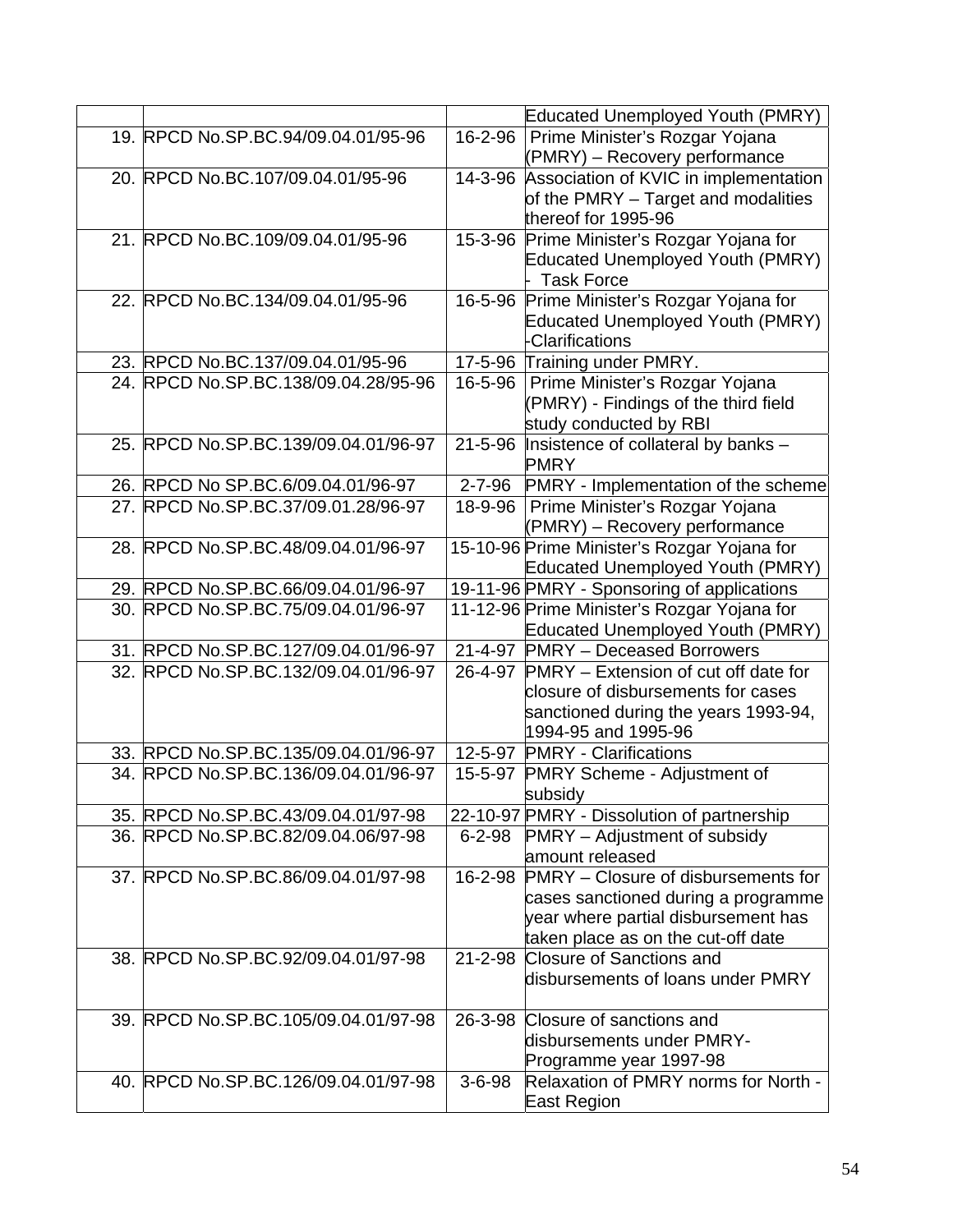| 41. RPCD No.SP.BC.14/09.04.01/98-99                                          |               | 25-7-98 PMRY - Clarifications                 |
|------------------------------------------------------------------------------|---------------|-----------------------------------------------|
| 42. RPCD No.SP.BC.18/09.04.06/98-99                                          |               | 31-7-98 Utilisation of subsidy by Banks under |
|                                                                              |               | PMRY – Programme years 1993-94 to             |
|                                                                              |               | 1996-97                                       |
| 43. RPCD No.SP.BC.19/09.04.01/98-99                                          | $31 - 7 - 98$ | PMRY - Clarifications - Cut off date for      |
|                                                                              |               | Accounting for Sanctions, Cut off date        |
|                                                                              |               | for Lapsing of Sanctions and                  |
|                                                                              |               | completion of disbursement under              |
|                                                                              |               | <b>PMRY</b> for 1997-98                       |
| 44. RPCD No.SP.BC.59/09.04.01/98-99                                          | $7 - 1 - 99$  | Reporting System on progress under            |
|                                                                              |               | Prime Minister's Rozgar Yojana                |
|                                                                              |               | (PMRY)                                        |
| 45. RPCD No.SP.BC.83/09.04.01/98-99                                          | 22-3-99       | Prime Minister's Rozgar Yojana                |
|                                                                              |               | (PMRY) - Modifications in the                 |
|                                                                              |               | Guidelines of the scheme                      |
| 46. RPCD No.SP.BC.106/09.04.01/98-99                                         | 10-6-99       | Closure for disbursements under               |
|                                                                              |               |                                               |
| 47. RPCD No.SP.BC.1/09.04.01/99-2000                                         |               | <b>PMRY</b>                                   |
|                                                                              | $5 - 7 - 99$  | <b>PMRY</b> - Modifications in the guidelines |
|                                                                              |               | of the Scheme for North-East states           |
| 48. RPCD No.SP.BC.2/09.04.01/99-2000                                         | $6 - 7 - 99$  | Prime Minister's Rozgar Yojana                |
|                                                                              |               | (PMRY) - Modifications in the                 |
|                                                                              |               | guidelines of the scheme -                    |
|                                                                              |               | <b>Clarifications</b>                         |
| 49. RPCD No.SP.BC.3/09.04.01/99-2000                                         | $6 - 7 - 99$  | Implementation of Prime Minister's            |
|                                                                              |               | Rozgar Yojana (PMRY)                          |
| 50. RPCD No.SP.BC.5/09.04.06/99-2000                                         | $8 - 7 - 99$  | PMRY - Submission of final subsidy            |
|                                                                              |               | utilisation certificate/ Pending claims       |
|                                                                              |               | statement pertaining to the programme         |
|                                                                              |               | vear 1997-98                                  |
| 51. RPCD No.SP.BC.22/09.04.06/99-2000 23-8-99                                |               | <b>PMRY</b> – Revised Format for              |
|                                                                              |               | submission of Quarterly Subsidy               |
|                                                                              |               | Utilisation Statement                         |
| 52. RPCD No.SP.BC.26/09.04.06/99-2000                                        | 28-9-99       | Prime Minister's Rozgar Yojana                |
|                                                                              |               | (PMRY) - Subsidy utilisation certificate      |
|                                                                              |               | for 1993-94 to 1998-99 as on 31-3-            |
|                                                                              |               | 1999                                          |
| 53. RPCD No.BC.50/09.04.01/99-2000                                           |               | 20-12-99 PMRY - Affidavit on income of the    |
|                                                                              |               | applicant                                     |
| 54. RPCD No.SP.BC.59/09.04.01/99-2000 7-2-2000 PMRY - Lease Period of rented |               |                                               |
|                                                                              |               | Premises.                                     |
| 55. RPCD No.SP.BC.75/09.04.01/99-2000                                        | $27 - 3 -$    | <b>PMRY</b> - Monitoring of the benefits      |
|                                                                              | 2000          | accruing to the physically handicapped        |
|                                                                              |               | persons under PMRY                            |
| 56. RPCD No.SP.BC.76/09.04.01/99-2000                                        | $28-3-$       | <b>PMRY</b> - Implementation of the scheme    |
|                                                                              | 2000          |                                               |
| 57. RPCD No.SP.BC.93/09.04.01/99-2000                                        | $12 - 5 -$    | Cut-off dates for lapsing of sanction &       |
|                                                                              | 2000          | closure of disbursements under PMRY           |
|                                                                              |               | for programme year 1999-2000                  |
| 58. RPCD No.SP.BC.94/09.04.06/99-2000                                        | $13 - 5 -$    | PMRY - Submission of final subsidy            |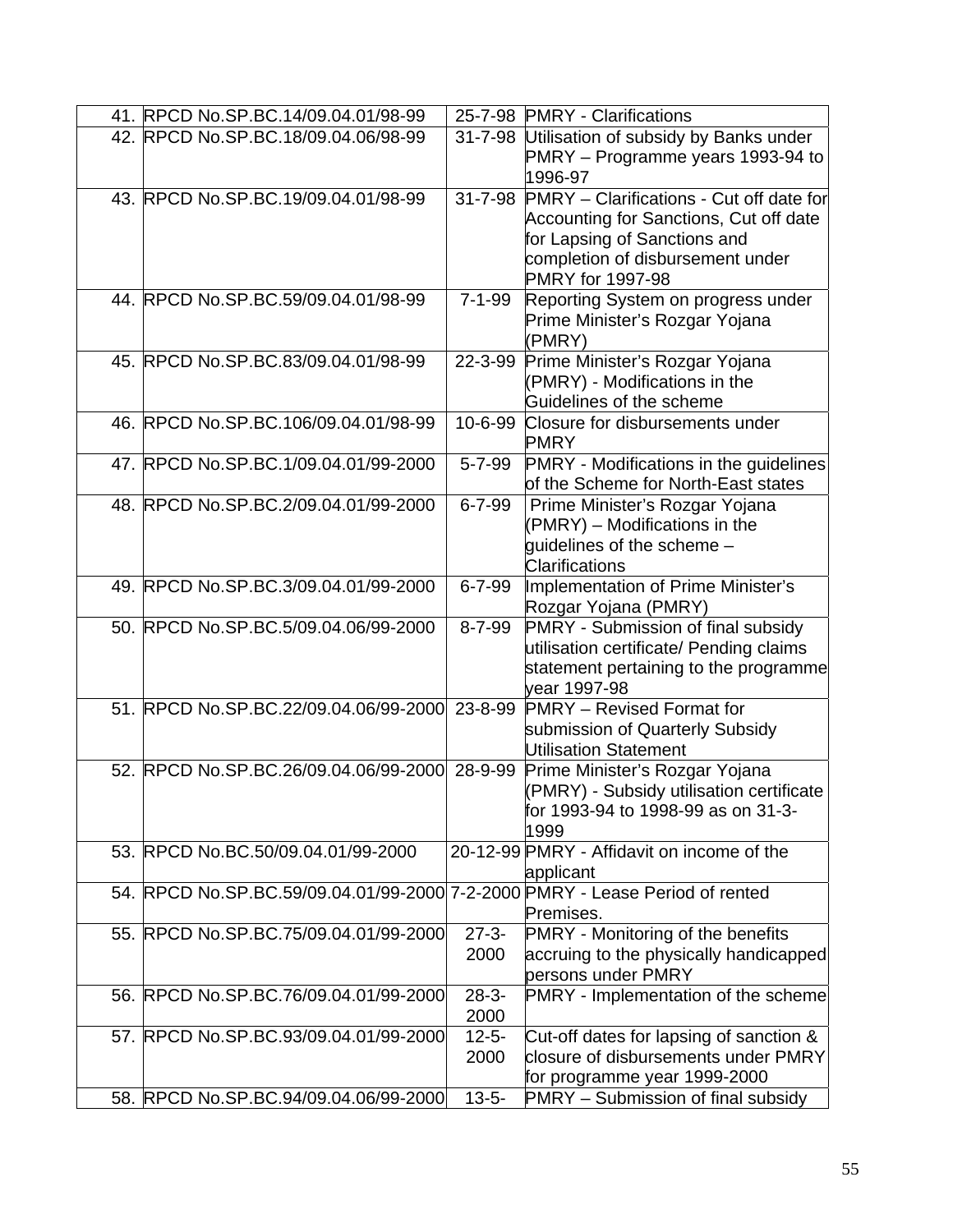|                                             | 2000                 | utilization/requirement statement for<br>claims pertaining to the programme<br>vear 1998-99                                                           |
|---------------------------------------------|----------------------|-------------------------------------------------------------------------------------------------------------------------------------------------------|
| 59. RPCD No.SP.BC.95/09.04.01/99-2000       | $13 - 5 -$<br>2000   | PMRY - Implementation of the scheme                                                                                                                   |
| 60. RPCD No.SP.BC.2/09.04.06/2000-01        | $4 - 7 -$<br>2000    | Prime Minister's Rozgar Yojana<br>(PMRY) - Subsidy Release/Utilisation<br>Certificate for programme years<br>1993-94 to 1999-2000 as on 31-3-<br>2000 |
| 61. RPCD No.SP.BC.13/09.04.01/2000-01       | $4 - 9 -$<br>2000    | PMRY - Implementation of the<br>scheme - visit of the Parliamentary<br><b>Standing Committee on Industry</b>                                          |
| 62. RPCD No.SP.BC.20/09.04.01/2000-01       | $30 - 9 -$<br>2000   | Prime Minister's Rozgar Yojana for<br><b>Educated Unemployed Youth</b><br>(PMRY) - Enhancement in the family<br>income ceiling                        |
| 63. RPCD No.SP.BC.55/09.04.01/2000-01       | $12 - 2 -$<br>2001   | Implementation of Prime Minister's<br>Rozgar Yojana (PMRY) -<br>Enhancement in exemption limit for<br>obtention of collateral security                |
| 64. RPCD No.SP.BC.80/09.04.01/2000-<br>2001 | $27 - 4 -$<br>2001   | Implementation of PMRY - Target for<br>achievement 2001-2002                                                                                          |
| 65. RPCD No. SP.BC.82/09.04.01/2000-<br>01  | $27 - 4 -$<br>2001   | Cut off dates for lapsing sanction and<br>completion of disbursements under<br>PMRY for Programme year 2000-<br>2001                                  |
| 66. RPCD No.SP.BC.84/09.04.01/2000-01       | $3 - 5 -$<br>2001    | Relaxation in residency criteria for<br>married women under PMRY                                                                                      |
| 67. RPCD No.SP.BC.86/09.04.01/2000-01       | $15 - 5 -$<br>2001   | Assistance from State Govt. Agencies<br>to the Banks for recovery of PMRY<br>loans                                                                    |
| 68. RPCD No. SP.BC.99/09.04.01/2000-<br>01  | $22 - 6 -$<br>2001   | Target for achievement under PMRY<br>for the year 2001-2002 (Revised) -<br>Allocation of additional target.                                           |
| 69. RPCD.SP.BC 26/09.04.01/2001-02          | $19 - 9 -$<br>2001   | Allocation of targets to banks having<br>less than 5 branches in a state.                                                                             |
| 70. RPCD.SP.BC 52/09.04.01/2001-02          | $31 - 12$<br>$-2001$ | Filing of criminal complaints against<br>the borrowers who misuse the loans<br>sanctioned under PMRY                                                  |
| 71. RPCD.PLNFS.BC73 /09.04.01/2001-<br>02   | 02-04<br>2002        | Obtention of 'No Dues Certificate-<br>Lending under Govt.sponsored<br>schemes                                                                         |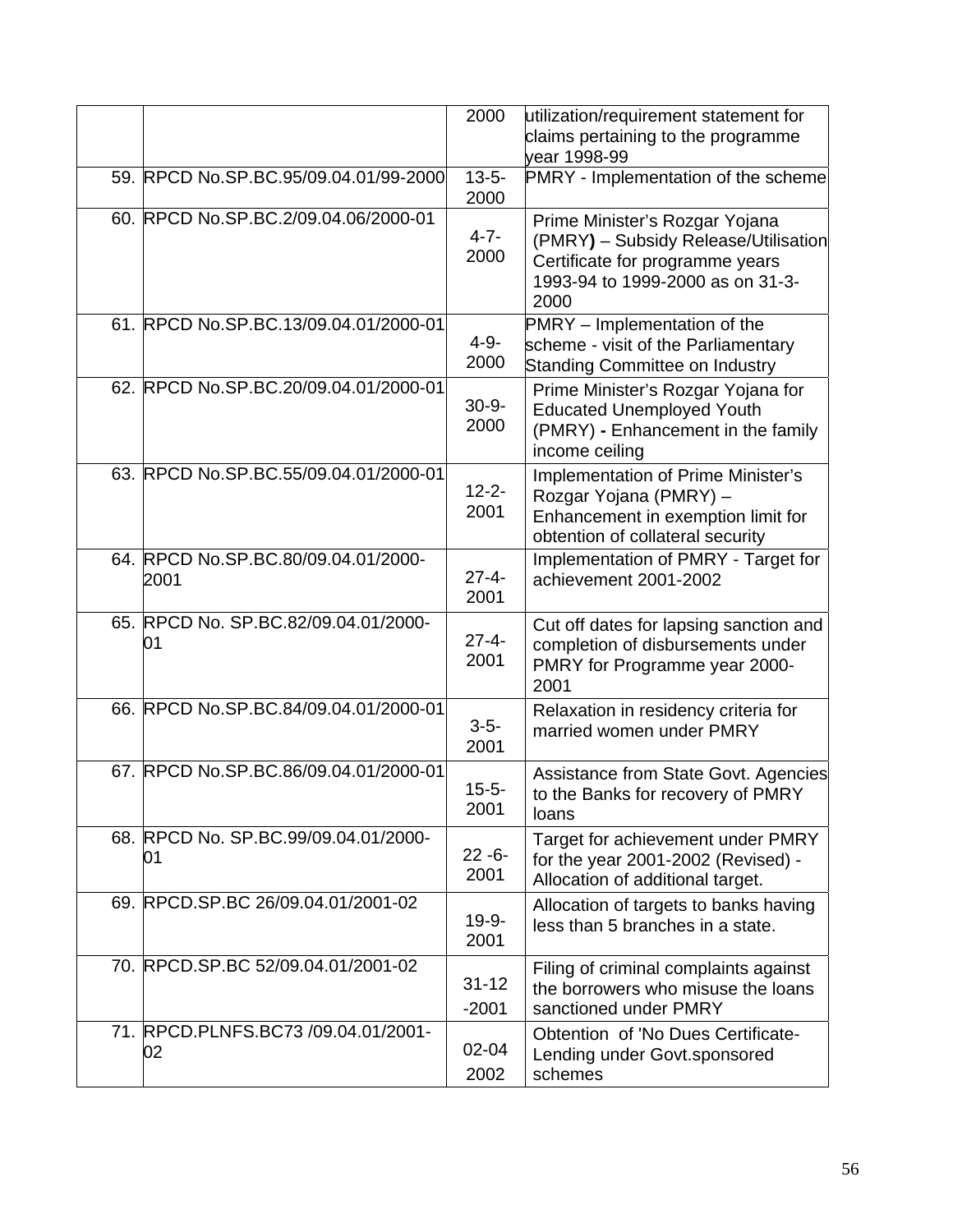| 72. RPCD.PLNFS.BC79 /09.04.01/2001-<br>02                          | 17-04<br>$-2002$     | Allotment of targets under PMRY to<br>the banks having less than 5<br>branches in the state-Relaxation of<br>norms in Pondicherry |
|--------------------------------------------------------------------|----------------------|-----------------------------------------------------------------------------------------------------------------------------------|
| 73. RPCD.PLNFS.BC41 /09.04.01/2002-<br>03                          | $31 - 10$<br>$-2002$ | Review of rejected cases.                                                                                                         |
| 74. RPCD.PLNFS.BC47/09.04.01/2002-03                               | $21 - 11$<br>$-2002$ | Parents/heads of family of unmarried<br>girls to be made co-borrower.                                                             |
| 75. RPCD.PLNFS.BC71/09.04.01/2002-03                               | $12 - 02$<br>$-2003$ | Modified parameters as applicable to<br>Himachal Pradesh and Uttaranchal                                                          |
| 76. RPCD.PLNFS.BC17/09.04.01/2003-04                               | $11 - 08$<br>$-2003$ | Residency criteria for married men in<br>Meghalaya.                                                                               |
| 77. RPCD.PLNFS.BC21/09.04.01/2003-04                               | 11-09<br>$-2003$     | Advancing loans in the ratio of<br>50%, 30%, 20% for Industry, Service<br>and Business sectors respectively.                      |
| 78. RPCD.PLNFS.BC31/09.04.01/2003-04                               | $01 - 10$<br>$-2003$ | Modified parameters as applicable to<br>Jammu and Kashmir.                                                                        |
| 79. RPCD.PLNFS.BC50/09.04.01/2003-04                               | $08-12$<br>$-2003$   | Inclusion of Self Help Groups under<br>PMRY.                                                                                      |
| 80. RPCD.PLNFS.No.1717/09.04.01/2003<br>$-04$                      | $05-05-$<br>2004     | Withdrawal of ceilings on the<br>activities to be covered under<br>industry, service and business.                                |
| 81. RPCD.PLNFS.BC. No.11<br>/09.04.01/2004-05                      | $30 - 07 -$<br>2004  | Implementation of PMRY-Modification<br>in norms.                                                                                  |
| 82. RPCD.PLNFS.BC. No.12<br>/09.04.01/2004-05                      | $30 - 07 -$<br>2004  | Allotment of targets under PMRY to<br>the banks having less than 5<br>branches in the state-Modification in<br>norms in J & K.    |
| 83. RPCD.PLNFS.BC. No 13<br>/09.04.01/2004-05                      | $30 - 07 -$<br>2004  | Inclusion of Self Help Groups under<br>PMRY -Modification in norms.                                                               |
| 84. RBI/2004-05/145/ RPCD.PLNFS.BC.<br>No.22 /09.04.06/2004-05     | $27-08-$<br>2004     | Implementation of PMRY-Modification<br>in norms (Himachal Pradesh)                                                                |
| 85. RBI/2004-05/190/<br>RPCD.PLNFS.BC. No.35 /09.04.01/<br>2004-05 | 24-09-<br>2004       | PMRY - Cut off dates for completion<br>of disbursements under the<br>Programme year 2003-2004 -<br>extended to 15.11.2004         |
| 86. RBI/2004-05/191/<br>RPCD.PLNFS.BC. No.36 /09.04.01/<br>2004-05 | 24-09-<br>2004       | Target for achievement under PMRY<br>for the year 2004-05-revision                                                                |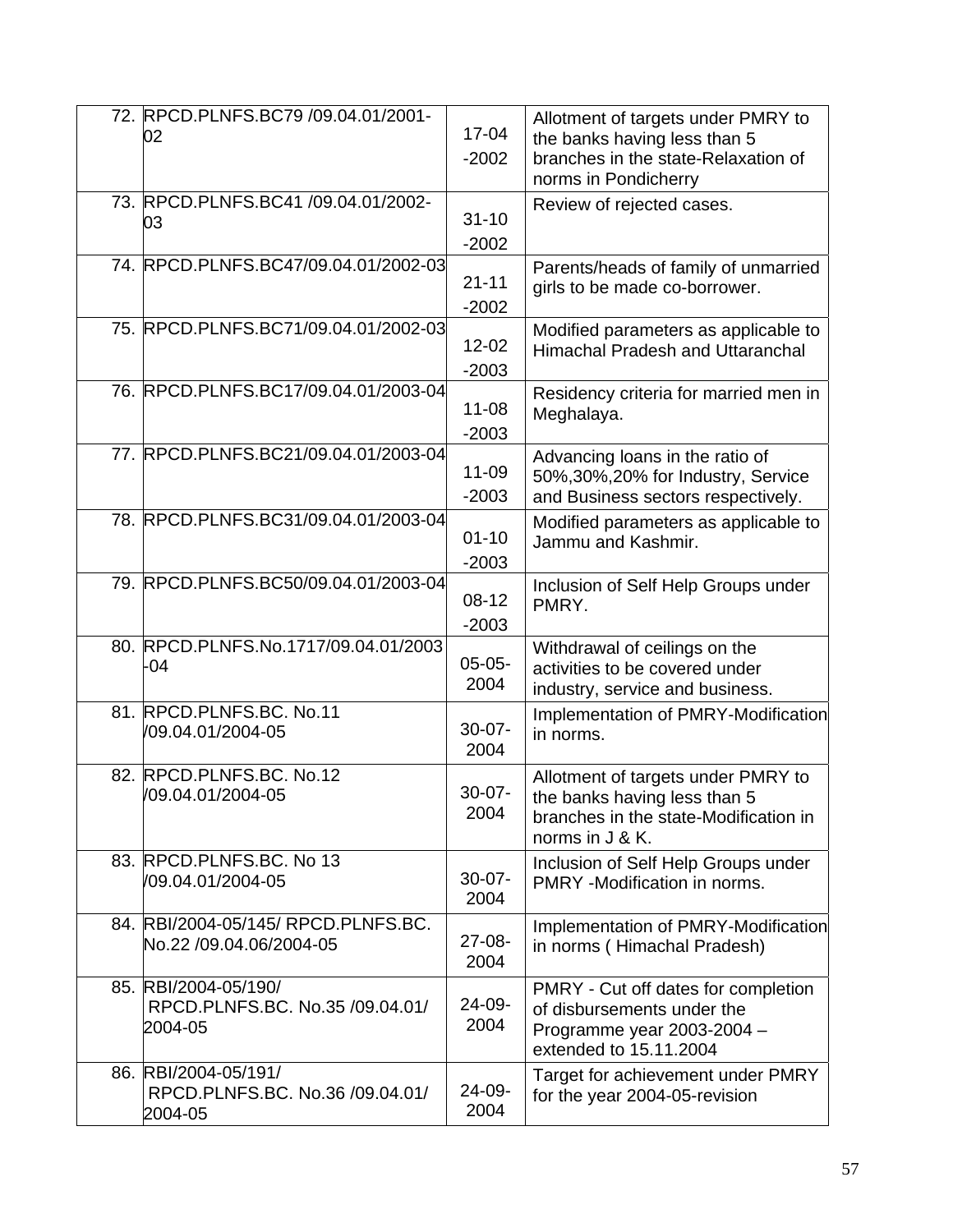|     |                                                                     |                     | regarding.                                                                                                                                      |
|-----|---------------------------------------------------------------------|---------------------|-------------------------------------------------------------------------------------------------------------------------------------------------|
|     | 87. RBI/2004-05/216/<br>RPCD.PLNFS.BC. No.39<br>/09.04.01/2004-05   | $12 - 10 -$<br>2004 | Revised Target for achievement<br>under the PMRY for the year 2004-05                                                                           |
|     | 88. RBI/2004-05/216/<br>RPCD.PLNFS.BC. No.39<br>/09.04.01/2004-05   | $27 - 12 -$<br>2004 | Target for achievement under the<br>PMRY for the year 2004-05-<br>Enhancement in respect of Arunachal<br>Pradesh-regarding                      |
|     | 89. RBI/2004-05/401/<br>RPCD.PLNFS.BC. No.88<br>/09.04.01/2004-05   | $22 - 03 -$<br>2005 | <b>PMRY</b> – Credit Flow to Unorganised<br>Sector                                                                                              |
|     | 90. RBI/2004-05/416/<br>RPCD.PLNFS.BC. No. 92<br>/09.04.01/2004-05  | $08 - 04 -$<br>2005 | PMRY - Cut off dates for completion<br>of disbursements under the<br>Programme year 2004-2005 -<br>Andaman & Nicobbar Island                    |
|     | 91. RBI/2004-05/427/<br>RPCD.PLNFS.BC. No. 95 /09.04.01/<br>2004-05 | $20 - 04 -$<br>2005 | Target for achievement under PMRY<br>for the year 2005-06                                                                                       |
|     | 92. RBI/2004-05/452/<br>RPCD.PLNFS.BC. No.97 /09.04.01/<br>2004-05  | $04-05-$<br>2005    | Meeting to review Progress in<br>implement- ation of PMRY for the<br>year 2004-05                                                               |
|     | 93. RBI/2004-05/469/<br>RPCD.PLNFS.BC. No. 100<br>/09.04.01/2004-05 | $16 - 05 -$<br>2005 | PMRY - Cut off dates for lapsing of<br>sanctions and completion of<br>disbursements under the Programme<br>year 2004-2005                       |
|     | 94. RBI/2004-05/491/<br>RPCD.PLNFS.BC. No. 104<br>/09.04.01/2004-05 | $14 - 06 -$<br>2005 | PMRY - Cut off dates for lapsing of<br>sanctions and completion of<br>disbursements under the Programme<br>year 2004-2005<br>(Dairy loans)      |
|     | 95. RBI/2005-06/58/<br>RPCD.PLNFS.BC. No. 18<br>/09.04.01/2005-06   | $14-07-$<br>2005    | PMRY - Target under PMRY for the<br>year 2005-06 - revision thereof                                                                             |
| 96. | RBI/2005-06/88/<br>RPCD.PLNFS.BC. No. 25<br>/09.04.01/2005-06       | $1 - 08 -$<br>2005  | PMRY - Cut off dates for lapsing of<br>sanctions and completion of<br>disbursements under the Programme<br>year 2004-2005                       |
|     | 97. RBI/2005-06/99/<br>RPCD.PLNFS.BC. No. 27<br>/09.04.01/2005-06   | $8 - 08 -$<br>2005  | PMRY - Extension of Cut off dates<br>for completion of disbursements of<br>loans for the Programme year 2004-<br>2005 for the state of Assam    |
|     | 98. RBI/2005-06/144/<br>RPCD.PLNFS.BC. No. 37<br>/09.04.01/2005-06  | 26-08-<br>2005      | PMRY – Extension of Cut off dates<br>for completion of disbursements of<br>loans under the Programme year<br>2004-2005 for the state of Manipur |
|     | 99. RBI/2005-06/336/<br>RPCD.PLNFS.BC. No. 70<br>/09.04.01/2005-06  | $24-03-$<br>2006    | PMRY - Cut off dates for lapsing of<br>sanctuion and completion of<br>disbursement against the                                                  |